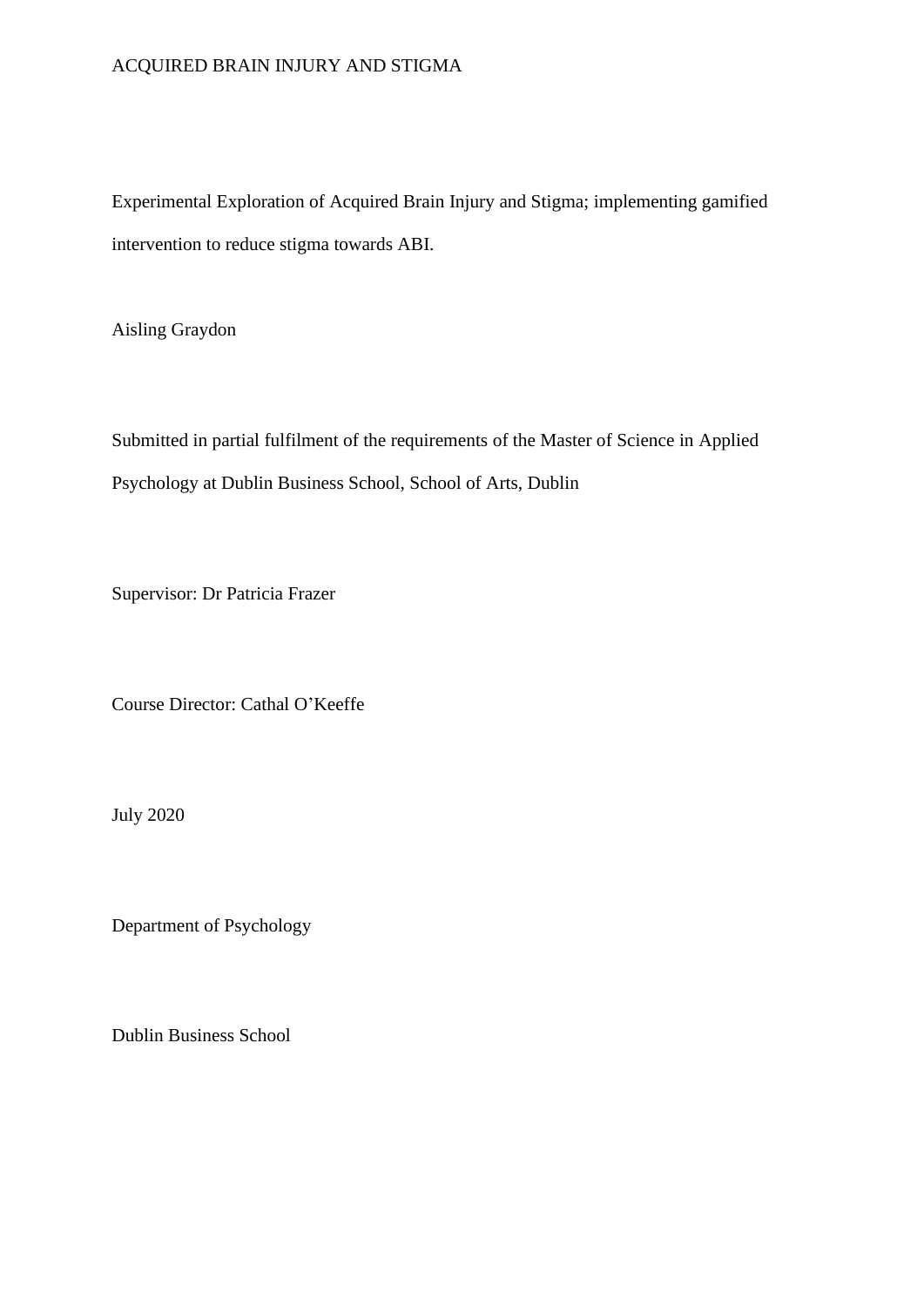| Contents |  |
|----------|--|
|          |  |
|          |  |
|          |  |
|          |  |
|          |  |
|          |  |
|          |  |
|          |  |
|          |  |
|          |  |
|          |  |
|          |  |
|          |  |
|          |  |
|          |  |
|          |  |
|          |  |
|          |  |
|          |  |
|          |  |
|          |  |
|          |  |
|          |  |
|          |  |
|          |  |
|          |  |
|          |  |
|          |  |
|          |  |
|          |  |
|          |  |
|          |  |
|          |  |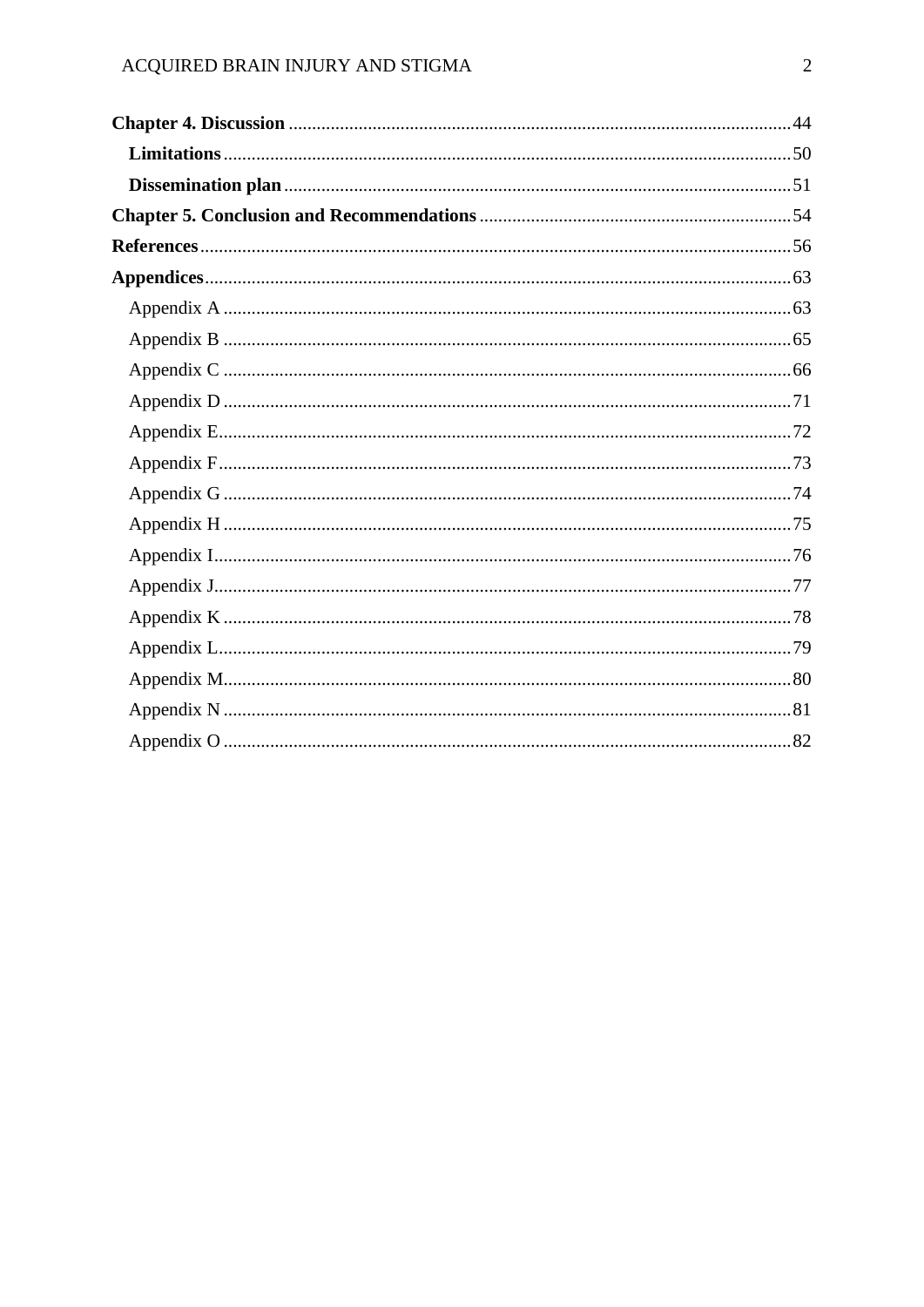# Acknowledgements

<span id="page-3-0"></span>I would like to express my gratitude and appreciation for Patricia Frazer, whose guidance, support and encouragement have been invaluable throughout this study. I also wish to thank my classmates and husband for their continued support.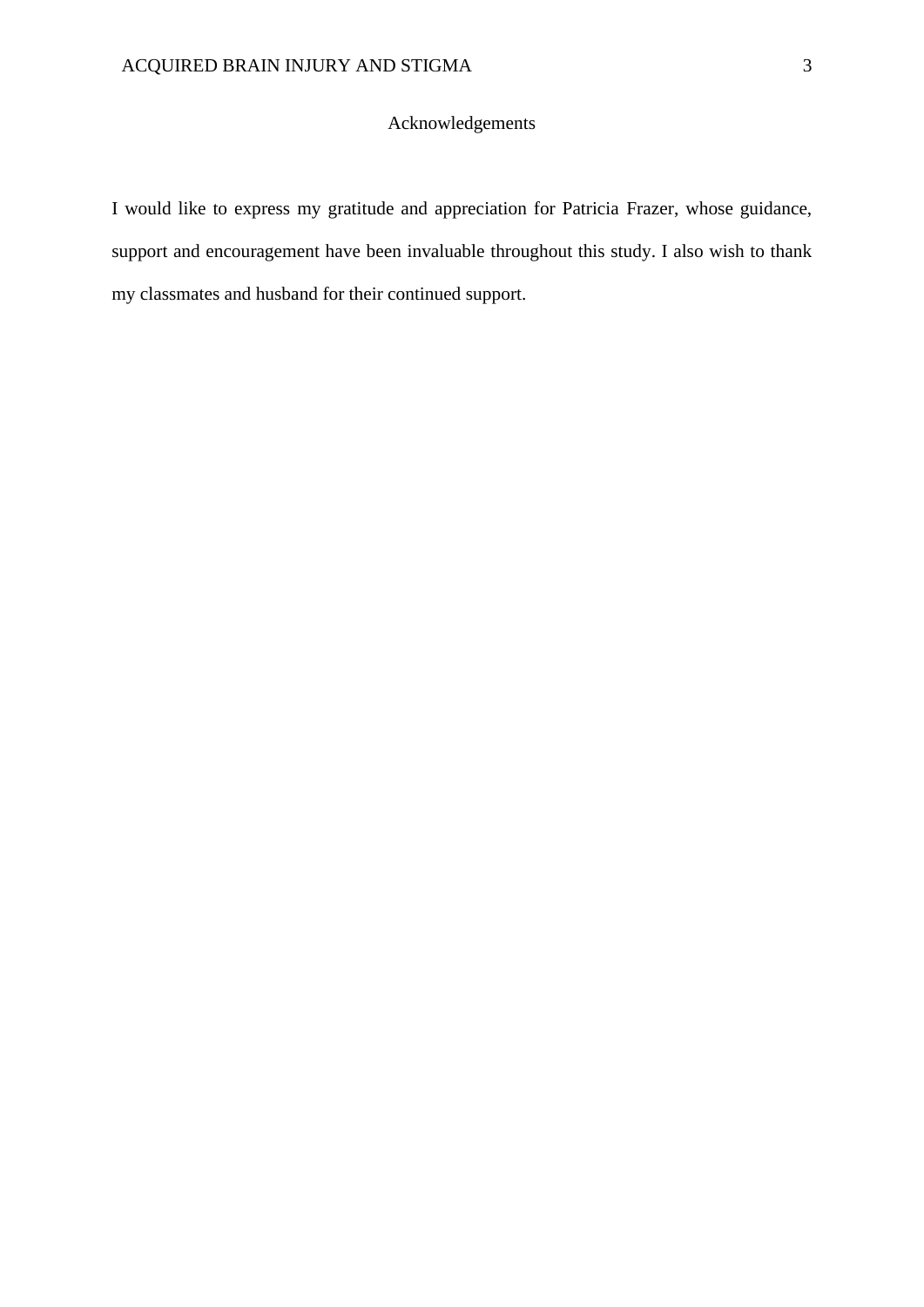#### Abstract

<span id="page-4-0"></span>Acquired Brain Injury - otherwise known as ABI - affects approximately 13,000 people a year in Ireland. There is minimal literature available surrounding ABI and stigma; this research study attempts to provide empirical data within this realm. This study explores the effect of a between subject's experimental design focused on mediating stigma around ABI. An experimental intervention implemented Kahoot! Software to develop an interactive quiz, it is hypothesised that gamification would result in more positive attitudes towards persons with an acquired brain injury. A revised version of the community attitudes towards mental illness (R-CAMI) scale was implemented to measure; benevolence, authoritarianism, community mental health ideology and social restrictiveness subscales. Participants (N=68) were randomly allocated to an experimental condition or a knowledge condition. The findings showed nonsignificance between knowledge and experimental groups on all four subscales ( $p = < .005$ ). A multiple regression demonstrated that authoritarianism ( $\beta$  .782) and benevolence ( $\beta$  .711) were significant predictors of overall CAMI-R scale scores. Correlations demonstrated that overall scores were not significantly correlated with the level of fun or quiz scores. The analysis indicated that gamification did not result in more positive attitudes; participants scored positively on all four subscales. The findings suggest that psychoeducation is beneficial in promoting positive attitudinal outcomes using both knowledge condition and gamification condition. It is recommended that further research measures baseline attitudes pre-intervention in order to ascertain further information around stigma and acquired brain injury.

*Keywords: Acquired Brain Injury, Gamification, Stigma, Experimental Design*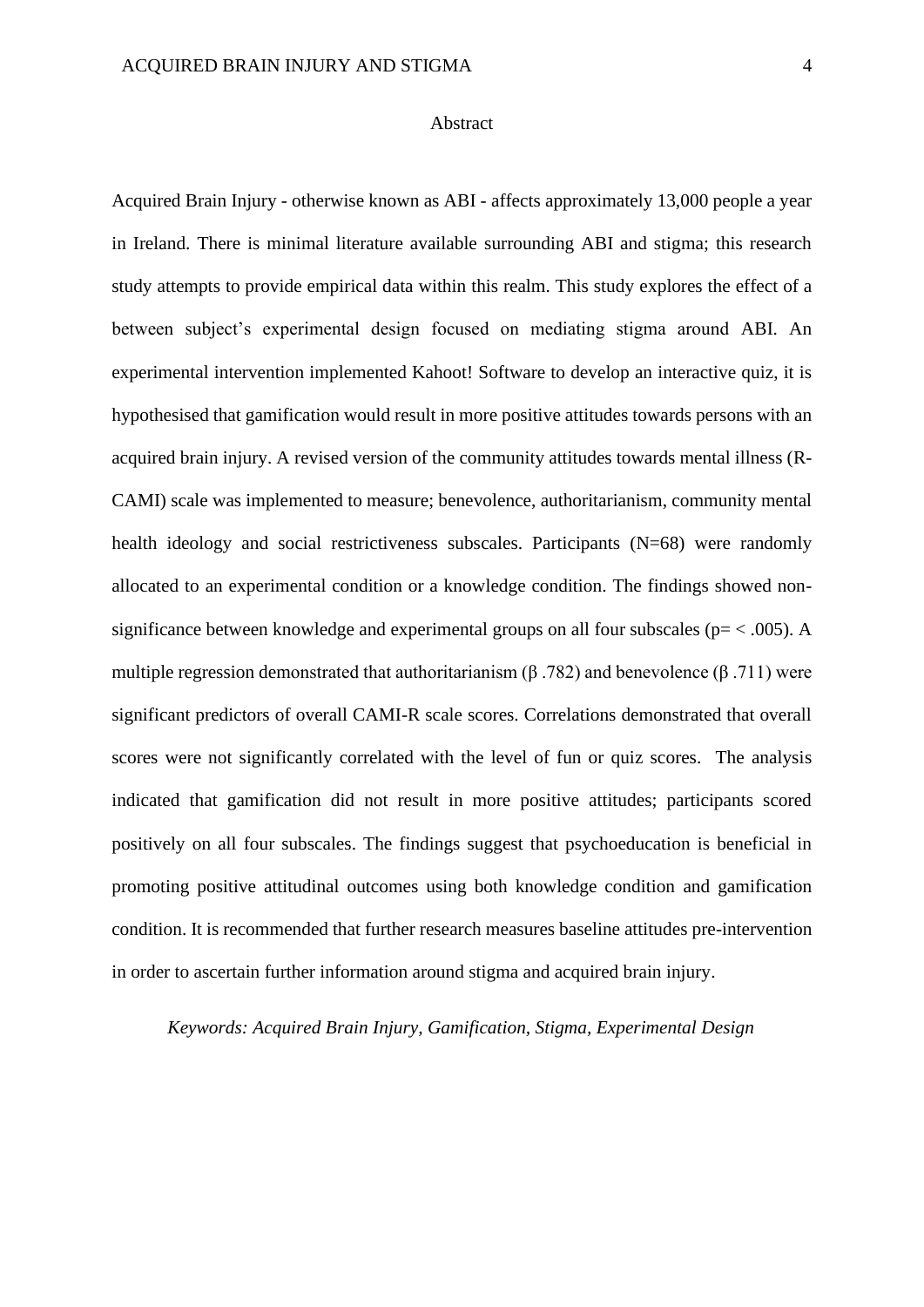#### **Chapter 1: INTRODUCTION**

<span id="page-5-0"></span>Acquired brain injury, (otherwise known as an ABI), is a condition with approximately 13,000 diagnoses a year in Ireland alone (Acquired Brain Injury Ireland, 2017). Many cases go undiagnosed for years and in some cases a lifetime. An ABI occurs after birth, not related to a neurodegenerative condition; they can be both traumatic – external force enters through the skull- or non-traumatic. A non-traumatic ABI is as a result of; a road traffic accident, concussion, stroke, infectious disease and hypoxic/anoxic injuries. This chronic life-changing disorder manifests in many ways, with many lifelong implications (Andelic, Bautz-Holter, Ronning, Olafsen, Sigurdardottir, Schanke & Rose, 2012). The neurological implications of ABI have been explored with a plethora of empirical research; ( Finnerty, Glynn, Dineen, Colfer, & MacFarlane, 2009; Christov-Moore and Simpson, 2014; Dang, Chen and Chen, 2017) however, much less is known about the stigma, and the difficulty it poses for persons living with an acquired brain injury. Processes around this area are multifaceted due to the complex nature of human behaviour such as; the explicit and implicit structures of stigma (Stull, McConnell, McGrew & Salyers, 2017) along with the influence of misattribution theory (McClure, 2011). This presents many challenges for researchers when approaching interventions to mediate stigmatised attitudes and behaviours.

Stigma based findings have proved impactful for clinical implications, understanding stigmatised behaviour and the lived experience of the targeted group (Michaels, Corrigan, Buccholz and Brown, 2013; Ngoc, Weiss & Trung, 2016; Kohls, Coppens, Hug, Wittevrongel, Van Audenhove, Koburger, Koburger, Hegerl, 2017). As community reintegration is a substantial aspect of rehabilitation post-injury, it is vital to understand better the prevalence of stigma and measures to mediate the effects, in order to provide a comprehensive chance for favourable rehabilitation. This research attempts to bring ABI into focus by first identifying the prevalence of stigma while concentrating on the implementation of gamification in the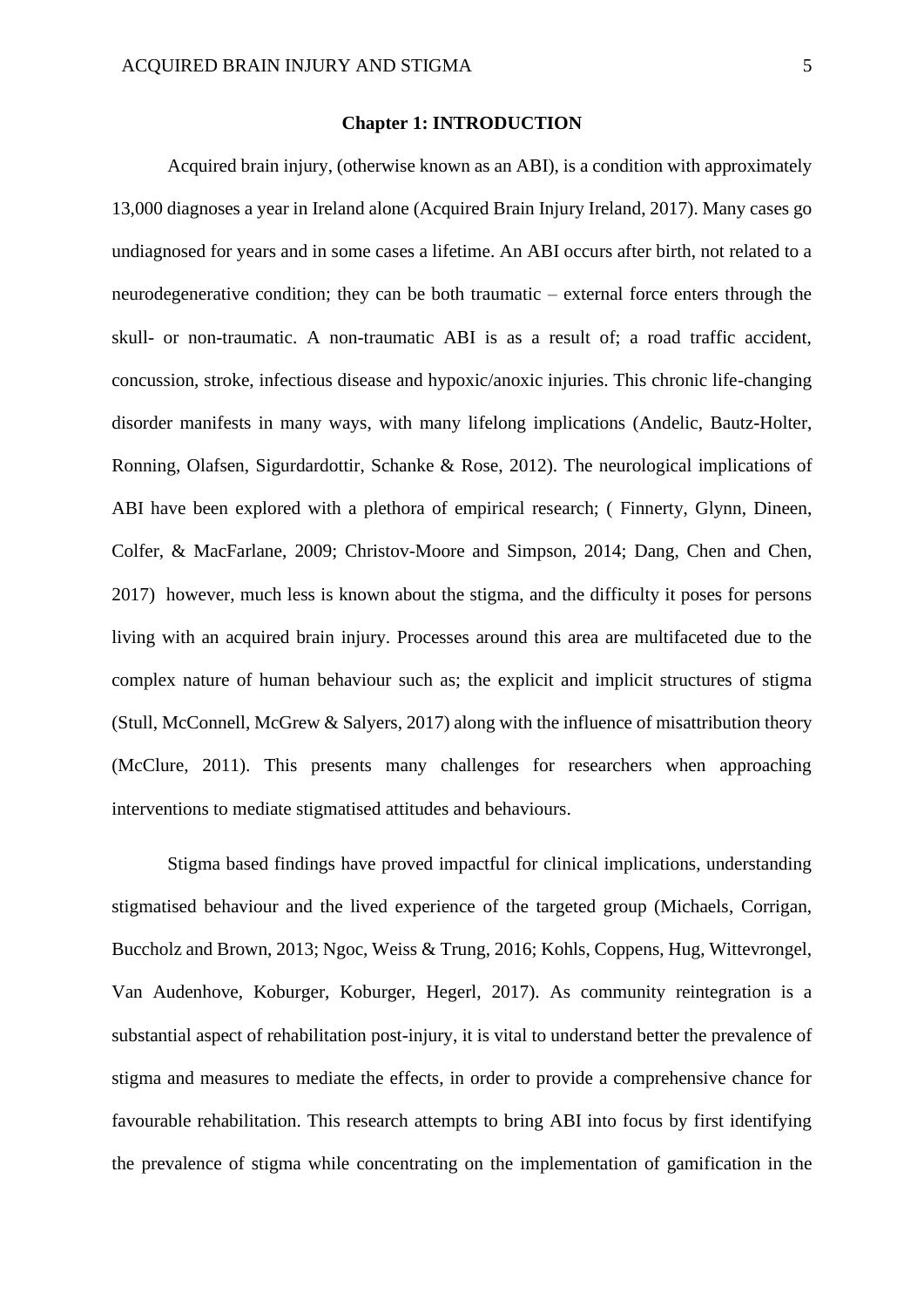mediation of stigma. The seriousness of an ABI can sometimes be visible; nonetheless, it is mostly invisible. It falls under the umbrella of 'invisible disabilities' whereby visible indicators are not available, and available markers are likely not attributed to ABI (Rutland-Brown, Langlois, Thomas, & Xi 2006). The invisibility of ABI can lead to significant outside pressure to perform as usual which in reality is not realistic for the survivor, for example, this can lead to the need for disclosure and self-advocacy in the workplace through seeking out supports. This pressure to perform in any capacity may lead to further mental health implications and a more profound sense of isolation (Ryan & Atkin, 2016). Current research primarily focuses on the individual rather addressing community and how it can better acclimatise to survivors.

## **Defining Acquired Brain Injury**

<span id="page-6-0"></span>The overall defining of ABI can vary from country to country, however, for the purpose of this research, the Irish definition recognises both traumatic and non-traumatic brain injury. Regardless of some differences in definition ABI is recognised as a significant medical issue in Ireland and surrounding countries, posing significant maladaptation's for the survivor with traumatic injuries presenting as the primary cause of death for those aged 15-44 (Finnerty, Glynn, Dineen, Colfer, & MacFarlane, 2009). The principal differentiation between traumatic and non-traumatic brain injury is skull penetration resulting in traumatic and no penetration resulting in non-traumatic, both occur after birth and are not related to neurodegenerative diseases such as; motors neurons disease (Lee and Newberg, 2005). According to Andelic et al., (2012) the aetiology of an ABI can include; encephalitis, concussion, stroke, hypoxic and anoxic injuries, brain contusions and other injuries which fall into the traumatic and nontraumatic bracket. The damage caused by an ABI is usually widespread, leading to a range of neurological complications. Many survivors suffer from; neurocognitive, psychological and physical impairments that often require consistent rehabilitation and support. Survivors also experience challenges that impede on everyday life and re-entering the workforce, feelings of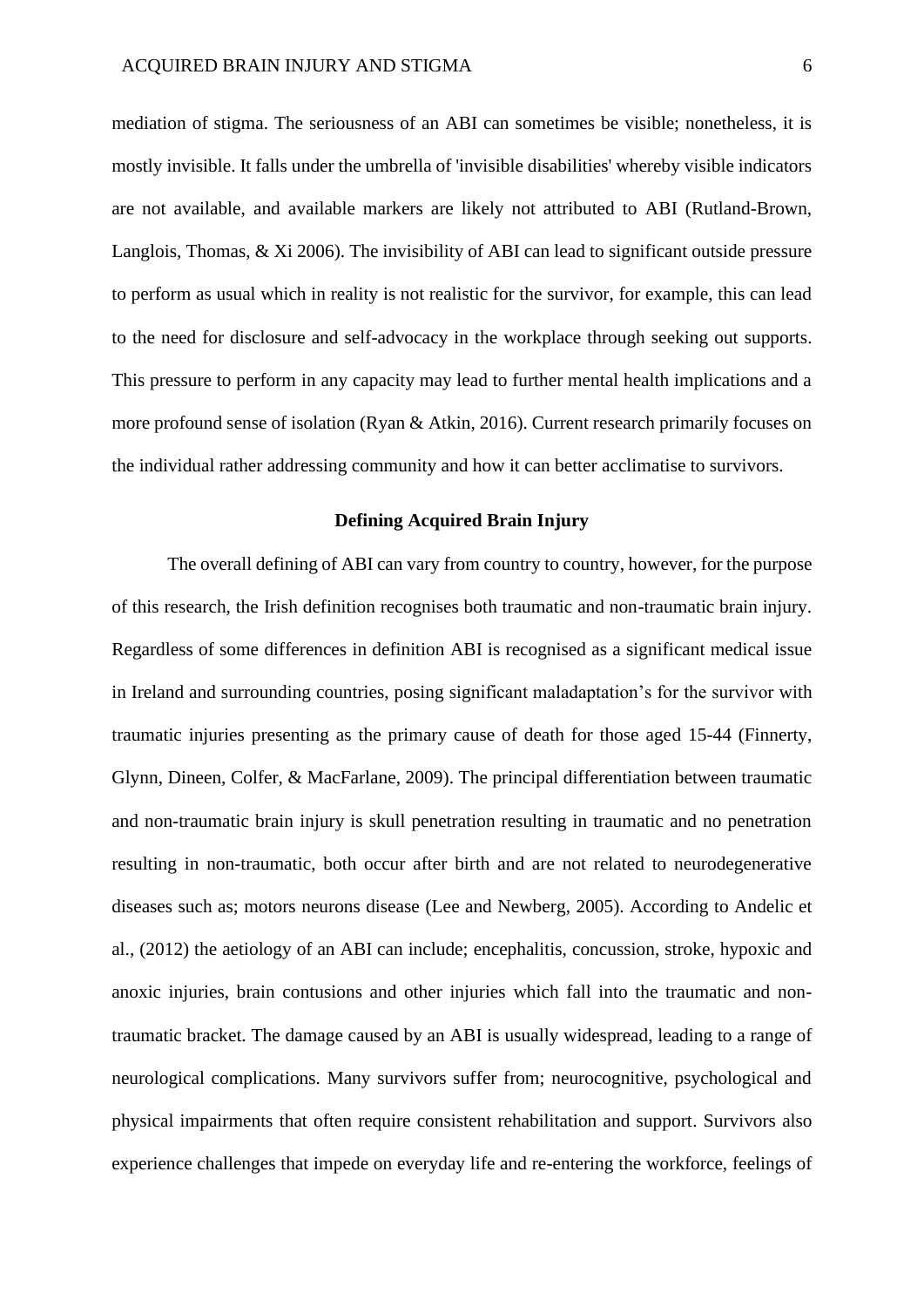aggression, poor concentration and speech impediments are among some of the obstacles facing individuals (Finnerty, Glynn, Dineen, Colfer, & MacFarlane, 2009). Road traffic accidents are the most frequent causes of traumatic ABI, this is followed by, falls, accidents and sports injury, non-traumatic injuries are commonly as a result of; encephalitis, stroke, anoxia, aneurysm to name a few.

#### **Severity and Diagnoses of an ABI**

<span id="page-7-0"></span>Severity and diagnoses are paramount for proper management of sequela that follow an ABI as this can significantly impact overall favourable outcomes. As neuroimaging can many times fail to retrieve the lesions and neurocognitive damage which occurs within the deeper areas of the brain other non-invasive measures are implemented to determine severity (Lee and Newberg, 2005). The Glasgow Coma Scale (GCS) is one of the main measures used to classify the severity of a brain injury, with levels of consciousness scored from 3 (worst) to 15 (no impairment). The GCS measures; verbal response, motor response, eye opening, a scoring of eight or under is documented as severe, with nine - twelve moderate and thirteen fifteen mild. As previously mentioned within the definition section, the deficits that follow an ABI span many functions within the brain. Post-acute rehabilitation is vital in providing positive outcomes for patients. According to an experiment carried out in a Norwegian trauma centre patients who started rehabilitation 12 months post-injury had more favourable outcomes than those in the control group. Be that as it may, an actual window for favourable rehabilitation has not been decided on (Andelic et al., 2012). This early intervention is paramount to patients having the best chance at life the second time around.

It is important at this stage to recognise that there are significant barriers to rehabilitation; one such barrier is stigma surrounding ABI and how it negatively impedes favourable rehabilitation, particularly that of community reintegration.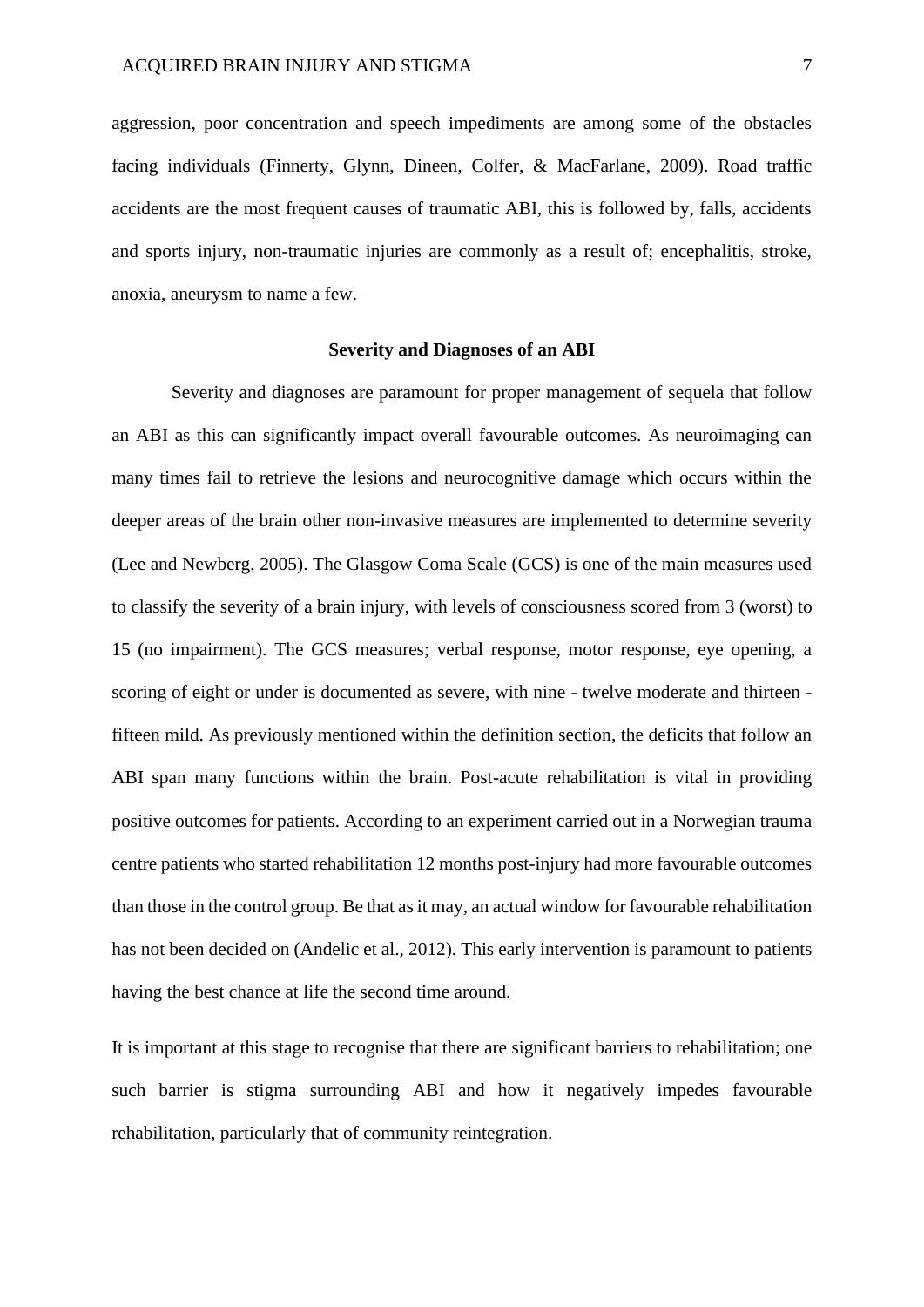#### **Defining and describing Stigma**

<span id="page-8-0"></span>The pedagogy of stigma began with Emile Durkheim as he explored deviancy within society during the late 1890s, describing a social relationship involving the 'stigmatiser' and the one who is stigmatised (Falk, 2010). It is thought that deviation from the norms of society may lead an individual to experience or anticipate stigmatised behaviour. Within the healthcare sphere, individuals, showing or identifying with a feature, behaviour or a specific condition become subject to hostile judgement with their communities. The formulation of the definition is paramount to tackling stigma, as highlighted by Link and Phelan (2001), proposing that; stereotyping, labelling, separation from society, a loss of status, discrimination systems and the influence of power, work together simultaneously to create stigma. Solely focusing on systems that negate the effects of labelling, for instance, is an ineffective approach, adding to the challenge of mediating stigma. Link and Phelan (2001) suggest that each component strengthens the other, adding to the persistent nature of stigma which impedes on many people's lives, causing difficulties in areas such as; housing, criminality, loss of status, access to life opportunity and other valuable domains. Confronting just one element is not a valid strategy in tackling the impact of stigmatised behaviour within society. The mechanisms are interchangeable, and sophisticated methods can be implemented in order to attribute stigma to a specific group; when one mechanism does not achieve the desired result, another mechanism is used. This power sheds light on the sophisticated measures sometimes at play within stigmatisation, further highlighting the difficulties within the mediation (Link and Phelan, 2001).

The stigma described by Link and Phelan (2001) is explicit in nature; nonetheless, implicit stigma also poses significant issues to society. Explicit and implicit stigma run on two different psychological systems, which Link and Phelan (2001) suggest is significant in mediating the effects. Explicit stigma tends to be relatively influenced by context, with more overt techniques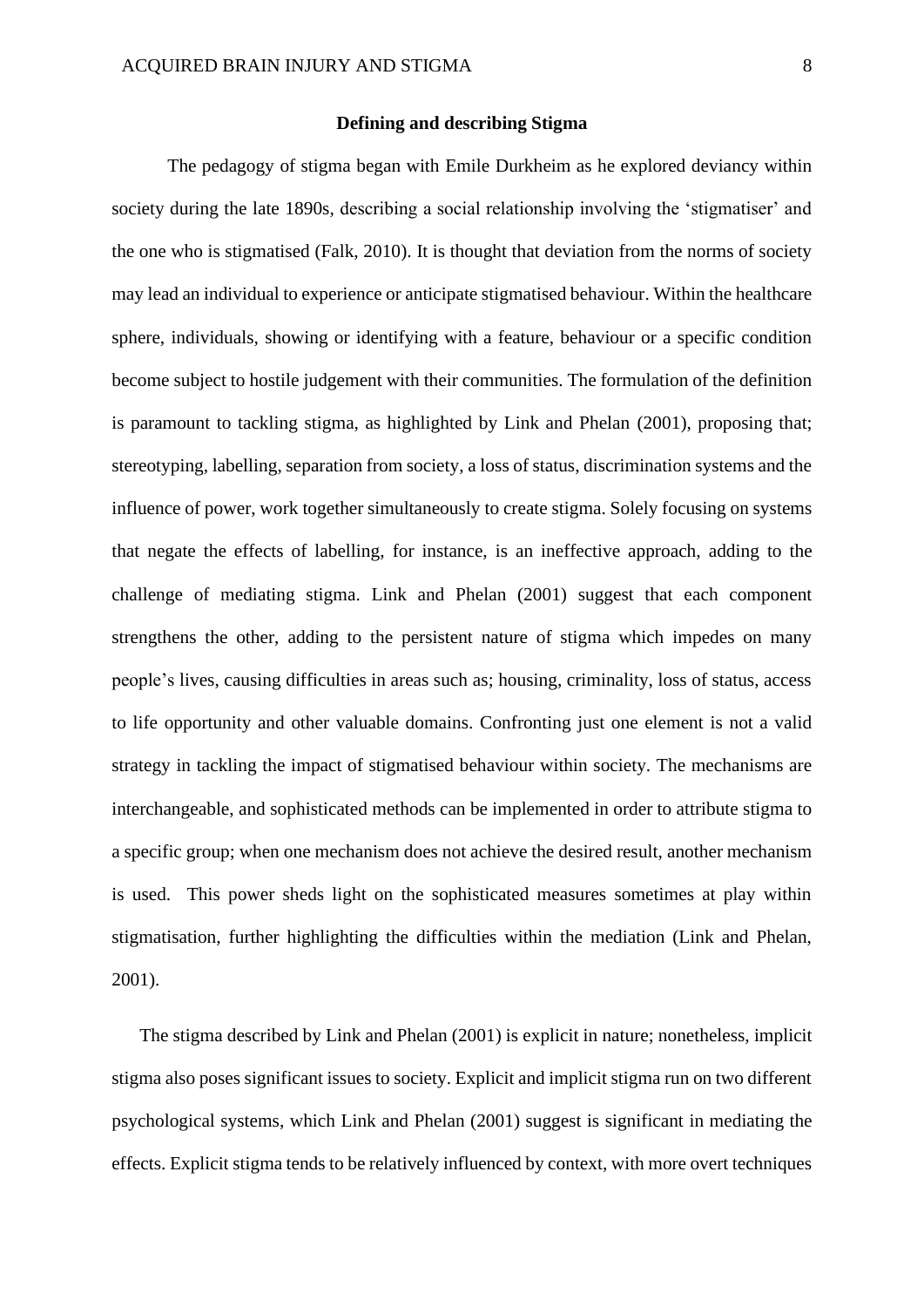such as; hate speech and implementing structures discriminating towards the group, thus easier to measure. However, implicit stigma works on a covert level with complex social behaviours perpetuating the biases within society. Implicit stigma proves challenging to combat; due to the subconscious nature, this may happen despite what an individual may say they believe about a particular cohort, therefore requiring a significant amount of intervention over time (Devine, Forscher, Austin & Cox, 2013).

#### **Stigma and how it affects those living with an acquired brain injur***y*

<span id="page-9-0"></span>Persons who have suffered an ABI often face a deterioration of their social network; impairments suffered post-injury heavily influences this (Teasell, Bayona, Marshall, Cullen, Chundamalla, 2007). Nevertheless, social withdrawal due to anxiety as a direct result of stigmatised responses impedes significantly on community reintegration. The pressure to perform as pre-injury causes survivors to self-conceal, leading to a greater sense of loneliness and lower self-esteem. However, it is important that patients have an appropriate rehabilitation plan in relation to divulging information about the injury (Hagger & Riley, 2015). Both disclosure and non-disclosure are two-fold and the decision to do so largely depends upon the weighing up of factors for the individual, nevertheless, this level of decision making may not be viable for the individual. As stigmatisation is pre-empted from each angle, the pressure to self-conceal due to stigmatised feedback can lead to enhanced levels of anxiety (Hagger & Riley 2017). Disclosing a personal injury may result in further stigmatisation, where and when concealment has been successful (Jones et al., 2012; Hagger and Riley, 2017; Hagger and Riley, 2015).

#### **Stigma interventions**

<span id="page-9-1"></span>Previous stigma intervention features a strong level of psychoeducation within; family, societal setting and mental health facilities. Michaels et al. (2013) conducted research with an anti-stigma intervention developed by 'On Our Own of Maryland Inc' and the 'Maryland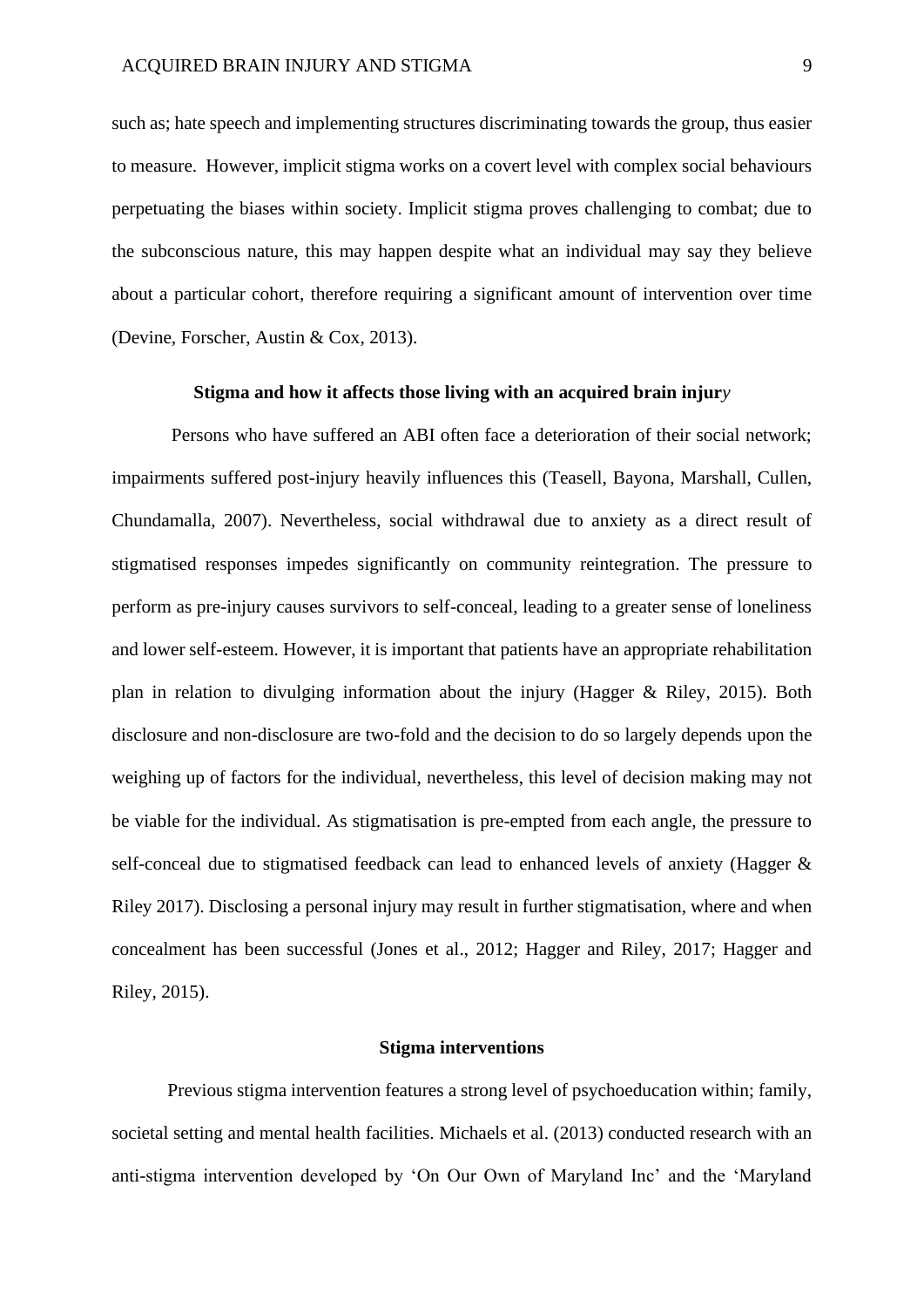Mental Hygiene Administration'. The sample was made up of 127 participants with a mental illness and 131 mental health providers, the intervention consisted of pre and post questionnaires. Mental health providers and those with a mental illness took the attribution questionnaire pre intervention. Mental health providers also took the self-determination scale pre and post intervention. An attribution questionnaire pre intervention was undertaken by both the mental health providers and those with a mental health illness, with the mentally ill taking the Recovery Assessment Scale also. The intervention consisted of a 3-hour workshop, despite the heavy amount of assessment the research provided positive outcomes, whereby post intervention those with a mental illness reported a higher awareness of stigma, lower levels of prejudice and a greater belief in recovery. The mental health providers reported more awareness of the stigma faced by the mentally ill with increased concurrence in selfdetermination with the mentally ill. Lower levels of prejudice were also noted by mental health providers post intervention. The level of assessment and subsequent 3- hour workshop may pose limitations. What's more, the results reporting those with a mental illness had a greater awareness of stigma are somewhat vague. Lowe, Wilson, Crawley and Waldron (2018) research suggest that perceived stigma can have negative effects for the target group resulting in higher levels of internalised stigma, which poses increased risk of disengagement from services. A cross sectional study by Ansari, Mishra, Tripathi, Kar and Dala (2020) found that participants presenting with internalised stigma had significantly less adherence to the administration of medication. Ansari et al. (2020) suggest that internalised stigma may be detrimental in the managing of mental health. Interestingly. Lau, Pico, Pang, Jeyagurunathan, Satghare, Chong and Subramaniam (2017) found that many participants demonstrated high levels of stigma resistance and stigma internalisation simultaneously. Lau et al. (2017) further state that stigma resistance exists as a strength of character as a means to navigate and mediate an already difficult situation. Finally, Lau et al. (2017) postulate that stigma resistance is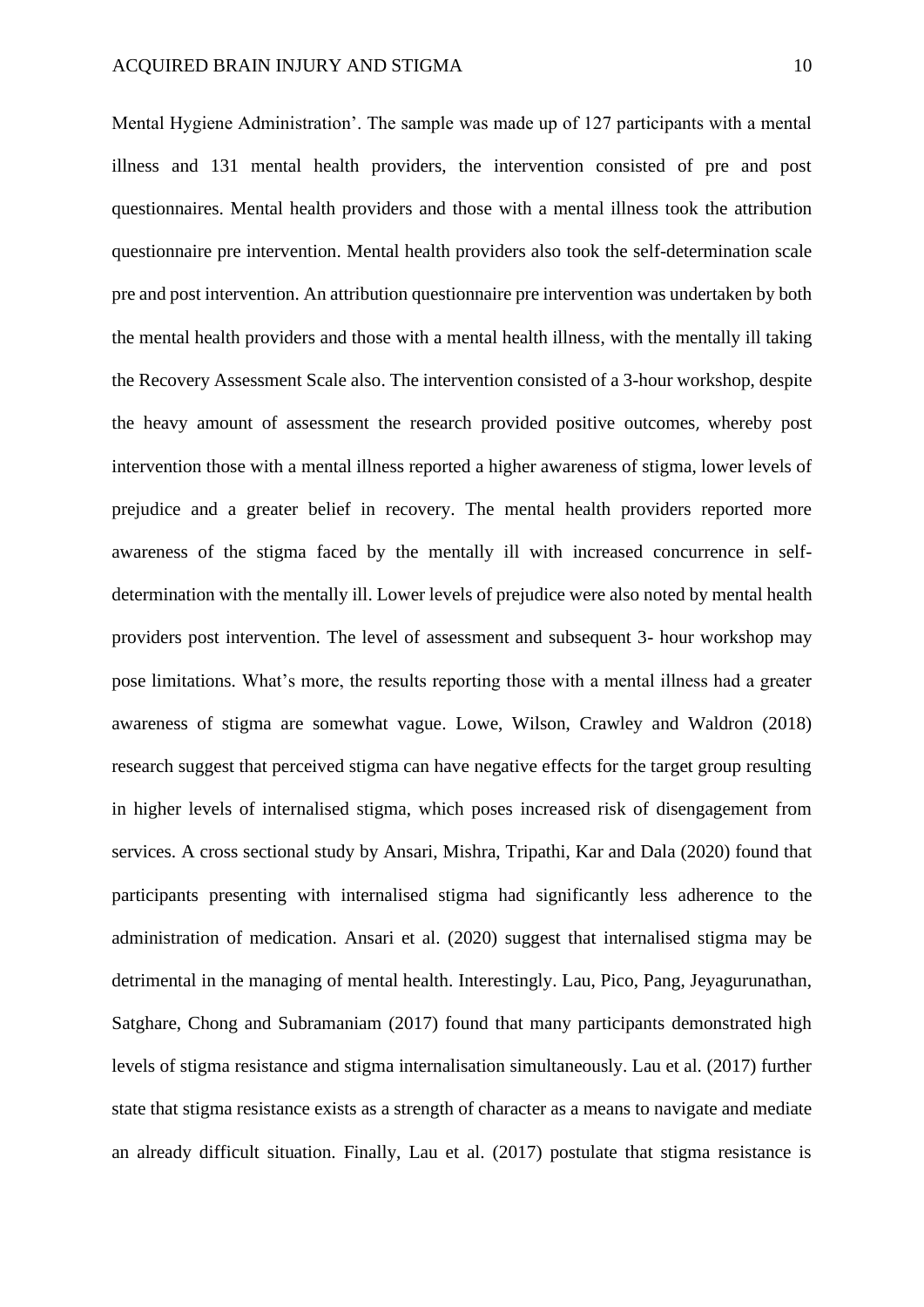paramount in combating the effects of internalised stigma. Going forward, applied interventions to promote stigma resistance should be explored in order to provide patients with skills to mediate the impact of stigma.

Psychoeducation has proven effective in developed and higher income countries (Kohls, Coppens, Hug, Wittevrongel, Van Audenhove, Koburger, Koburger, Hegerl 2017) although less research has been conducted in lower incomes countries. Ngoc, Weiss and Trung (2016) conducted research within Southeast Asia, in particular Vietnam. The researchers assessed the efficacy of the Family Schizophrenia Psychoeducation Program (FSPP), the areas examined include; quality of life, medication non - compliance, stigma towards schizophrenia and consumer satisfaction. The participant pool consisted of 59 patients with their families, they were recruited from the Da Nang Psychiatric Hospital, the participants were randomly assigned to either treatment or control conditions. The control group continued to receive antipsychotic medication while the treatment group took part in the FSPP simultaneously with medication. The intervention took place over three session; (T1), provided factual information about schizophrenia as a medical condition, (T2) gave the individual and their family realistic expectation for outcomes and (T3) consisted of a workshop providing the individual with the skills needed to lead a normal fulfilling life. The overall outcome of the treatment group showed an improved quality of life, medication compliance and there appeared to be an overall reduction in stigma. Furthermore, the patients and their families reported a greater level of consumer satisfaction from the service provider. The FSPP had relatively low financial implication, therefore, Ngoc, Weiss and Trung (2016) postulate, that this intervention is feasible in supporting the mentally ill and their families in lower income countries within wider Asia. It important to acknowledge that this research was carried out with individuals who had recent diagnoses; thus, little evidence is provided to suggest whether this intervention may prove beneficial to those with a longer diagnosis. Additionally, a meta-analysis by Heim,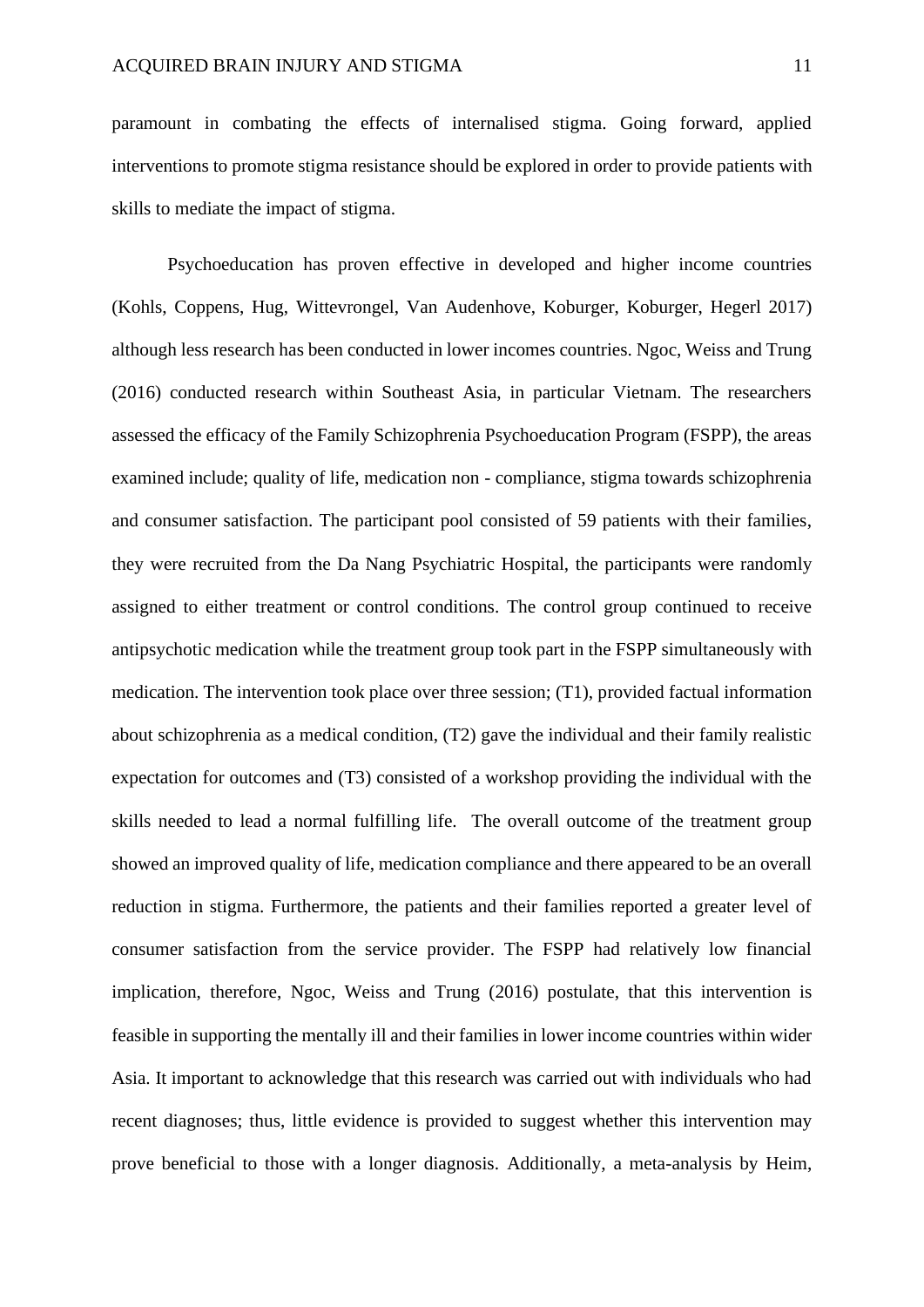Kohrt, Koschorke and Milenova (2020) concluded that providing mental health and stigma interventions to lower- and middle-income countries has many challenges. The recognition of culture, religion and tradition requires specific training and intervention with more strenuous randomised controlled trials to measure discriminatory implications within cultures. Heim et al. (2020) recommend researchers more fully report on cultural difficulties and implications.

Within Europe, Kohls et al. (2017) conducted an 18-month cross-sectional study using randomised digit dialling to recruit participants who had previously taken part in a phone interview and invited to take part in the study. The four countries where recruitment took place were; Ireland, Germany, Hungary and Portugal. The objective of the research was to support those with a mental illness to seek out and obtain suitable professional treatment. The intervention implemented was the OSPI – Europe multi-level suicide prevention programme which included a public psychoeducation campaign. In relation to stigma intervention and the public campaign, Germany and Portugal reported higher levels of visibility, however, there were differences in perceived stigma with the experimental regions of all countries involved. Experimental regions reported significantly less personal depression stigma than those of the control regions. Additionally, the results showed that those within the experimental regions had greater openness to those seeking professional treatment. The outcomes show some positive areas for stigma reduction through campaigning, with strong methodological measures as were also reported in Ngoc, Weiss and Trung et al. (2016) and Michaels et al. (2013), however it is important to acknowledge the highlighted limitations of these studies. It is important to acknowledge the role of self-based reporting during Kohls et al. (2017) interventions the researchers state that caution should be taken in interpreting as no causal inference should be decide on. Even so, the longitudinal and randomised control trial design of the research shows strong efficacy and promising results for those combatting stigma.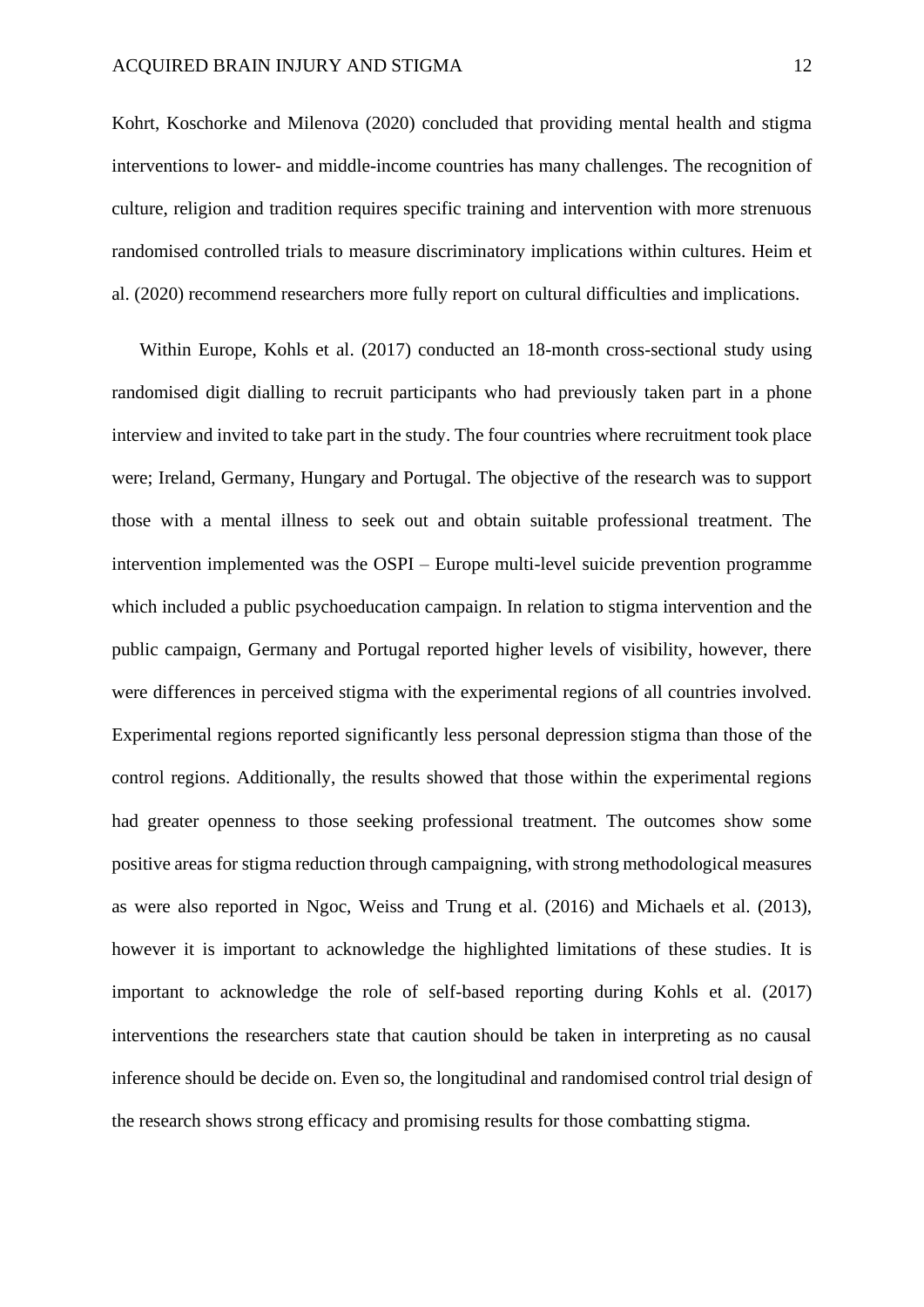#### **Stigma research and acquired brain injury**

<span id="page-13-0"></span>Furthermore, a qualitative study carried out by Riley and Hagger (2014) found that many individuals chose not to disclose their injury to others due to concern about stigmatised negative responses, leading to feelings of shame, distress and anxiety. Concerns about not fitting into social circumstances and the stress that comes with explaining what an ABI is each time also posed as a barrier to disclosure. Additionally, stigmatised reactions from others on disclosure was common, leaving many individuals feeling isolated and misunderstood. Quinn and Earnshaw (2013) examined concealed stigmatised identities (CSI) through its components which included valenced content; internalised stigma, experienced discrimination, anticipated stigma, disclosure reaction, along with counter stereotypic information. The research also investigated the "magnitude" which includes the centrality and salience of the valenced content. Quinn and Earnshaw found that negatively valenced content is influential in creating psychological distress. They state that even though individuals have the right to conceal their identity, it is essential that this concealment is a consequence of conscious choice and not as a direct consequence of the fear of stigmatised reaction or negative interactions. Quinn and Earnshaw (2013) state that, concealment due to stigma appears to negatively impact the psychological wellbeing of those with invisible identities. Research surrounding valence and magnitude is under researched, it would appear examination is needed to understand the components individually and the mechanisms at play. According to Ritsher and Phelan (2004) the impact of internalised stigma relates to increased levels of depression for those living with mental illness. Reeve (2012) describes this internalisation as a relationship that an individual has with themselves, they refer to this condition as internalised oppression, which gives a deeper understanding of what the individual maybe facing. This has a direct impact upon the psycho-emotional wellbeing and how the person views themselves, additionally, this process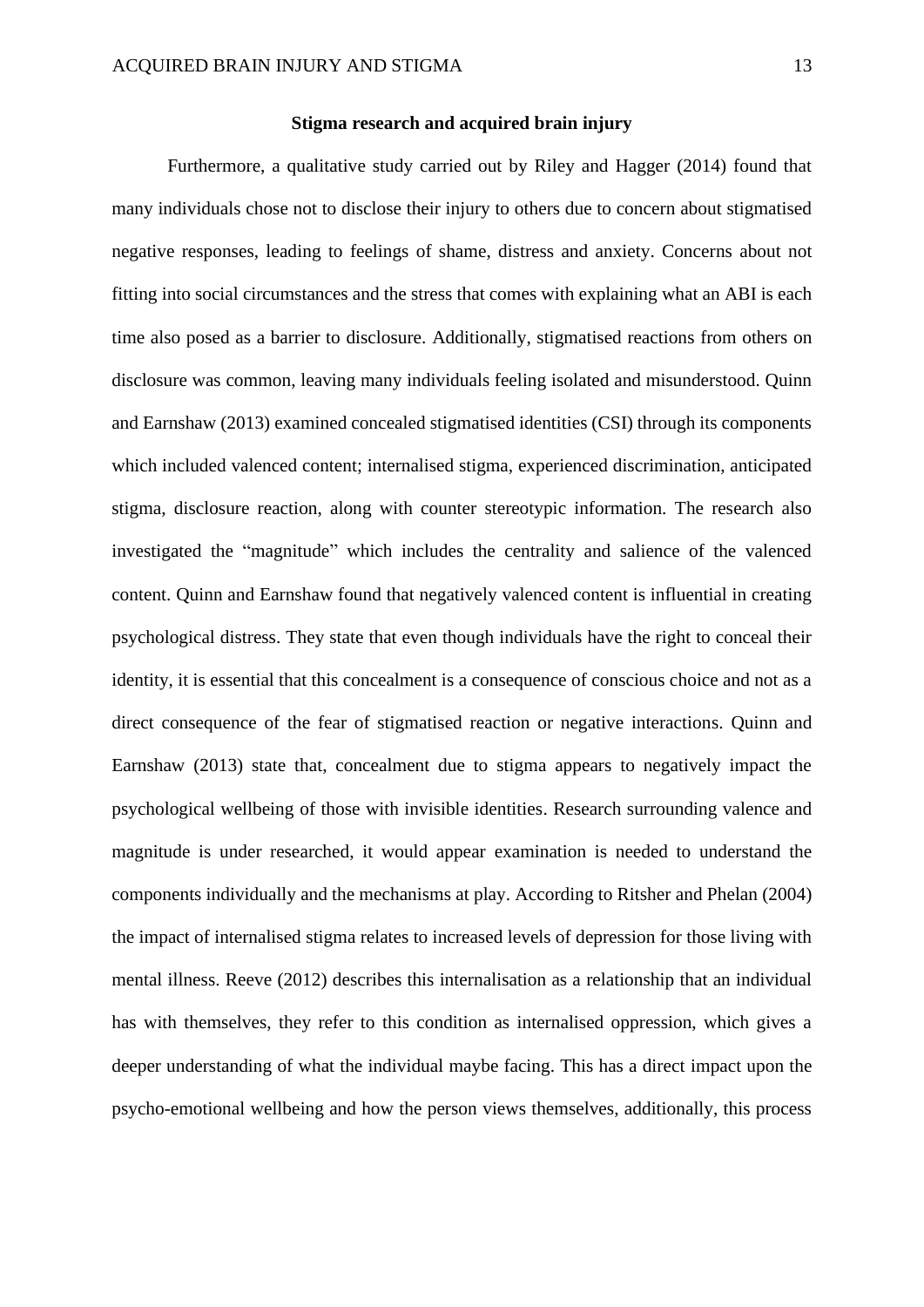leads the individual to effectively "invalidate themselves" through the reinforced negative attitudes.

A qualitative study by Lowe, Wilson, Crawley and Waldron (2018) examined experience of living with ABI. The study titled "Lonely in my head" found an association between survivors' feelings of isolation and the perceived lack of knowledge about ABI within the community. A sense of isolation appeared to be reinforced by the survivors perceived prevalence of stigma toward ABI. Additionally, Lowe et al. 2018 found that many survivors had internalised much of this stigma as many reported negative feelings towards themselves. This insight into the minds of the survivors supports the theoretical assumptions of Reeve (2012), whereby, the negative feedback from members of the community has had a direct impact on the psycho-emotional wellbeing of the survivors. Moreover, Reeve (2012) and Vehmas and Watson (2016) described this process as psycho-emotional disablism, a form of oppression that is internalised by the vulnerable group. The Lowe et al. (2018) study revealed that stigma has a direct result on rehabilitation efforts, which poses a significant issue for recovery and community reintegration.

Clement, Schauman, Graham & Maggioni (2014) examined that, individuals with mental health issues often disengage with the available professional help. A meta-analysis including 144 studies with 90,189 participants with mental health issues found that a proportionate number of patients evaded professional help due to internalised stigma and the perceived stigma associated with mental health treatment. The meta-analysis revealed that the most prevalent stigmatised barrier was that of disclosure, the study also found that; men, youth, ethnic minorities, military personnel and healthcare professionals were among those significantly discouraged due to stigma (Clement et al., 2014). The impact stigma has on help seeking echoes the quantitative findings of Lowe et al. (2018), whereby persons living with an ABI disengaged from rehabilitation due to perceived stigma. The findings of the meta-analysis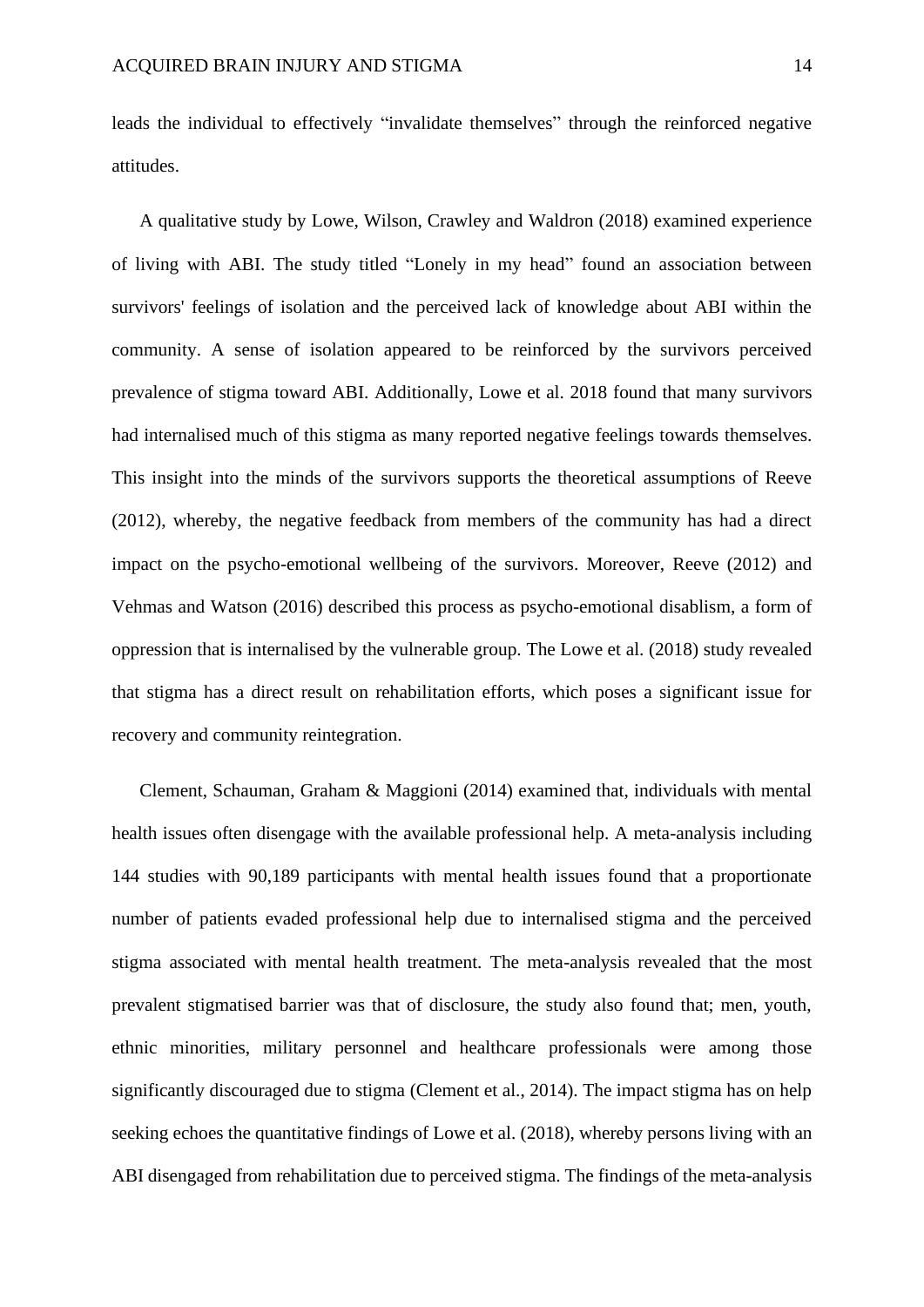have further significance to those living with an acquired brain injury, mental health conditions post injury is widespread among this cohort, it is not unusual for co-morbid psychiatric conditions to exist. These can result from neuromechanical changes and the difficulties that arise post injury for the survivor, the injury is often life altering with catastrophic implication for their entire life (Queensland Health, 2017). Due to the complex nature of ABI and comorbid mental health issues, it is imperative that this cohort receive intervention in both spheres. The previous literature has highlighted the difficulties that arise in the face of stigma both internalised and societal. Lowe, Wilson, Crawley & Waldron (2018) unearthed the impact of stigma on persons with an acquired brain injury. They found that stigma does not only result in negative feelings, it may also cause disengagement with rehabilitation services and individual rehabilitation plans (IRP). This finding is problematic, as engagement in rehabilitation has a direct impact on the overall quality of life post injury (Andelic, et al., 2012). It is clear from the research available that further investigation is needed in regards to persons with an ABI and stigma, it appears little data is available on the prevalence of stigma towards this group.

#### **The role of misattribution and acquired brain injury**

<span id="page-15-0"></span>Attribution theories have drawn upon clinical use for many years, however, much less is known about how this applies to persons with acquired brain injury. Misattribution is according to McClure (2011) seen principally as a result of the public misconceptions about brain injury leading to behaviours becoming attributed to more socially recognised conditions. McClure (2011) further highlights the difficulty with the absence of visible markers with research suggesting that people tend to attribute behaviour to visible deficits rather than observable deficits. Additionally, McClure (2011) found that people have a tendency to compare survivors' behaviour to that of their peers rather than premorbid behaviour, this gauge of normality is ultimately not only unrealistic but also harmful to the individual and their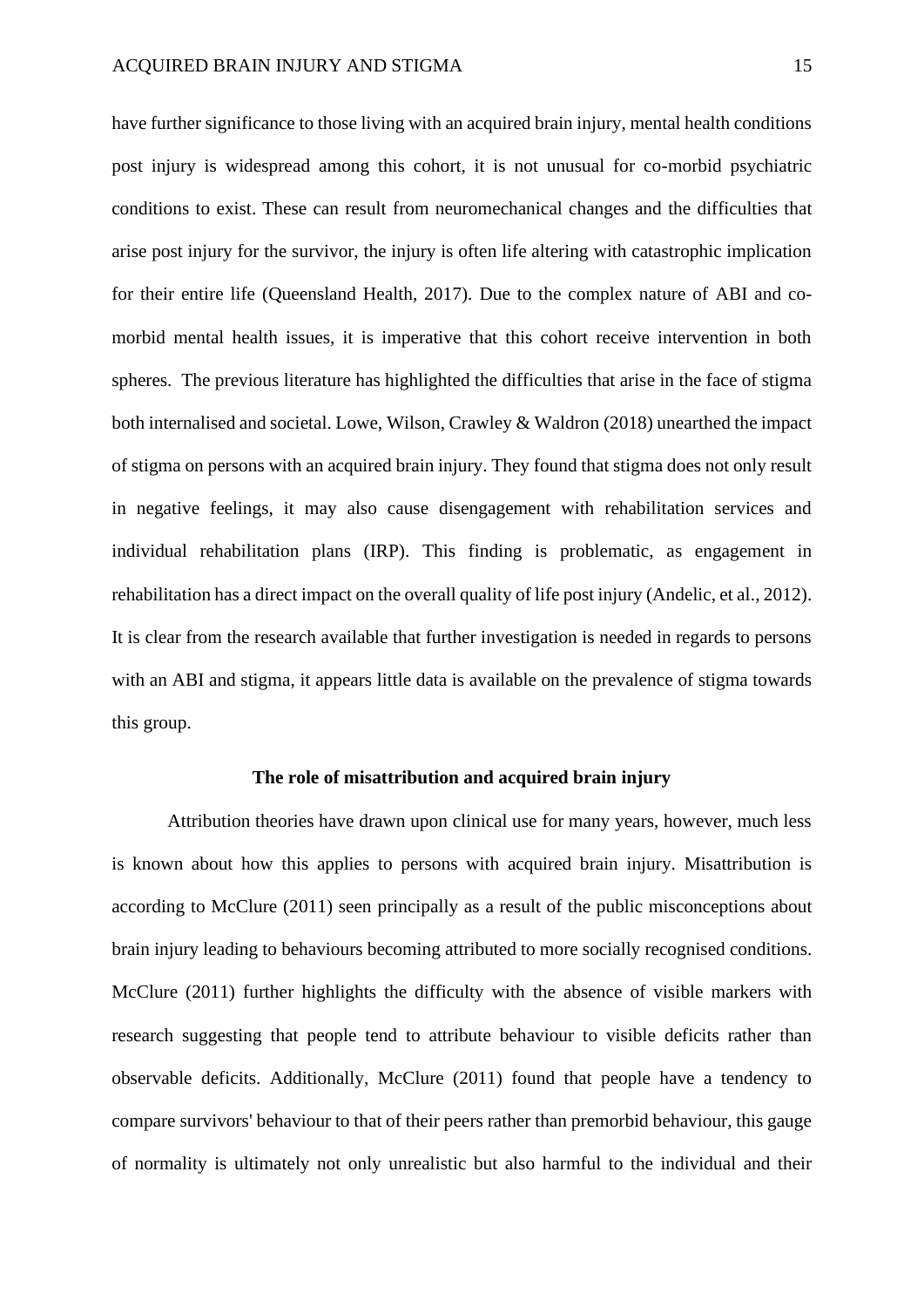recovery. Additionally, McClure (2011) proposes that; stigmatised systems for visible and invisible disabilities are polar opposites. Stigma surrounding visible disabilities often lead to exaggeration of the persons' difficulties, however due to the misattribution that happens due to invisible markers this often leads to a failure to recognise and accept the injured persons' needs and challenges. In order to support persons with an ABI it is imperative that the correct attribution is identified through consistent health campaigning in this area.

The available research regarding rehabilitation is primarily focused on a body of analysis of systems already available with limited empirical studies implementing intervention at the core of the research. Community-based attitude and stigma intervention are areas that need extensive research as community integration is a principal component of favourable rehabilitation (Martelli, Zasler, Tiernan, 2012).

#### **Defining gamification and serious games**

<span id="page-16-0"></span>Gamification is defined as implementing characteristics used within conventional console/video gaming to non-gaming situations. In Bedwell and Pavlas (2012) taxonomy of gamification is derived from an examination of literature review from subject matter experts (SME). Initially, the definition contained 19 attributions within 9 categories, these ranged from; action, language and rules. The wide range of attributes in each category were repurposed and implemented in order to adapt the goal of gaming. According to Bedwell and Pavlas (2012) the wide variety of categories is an attempt to avoid theoretical overlap. Landers (2015) builds upon the Bedwell and Pavlas (2012) definition. Landers (2015) proposed that gamification extracts meaningful elements from conventional gaming that directly pertains to the project at hand. The implementation of gamified interventions with the overall intention of learning outcomes are more specifically known as serious or applied games (Fleming, Bavin, Stasiak, Hermansson-Webb, Merry, Cheek, Hetrick 2017). Furthermore, Landers (2015) states that gamification is affective in a serious -educational- gaming context. The desired outcomes are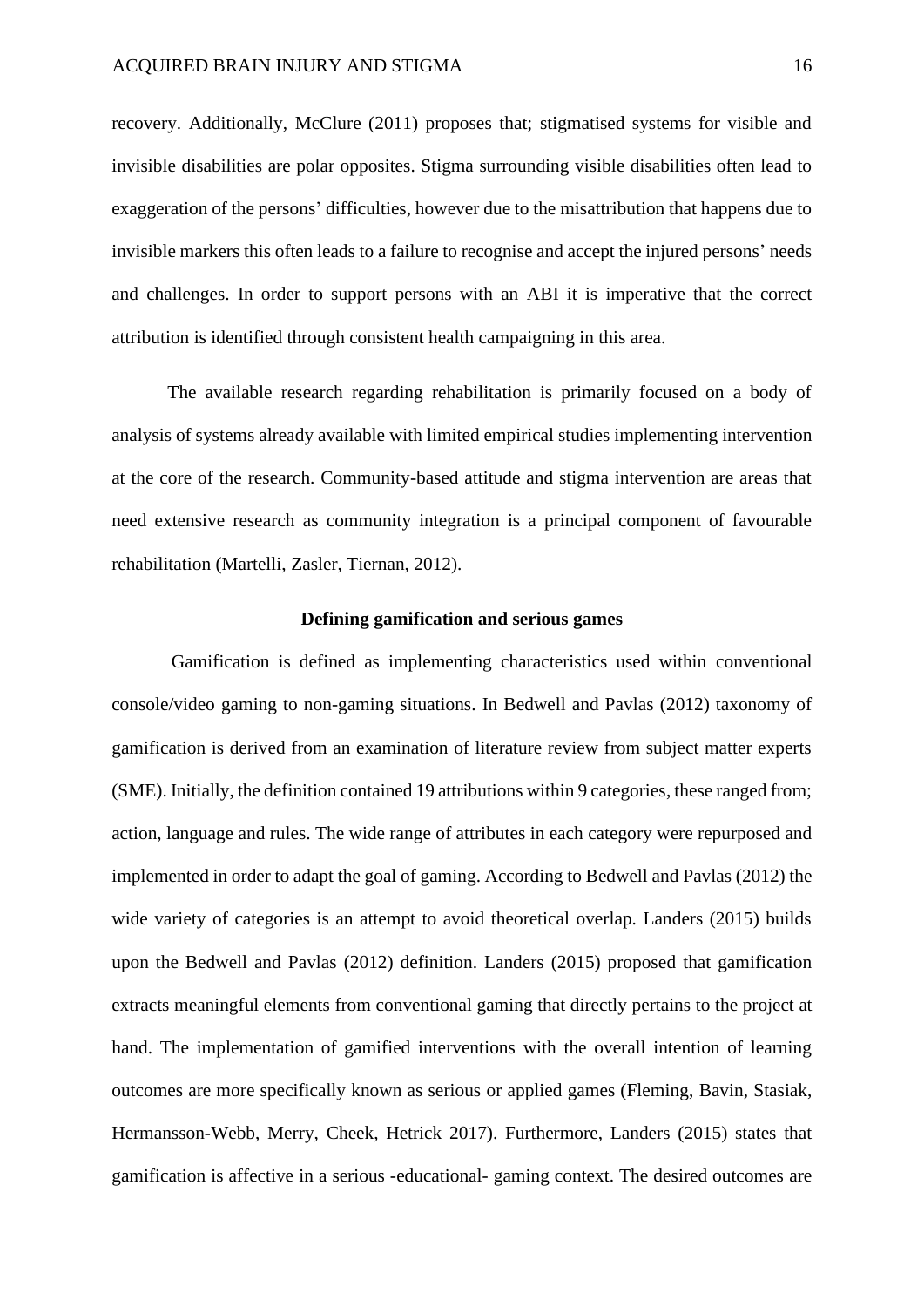a change in pre-existing attitudes and behaviours through instructional input and learning processes. Moreover, Fleming et al. (2017) suggests that internet/app-based interventions have impact due to their reach, those who may not otherwise be aware of interventions or certain disorders have access to the platform. Secondly, the employment of dynamic processes to encourage motivation and interaction and finally, interlinking mechanism such as; therapeutic strategies and gamification components. They postulate that the aforementioned processes are beneficial for researchers when exploring the benefits within this area. More people than ever are gaming, and it is suggested by McGonigal (2012) the industry is no longer dominated by teenagers and young males. The integration of; avatars, sounds and reward systems that encourage learning and participation with a lasting impact. The Bedwell and Pavlas (2012) experiment showed that elements such as; badges, leader boards and graphs affected the competence and autonomy components of self-determination theory. Furthermore, these elements of gamification directly affected the perceived task meaningfulness, with participants attributing deeper meaning to the task at hand. However, elements such as; avatars, meaningful stories and teammates showed to not affect "'perceived task meaningfulness", these elements did affect social relatedness experiences (Salier, Hense, Mayr & Mandi, 2016).

#### **Gamification and psychological theory**

<span id="page-17-0"></span>Theoretically, gamification implements behavioural psychology employing highly sophisticated processes such as; behaviour management, feedback loops, analysis of behaviour and reward mechanisms. These processes are used when the intention is to explicitly change the participants behaviour, these elements are notably the foundation of behavioural psychology. Operant conditioning lends itself well to the gamification processes. This involves an antecedent and a consequence come together and produce a behaviour, whereby, learning is established through rewards and punishment with gaming more typically employing reward as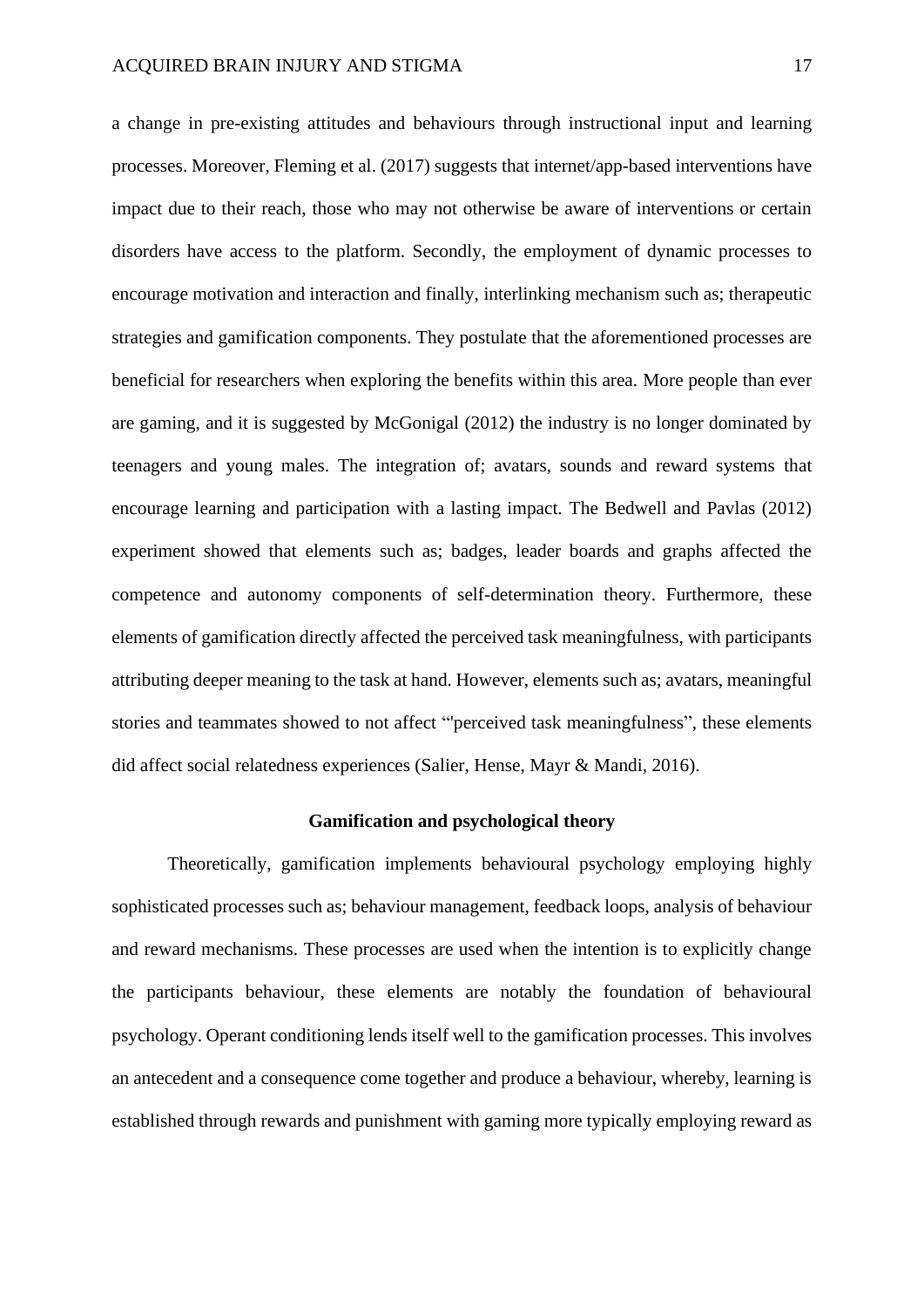a motivation. Furthermore, gamification can provide behavioural psychology with an insight into some of the more complex aspects of human behaviour (Linehan, Kirwan & Roche, 2015).

#### **Previous research in gamification**

<span id="page-18-0"></span>McGonigal (2011) an advocate for implementing gamification to real life situations, postulates that; the entrance into an alternative reality enables people to get more from their everyday life than escaping reality altogether. The integration of; avatars, sounds and reward systems encourage learning and participation with a lasting impact. Additionally, the main objective of gamification within the psychological sphere is to implement gaming techniques in a non-gaming context, to nurture motivation and performance for the purpose intended; for example, mediating stigma in relation to ABI. An experimental design implemented by Salier, Hense, Mayr and Mandi (2017) on the effects of specific game design through the lens of selfdetermination theory examined the most influential aspects of game design and intrinsic motivation. Salier et al., (2017) suggest that gamification in and of itself may not be effective, however, specific elements of gamification illicit different motivational outcomes. The experiment showed that elements such as; badges, leader boards and graphs affected the competence and autonomy components of self-determination theory. Furthermore, these elements of gamification directly affected the perceived task meaningfulness, with participants attributing deeper meaning to the task at hand. However, elements; avatars, meaningful stories and teammates showed to not affect "perceived task meaningfulness", these suggest that the aesthetic aspects of gamification may be a strong influence. Salier et al., (2017) initially suspected that the meaningful stories would afford greater task meaningfulness, as the story unfolded through "pop up" boxes with some text providing context. This element did affect social relatedness experiences and task meaningfulness, however, the information provided within the "stories" may not be salient enough to warrant a deeper response, it has been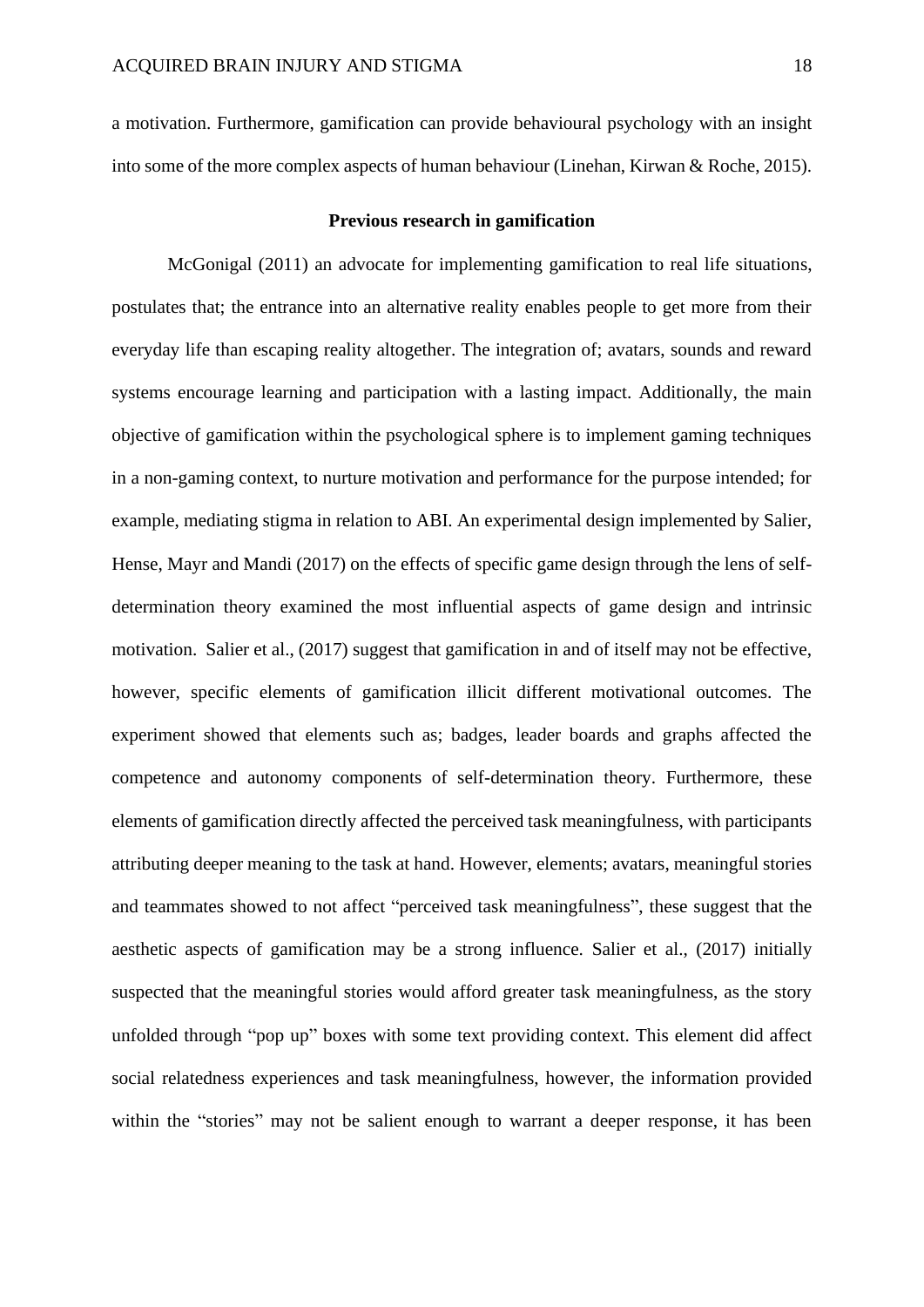suggested a stronger "dose" could be administered to provoke the envisioned effect (Salier, Hense, Mayr & Mandi, 2016).

A gamification method implemented to mediate stigma is; Stigma-Stop. This tool was originally created as part of a global initiative by the World Psychiatry Association to combat stigma and discrimination towards mental illness (Schulze, Richter-Werling & Angermeyer, 2003). The study included 552 students between the ages of 14 and 18, playing a sophisticated game design, which was developed using Unity3D software, this was accessible on; PC, website and smartphone. The game play presents four characters with; schizophrenia, depression, bipolar disorder and panic disorder with agoraphobia, specifically. The main objective of Stigma-Stop is to make the experience as realistic as possible; whereby the player creates an avatar and engages with the mental health sufferers on the software. The increased involvement during the games enables the player to become more acquainted with the characters (Cangas & Navarro, 2017).

The findings from Cangas and Navarro (2017) showed promising results, on a qualitative level, students commented that the Stigma-Stop game helped them to more fully understand mental health and the everyday challenges that sufferers face. Additionally, the participants made statements relating to how they feel they should treat those with mental health issues, these were largely that they should converse with them as they would with others. Overall, the study implemented a playful method and accomplished a comprehensive way to dissipate fallacies and falsehoods that are casually attributed to many of the serious mental health issues that many individuals face.

## **Rationale**

<span id="page-19-0"></span>The prevalence of ABI in Ireland alone warrants continued research in this area. The individuals that suffer an ABI in any form are left with life altering complications that may alter the trajectory of their life. It is evident that stigma has an adverse effect on favourable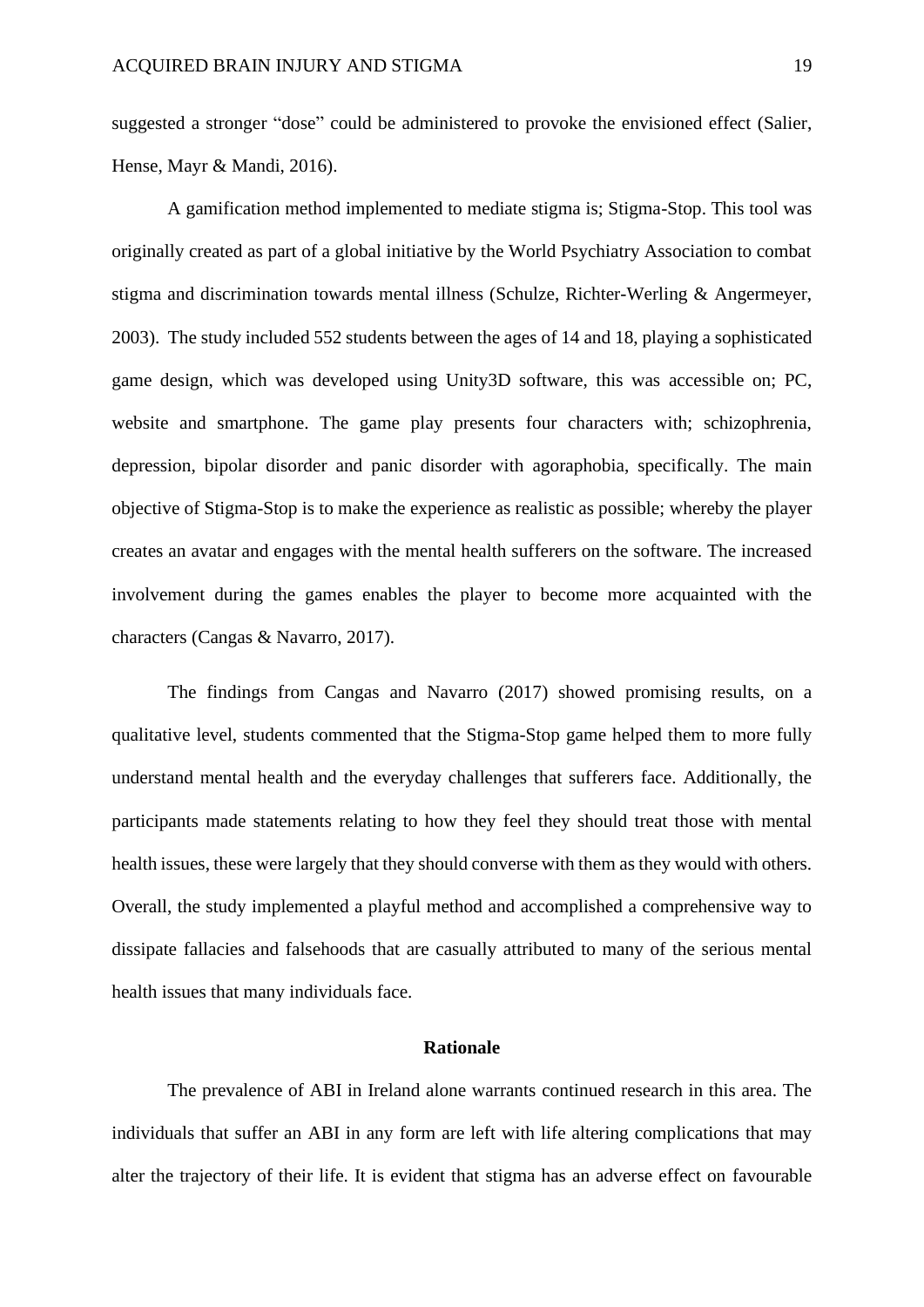rehabilitation outcomes for people living with an ABI. The narrative from the individuals found in the literature provides a deeper insight into the challenges faced, therefore, encouraging further research around this topic. At present, there is some research on acquired brain injury and stigma, however, it remains a young, under-developed area. Similarly, the empirical studies focusing on intervention to mediate stigma and acquired brain injury is minimal, nevertheless, the research available is beneficial and enables further comprehensive investigation. The empirical data pertaining to areas such as; schizophrenia, depression, suicide ideation and others proves promising, highlighting that attitudinal change is achievable within some limitations. The interventions discussed show the benefit of psychoeducation in a traditional format, using, campaign, seminars and workshops. Additionally, gamified interventions show promising results, from the Stigma Stop intervention, additional theoretically, many aspects of gamification fit into the realm of psychological theory and has the potential to add valuable research to the area of applied psychology. The available studies on gamification provide a comprehensive methodology and procedure enabling further research within this area. It is suggested that studies focusing on intervention need more development within this area as much of the literature available is theoretical and meta-analytic. This type of data is greatly beneficial to the area, nevertheless, applied psychology has been found to be active in problem solving. In this vein, the gamification literature available is promising, however, recommendations from previous researchers on implementing certain elements is paramount to its success and building upon what is already available. The challenges faced already hold a magnitude that requires lifelong rehabilitation, therefore, it is paramount that stigma, whether perceived or explicit is combated in order to nurture person-centred rehabilitation within communities.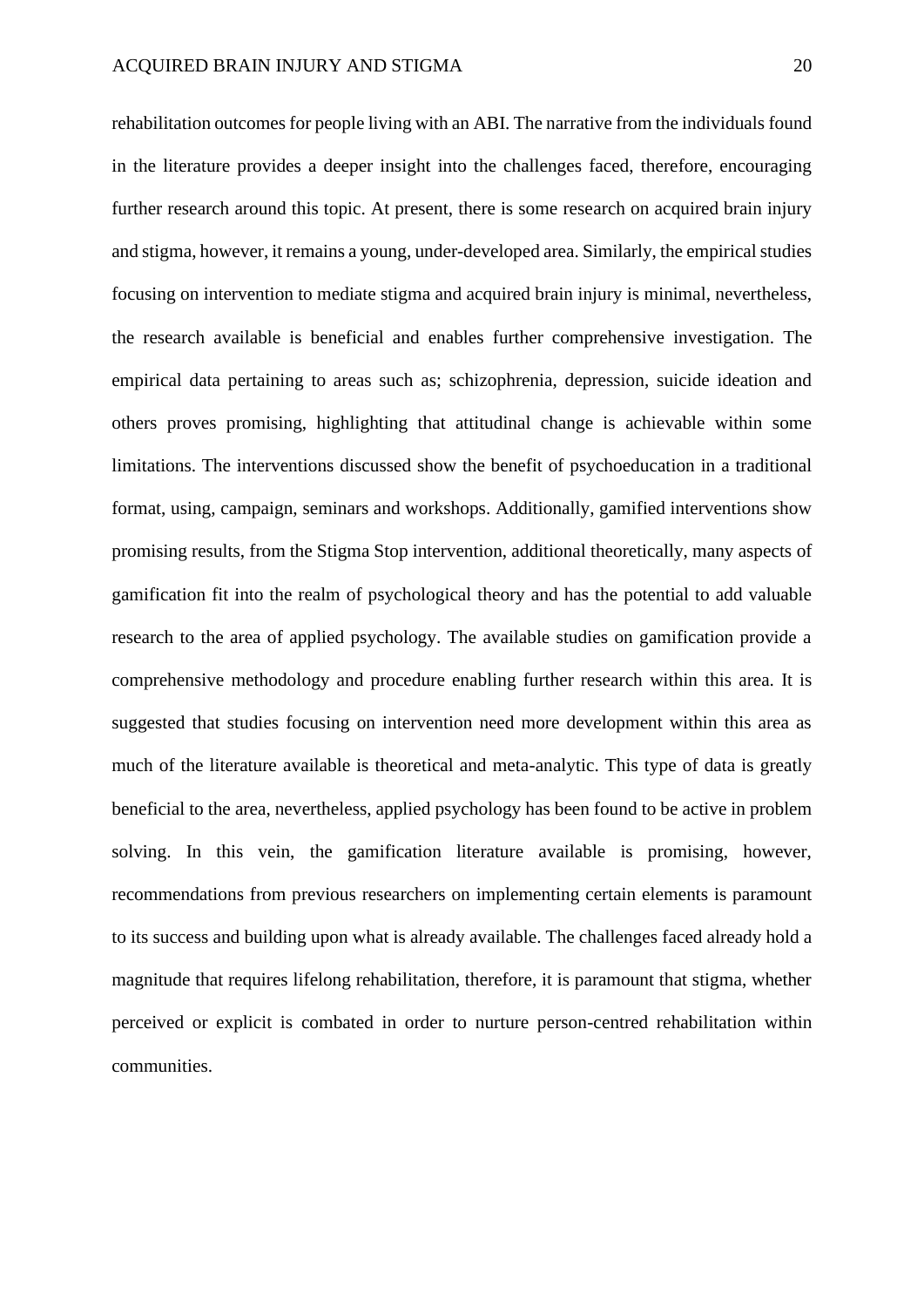## **Hypotheses**

<span id="page-21-0"></span>H1: There will be a significant difference in benevolence subscale between gamified and non-gamified conditions.

H2: There will be a significant difference in authoritarianism subscale between gamified and non-gamified conditions.

H3: There will be a significant difference in social responsibility subscale between gamified and non-gamified conditions.

H4: There will be a significant difference in community mental health ideology subscale between gamified and non-gamified conditions.

H5: There will be a relationship between funness and overall, CAMI scale scores.

H6: There will be a relationship between quiz scores and overall, CAMI scale scores.

H7: Age, gender and authoritarianism subscale are predictors of benevolence subscale scores.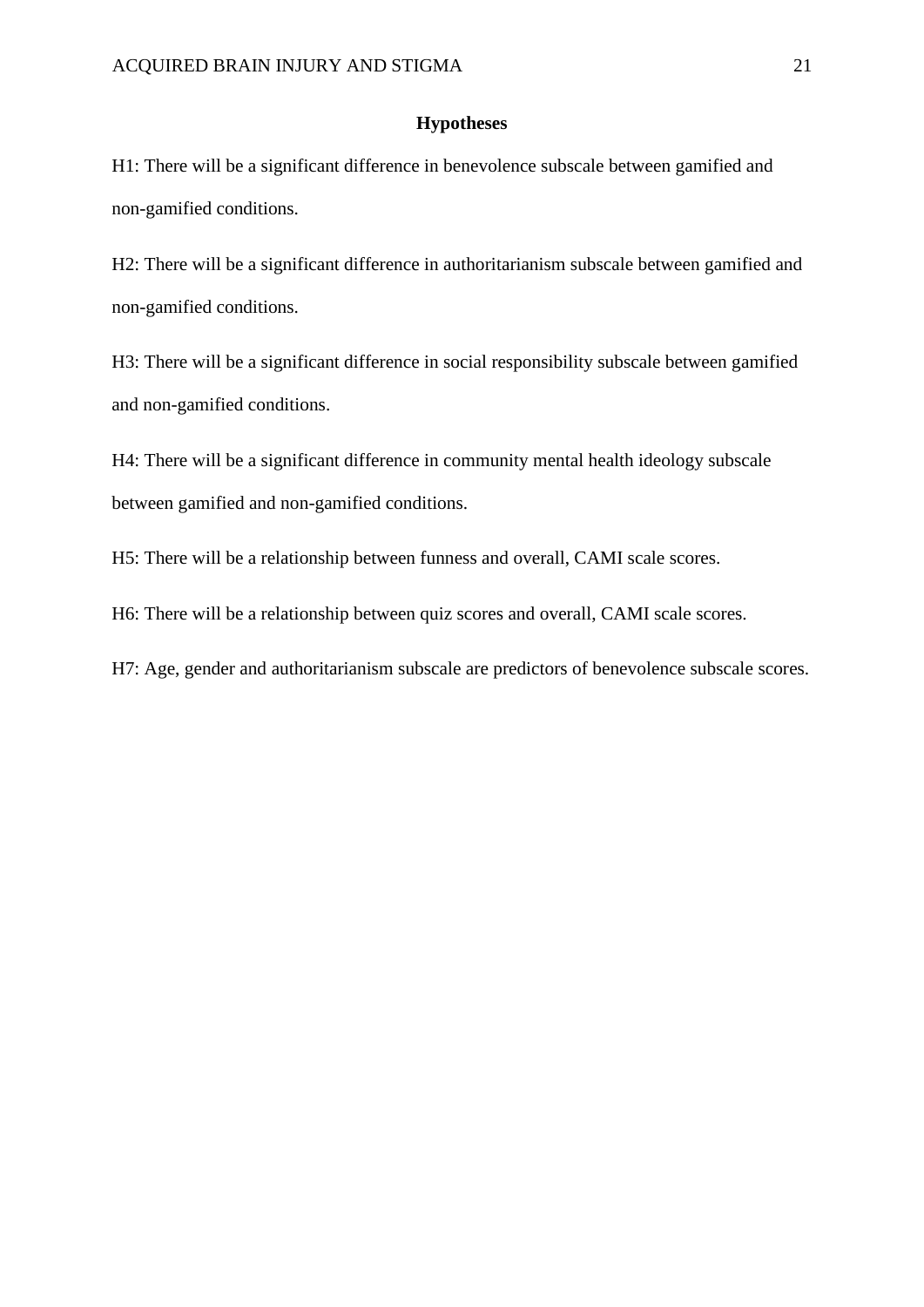#### **Chapter 2. Method Section**

## **Participants**

<span id="page-22-1"></span><span id="page-22-0"></span>The convenience sample consisted of 68 participants selected at random, within this group gender;  $n= 42$  (61.8%) were female and  $n= 26$  (38.2%) male, the only inclusion criteria required participants to be over 18 years of age, the research implemented no exclusion criteria. Participants were recruited through a google form where a randomised splitter URL was attached, randomly allocating the participant to either the knowledge or experimental condition. The majority of participants report "Irish" nationality;  $n= 56 (82.4%)$ , American  $n=$ 6 (8.8%), British n= 1 (1.5%), Asian n= 1 (1.5%), Polish n= 1 (1.5%), other n= 1 (1.5%). The majority of employment within this group was split between healthcare  $n = 26$  (38.2%) and engineering  $n= 24$  (35.3%), the rest comprised of; education  $n=6$  (8.8%), student  $n=7$  (10.3%) and other n=5 (7.4%). In relation to age, there is a broad range of ages within this group of participants; 18-24yrs n=9 (13.2%), 25-30yrs n=18 (26.5%), 31-40yrs (23.5%), 41-50yrs n=15  $(22.1\%)$ , 51+, n= 10 (14.7%). The most frequently reported level of education was a Bachelor's degree n= 39 (57.4%), the remainder comprised of; Master's degree n= 18 (26.5%), Irish leaving cert or equivalent n= 5 (7.4%), QQI or equivalent n= 4 (5.9%) and Doctorate n= 2 (2.9%).

#### **Design**

<span id="page-22-2"></span>The study is a between-subjects experimental randomised control trial and correlational design examining community attitudes towards persons with an ABI (Charness, Gneezy and Kuhn, 2012). The conditions consisted of a knowledge condition with a true or false style quiz and the experimental condition implementing a serious gamified quiz with a 'funnes' Likert scale question measuring user experience. The independent t-test and correlational variables are; independent variables (IV); experimental condition -gamified and non-gamified-, level of funness and true/false quiz scores. The dependent variables (DV); subscales benevolence,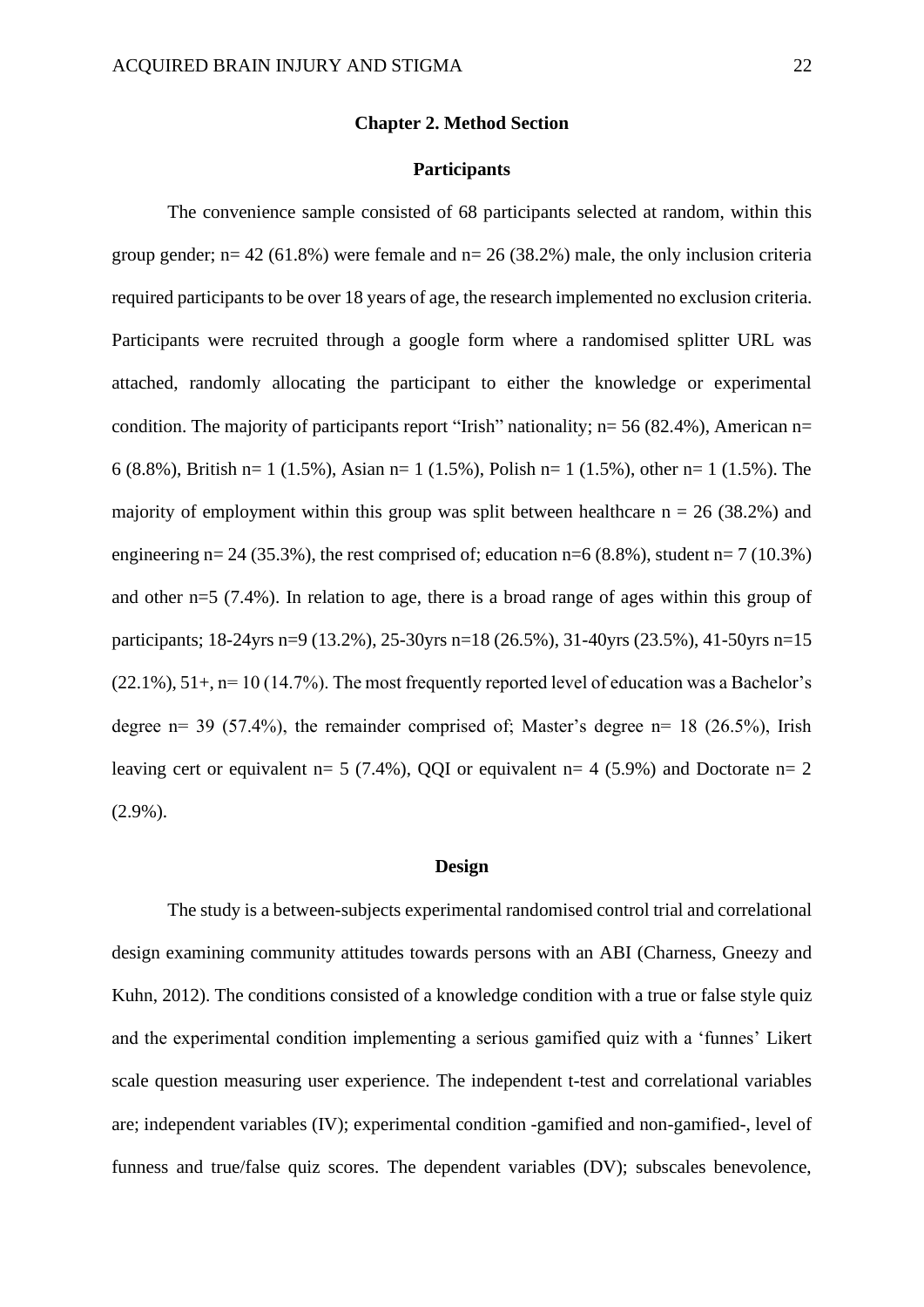authoritarianism, social restrictiveness, community mental health ideology and overall scale scores. The multiple regression variables are; predictor variables, age, gender and authoritarianism subscale and criterion variable benevolence subscale.

## <span id="page-23-0"></span>**Procedure**

Approval from the ethics board was sought from the university ethics board (see ethics section for full details). Once approval was obtained the researcher began creating the gamified quiz for the experimental condition through Kahoot! Software. This included adding statements such as "on average in Ireland 13,000 people acquire a brain injury per year", "Even after several weeks in a coma, when people wake up, most recognize and speak to others right away", "After a head injury, people can forget who they are and not recognize others but be perfect in every other way" along with fourteen more questions pertaining to acquired brain injury, (see *appendix* A for full list of questions). A 'fact sheet' was designed using the Lucidpress software, the information on the fact sheet gave direct answers to the questions asked within the true or false quiz, see appendix B for complete fact sheet. The true or false quiz was developed using google forms, the questions were identical to the questions used (see *appendix* A). The community attitudes towards the mentally ill (CAMI) was then revised to measure community attitudes towards those with an ABI. A 1- 10 Likert scale labelled to measure the "fun" had by the participants post gamified condition. Informed consent and debriefing forms were added before commencement of the study. In order to recruit participants randomly and remotely the researcher implemented a splitter URL from splitter.appdrag. This programme created two separate URLs which were amalgamated into one to ensure the participants did not know which condition they were allocated. This enabled randomisation for the knowledge and experimental condition. This procedure ensured anonymity and randomised control as the participant was only privy to the condition allocated to them via the URL. While the research project was live, the link was shared; through email, twitter, Linkedin and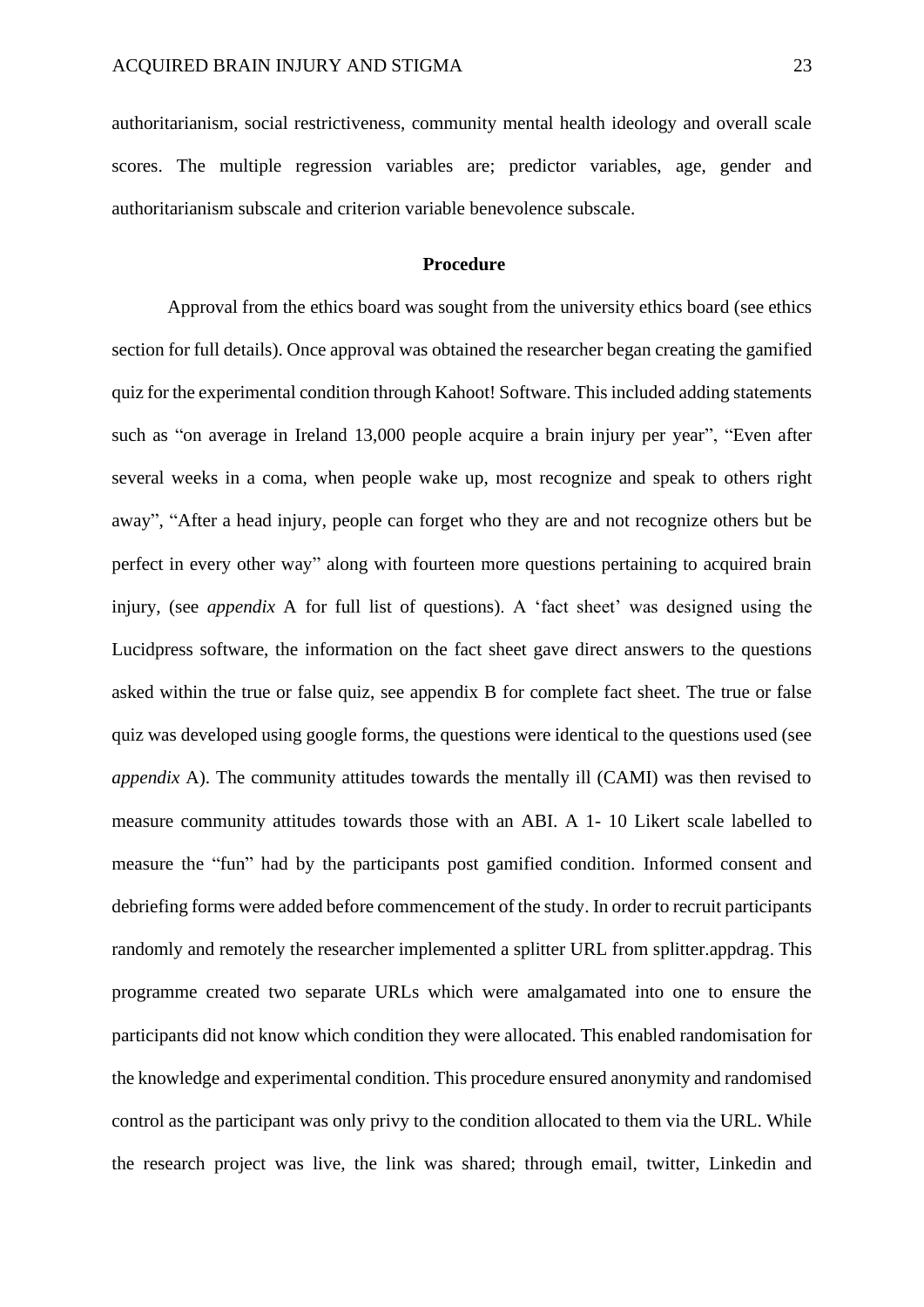Facebook, the link to the study was shared and circulated by the researcher and associates. To close the study a post was circulated through the social media outlets and the "receive response" option on google forms were disabled. The data was downloaded from google forms onto an excel sheet and coded before into SPSS for hypothesis testing and analysis.

## **The Intervention**

<span id="page-24-0"></span>The experiment required the participants to click on the link provided, this led them to either the 'gamified' or 'non-gamified' condition. Within the 'gamified' condition participants selected their demographics on the google form. To partake in the quiz the participants were provided with clear instructions that instructed them to click on the URL provided, this then brought them straight to the Kahoot! platform where a pseudonym was generated for them. The quiz required the participants to interact with the platform; select an answer (see appendix A). On completion of quiz participants were directed back to the google form, to fill out the "funness" scale and the R - CAMI scale. For the "non-gamified" condition participants selected their demographics, full instructions were then provided to access the ABI fact sheet, on completion of this participants were directed back to the google form to complete the true/false quiz and the CAMI scale (see ethics section for full description of ethics procedure).

#### **Materials and Apparatus**

## <span id="page-24-2"></span><span id="page-24-1"></span>**CAMI Scale**

The "community attitudes towards mental illness" (CAMI) consistst of 40 statements comprising of four subscales of 10 questions; authoritarianism, benevolence, community health ideology and social restrictiveness (Taylor & Dear, 1981). For the purpose of this research the CAMI scale was revised and applied to persons living with an acquired brain injury. For example, questions b. "More tax money should be spent on the care and treatment of the mentally ill" was changed to; "b. More tax money should be spent on the care and treatment of people with an ABI", j. "The mentally ill have for too long been the subject of ridicule" to "j.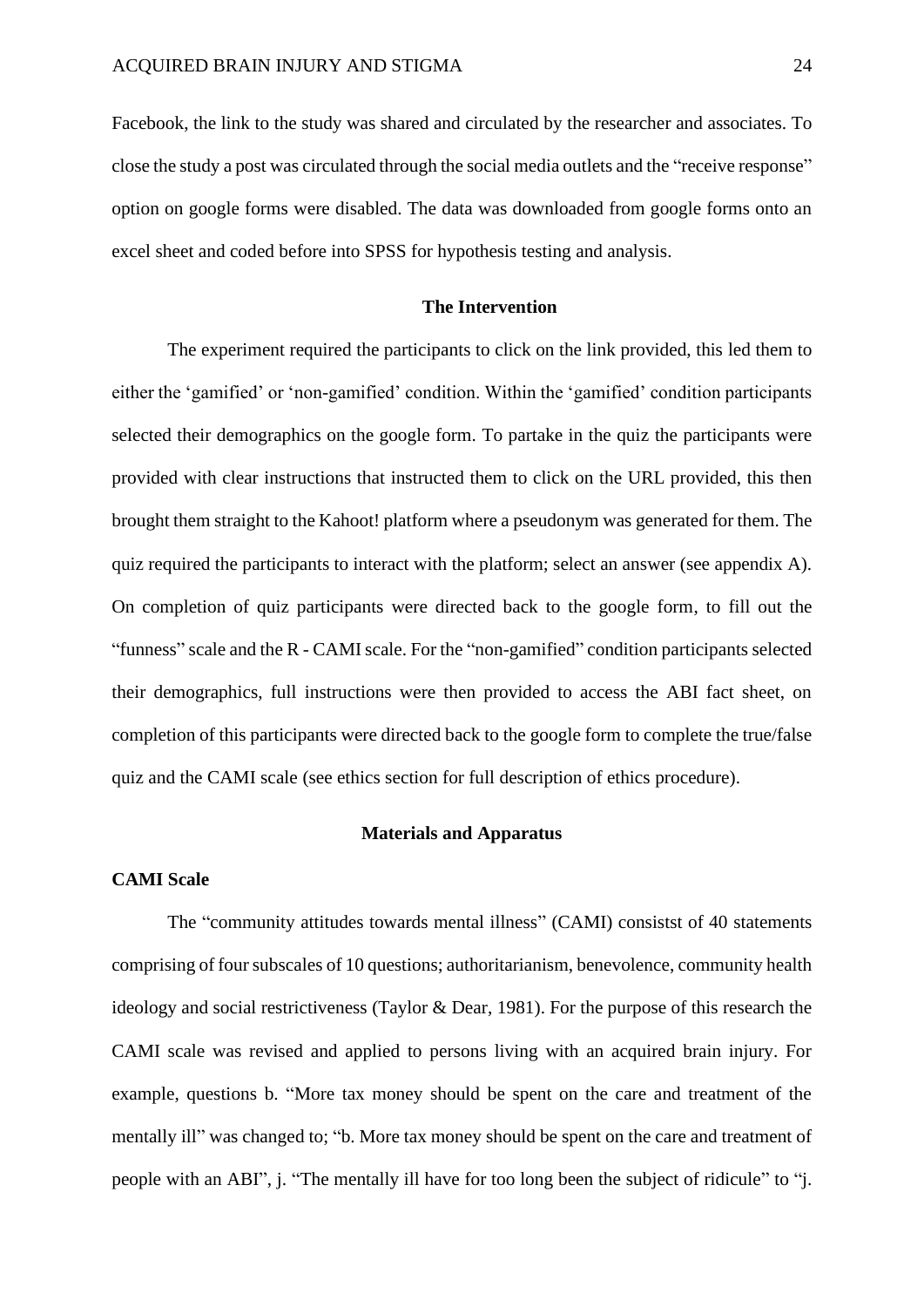Those with an ABI have for too long been the subject of ridicule", (see *appendix* C for complete list of revised questions). The CAMI questions require the participants to answer on a 5-point Likert scale of "Strongly Agree, Agree, Neutral, Disagree, Strongly Disagree", score is 5-SA, 4-A, 3-N, 2-D, 1-SD with negatively worded questions reverse coded, (see *appendix* D for full instructions). According to Taylor and Dear (1981) authoritarianism is divisive, refereeing to the belief that those with a mental illness are abnormal and inferior to the general public, additionally authoritarian views believe in coercive handling of the mentally ill. Example of statements within authoritarianism are; "As soon as a person shows signs of mental disturbance, he should be hospitalized". High scores on this scale signifies forcible strongarmed attitudes towards people availing of mental health services. Subscale benevolence represents views that are supporting and compassionate towards person with a mental illness with an empathic nature towards induvial they perceive as vulnerable. Example of statements within benevolence; "More tax money should be spent on the care and treatment of people with an ABI" A high score on the benevolence subscale indicates a positive outlook on the mentally ill. Social restrictiveness subscale refers to the belief that persons with a mental illness should be restricted socially as they are a menace to society and dangerous to be around. Example of questions for social restrictiveness; 'Those with an ABI should be isolated from the rest of the community' A high score on the social restrictiveness scale indicates a strong sense of fear towards the mentally ill. The last subscale on the CAMI is, community mental health ideology, refers to community acceptance of mental health service along with the involving those with a mental illness in society. A high score on this scale implies positive attitude and acceptance towards community efforts for the mentally ill (Taylor & Dear, 1981). The possible range for the four subscales; authoritarianism, benevolence, community mental health ideology and social restrictiveness have a possible range of 0-50 and overall, R - CAMI scale scores has a possible range of 0-200. The CAMI was implemented in this study as it measures community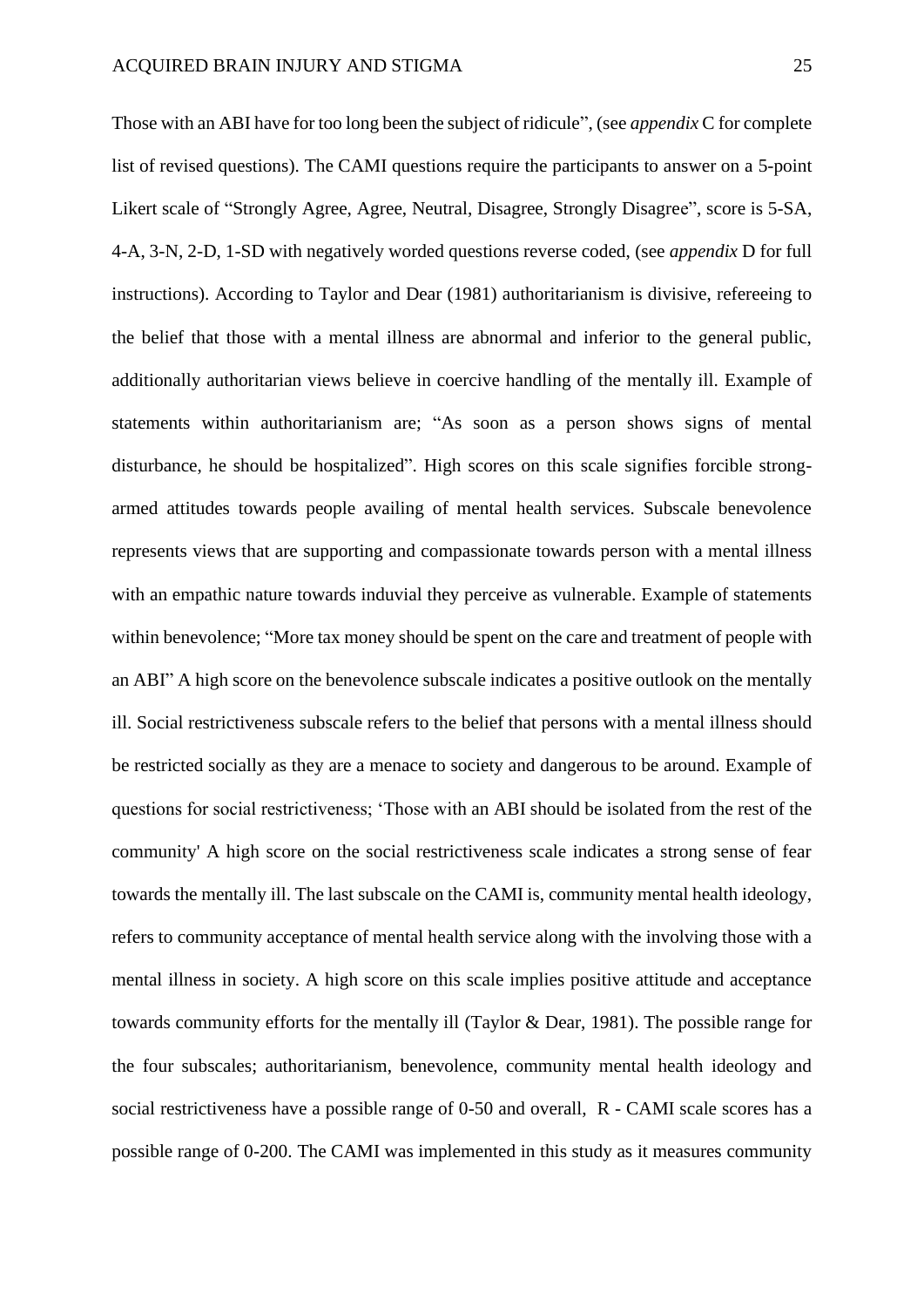attitudes, as this research is focused on stigma and attitudes towards persons with an acquired brain injury and focused on mediating stigma and improving the climate for community reintegration. Additionally, the internal consistency of the CAMI scale is promising and reported across multiple studies such as, Taylor and Dear (1981) reporting Cronbach's alpha moderate to high; authoritarianism (.68), benevolence (.76), community mental health ideology (.88) and social restrictiveness (.80). Additionally, Frykman and Angbrant (2018) reported high alpha scores also; Auth (.73), Benev (.85), Social Restrictiveness (.76) and CMHI (.85). Further internal reliability for this research study is reported in chapter 3.

#### <span id="page-26-0"></span>**Kahoot! Software**

Kahoot is a game-based learning platform for serious educational gaming, this software is implemented within educational settings, from school to university as well as the workplace. In order to access all features Kahoot the researcher negotiated a three-month free trial usage plan. The software permits the researcher to develop a multiple-choice style questionnaire with interactive videos and multiple-choice options which can be accessed through a browser or mobile app (see *appendix* A). The participants were provided with the Kahoot link within the experimental condition google form, those that used a mobile app were send a code to start the quiz, on a browser no code was required. In order up maintain complete anonymity a pseudonym was generated for each participant (British Psychological Society, 2014 p. 8). Participants passed from question to question moving up or down the leader board. On completion Kahoot placed the participant on the leader board and showed the points rewarded. A link and date  $(8<sup>th</sup>$  July 2020) were provided for participants who were interested in viewing the winner of the quiz.

#### <span id="page-26-1"></span>**Lucidpress**

Lucidpress was used to develop the ABI fact sheet (*appendix* B). Lucidpress is webbased desktop publishing software which can be used through a free or paid subscription. A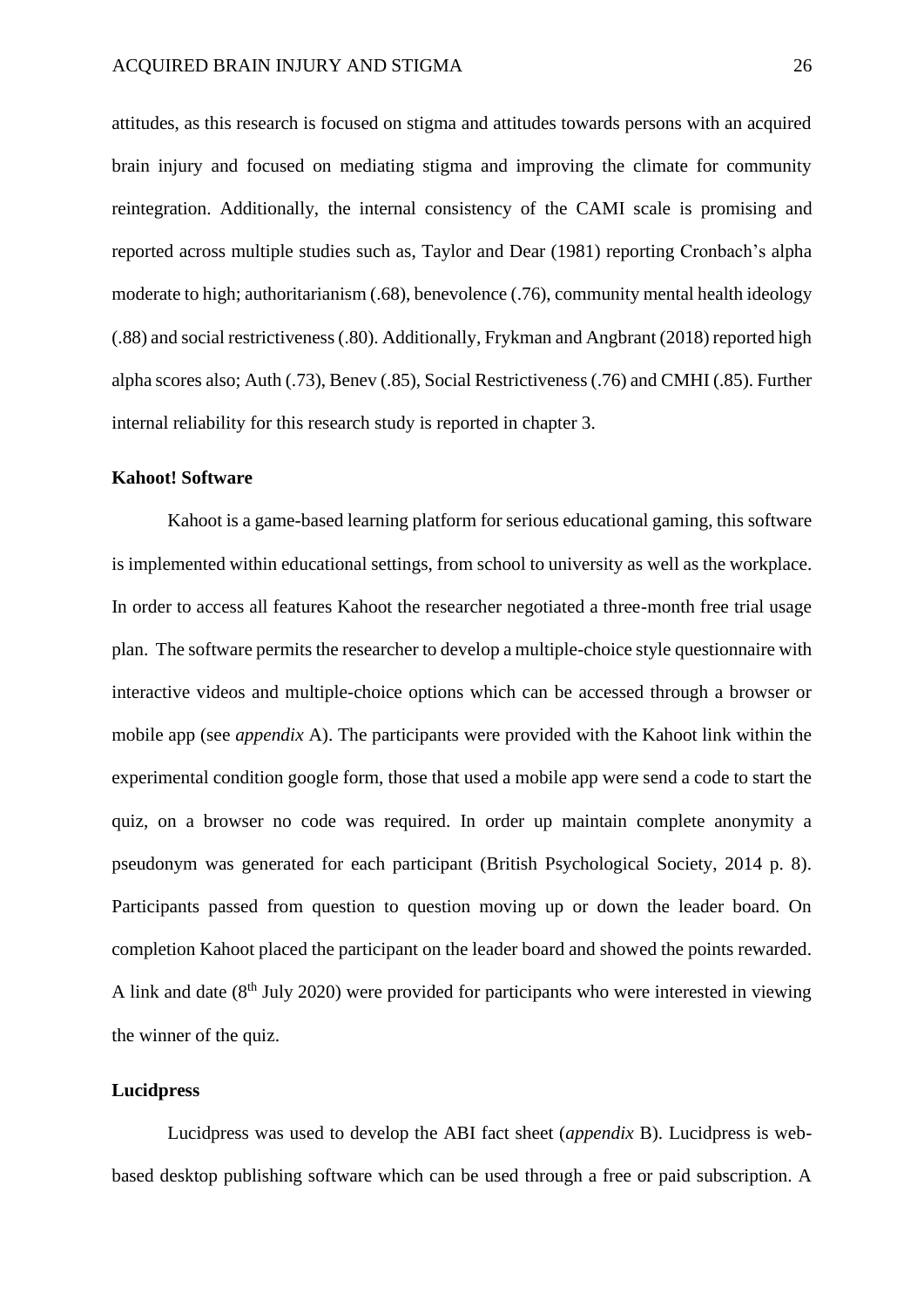poster template was used to develop the fact sheet, the poster was published on the software application and the researcher opted to develop a unique URL. The URL was then copied into the google form knowledge condition.

## <span id="page-27-0"></span>**Splitter URL Software**

Due to the experimental conditions and remote nature of this study a URL was developed to ensure true randomisation within the limitations. Splitter.appdrag was used by adding the URL for each google form into the boxes allocated and then clicking 'start', this generated a single URL for sharing across social media and email. As the participants clicked on the link, they were transferred randomly to either the knowledge or experimental condition after which they were finally transferred to the end of the study in order to exit the browser.

## **Funness Scale**

A funnes level was measure using a 10-point Likert scale. The scale is a revised version of Read, McFarlane and Casey (2001). (See *appendix* K).

## <span id="page-27-1"></span>**Ethics**

Full ethical approval was obtained for research category B by the Department of Psychology Human Ethics Filter Committee. Anonymity was considered in light of the remote experimental design, measures were highlighted and put in place to ensure no leak of personal information on behalf of the participants (British Psychological Society, 2014 p. 8). Informed consent was given through a full description and an option to decline the study if desired, (*appendix* E). It is possible that a participant may have an ABI and/or suspect a family member or friend has suffered due to the content of the gamification condition and the true/false quiz, therefore a full debriefing form with multiple contact and resources to all the applicable organisation. The researchers contact details and resources were attached to the last page of the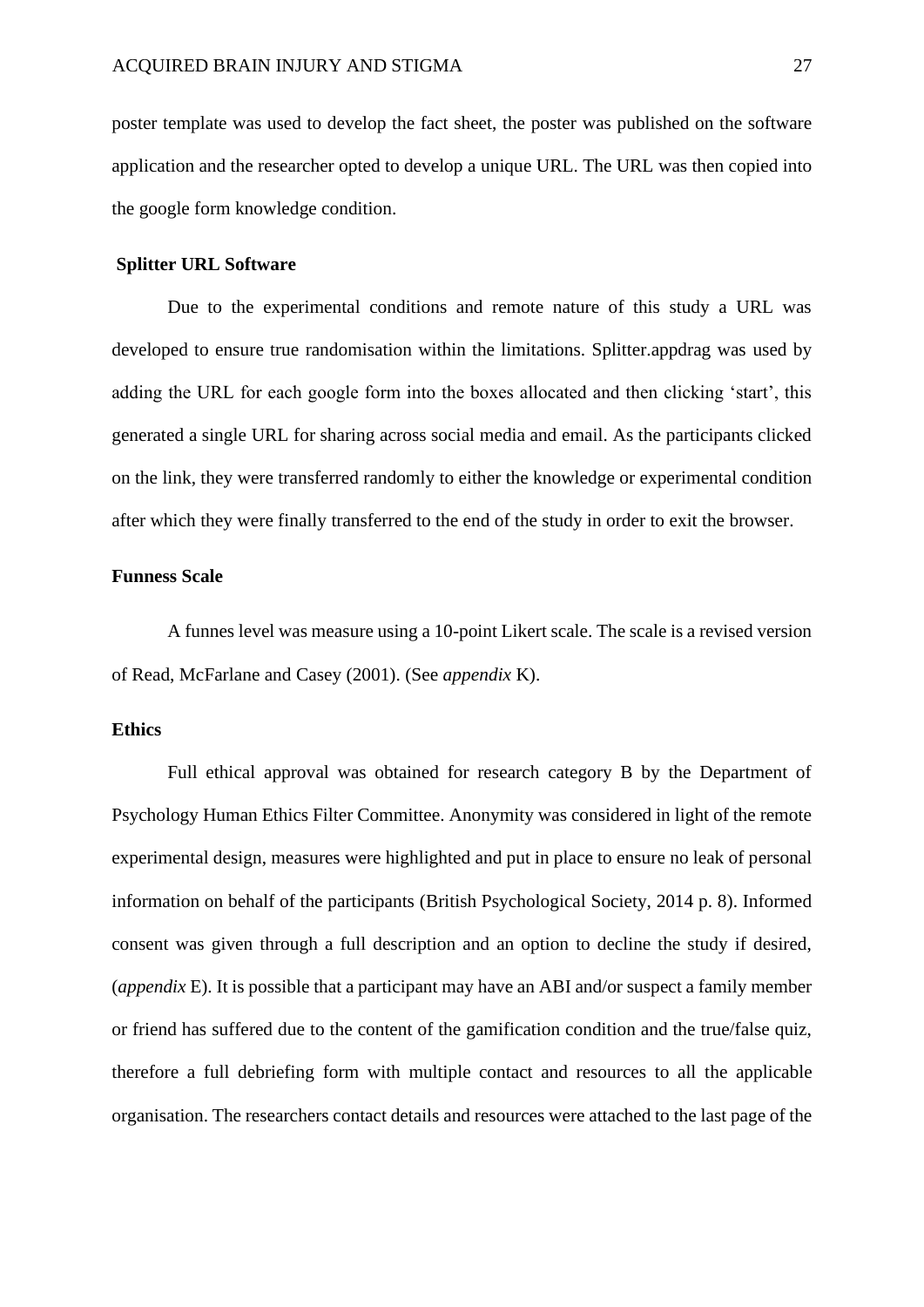google form, (see *appendix* F). Inclusion criteria required participants to be aged over 18 years of age.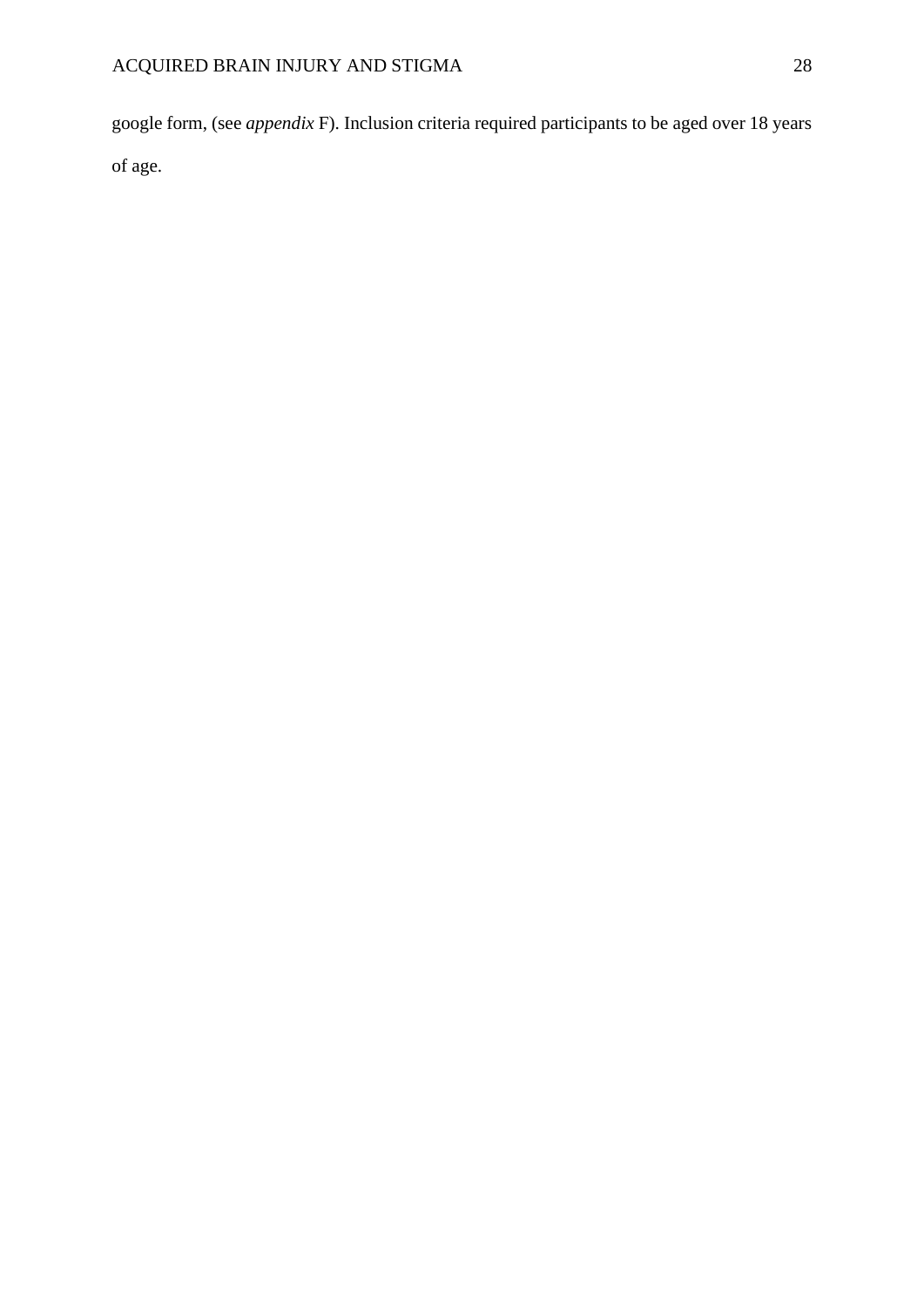# **Chapter 3. Results**

# **Data Preparation**

<span id="page-29-1"></span><span id="page-29-0"></span>A reliability analysis was carried out on community attitude to mental health scales.

Overall internal reliability is moderate to high.

# **Table 1**

*Internal reliability analysis*

| <i>Item</i>                                   | Cronbach's |
|-----------------------------------------------|------------|
|                                               | Alpha      |
| Authoritarianism Scale                        | .57        |
| Benevolence Scale                             | .50        |
| Social Restrictiveness Scale                  | .61        |
| <b>Community Mental Health Ideology Scale</b> | .72        |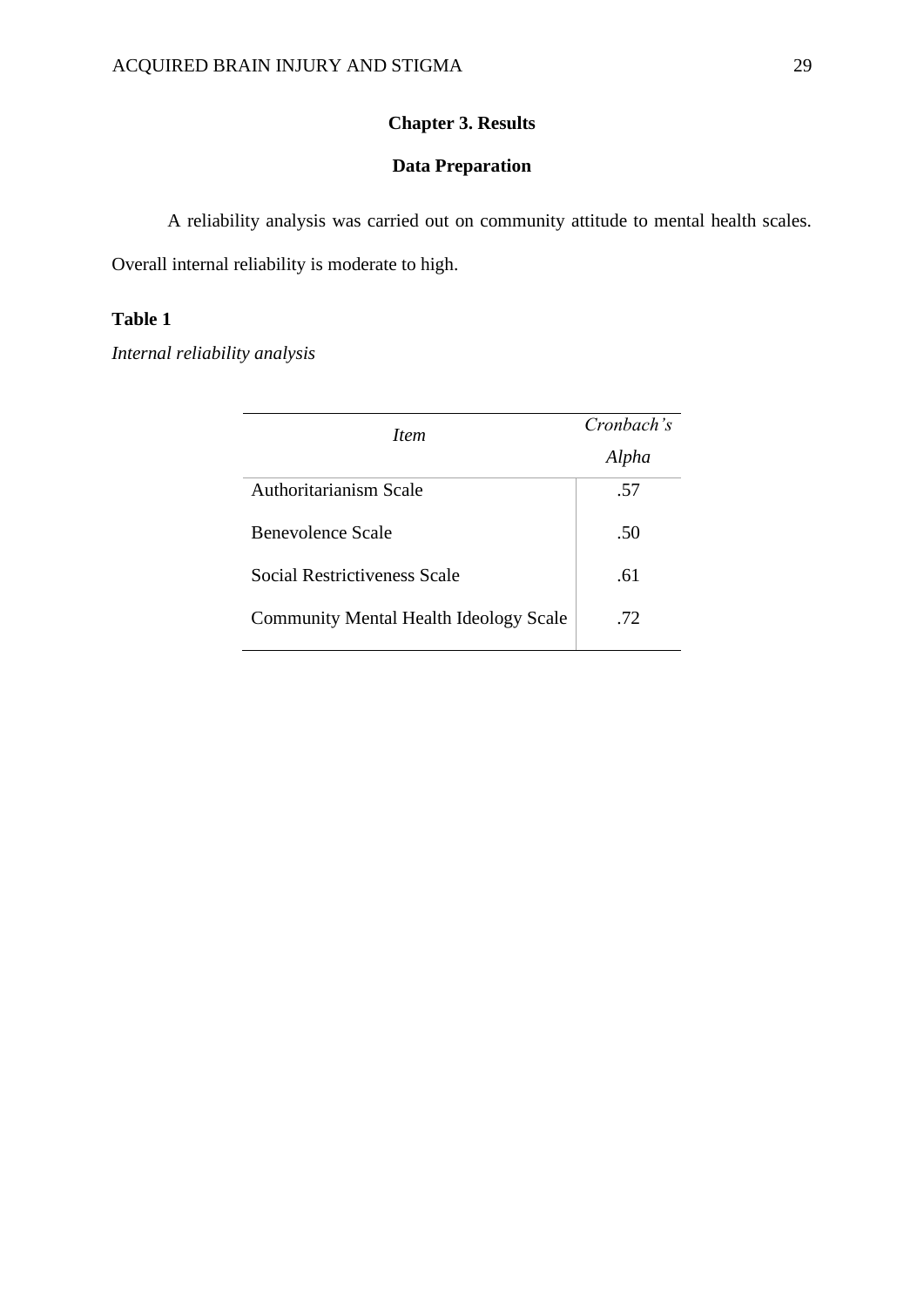## <span id="page-30-0"></span>**Factor analysis**

Principal components analysis was used to confirm a one factor structure for authoritarianism sub scale. The KMO value of .65 indicates the data is suitable for analysis. Five factors have an eigenvalue over 1, however, factor 1 has an eigenvalue of 2.87 and explains 28.65% of the variance, whereas the following 4 factors have relatively small eigenvalues. This suggests a one factor solution as can be seen from figure 1.

# **Table 2**

| Authoritarianism<br>Scale | Factor         | Eigenvalue | $%$ of<br>Variance | $%$ of<br>Cumulative<br>Variance |
|---------------------------|----------------|------------|--------------------|----------------------------------|
|                           | 1              | 2.87       | 28.65              | 28.65                            |
|                           | $\overline{2}$ | 1.40       | 14.20              | 42.85                            |
|                           | 3              | 1.28       | 12.70              | 55.60                            |
|                           | 4              | 1.06       | 10.57              | 66.15                            |
|                           | 5              | 1.00       | 10.30              | 76.50                            |

*Factor analysis output for authoritarianism sub scale*



*Figure 1. Scree Plot*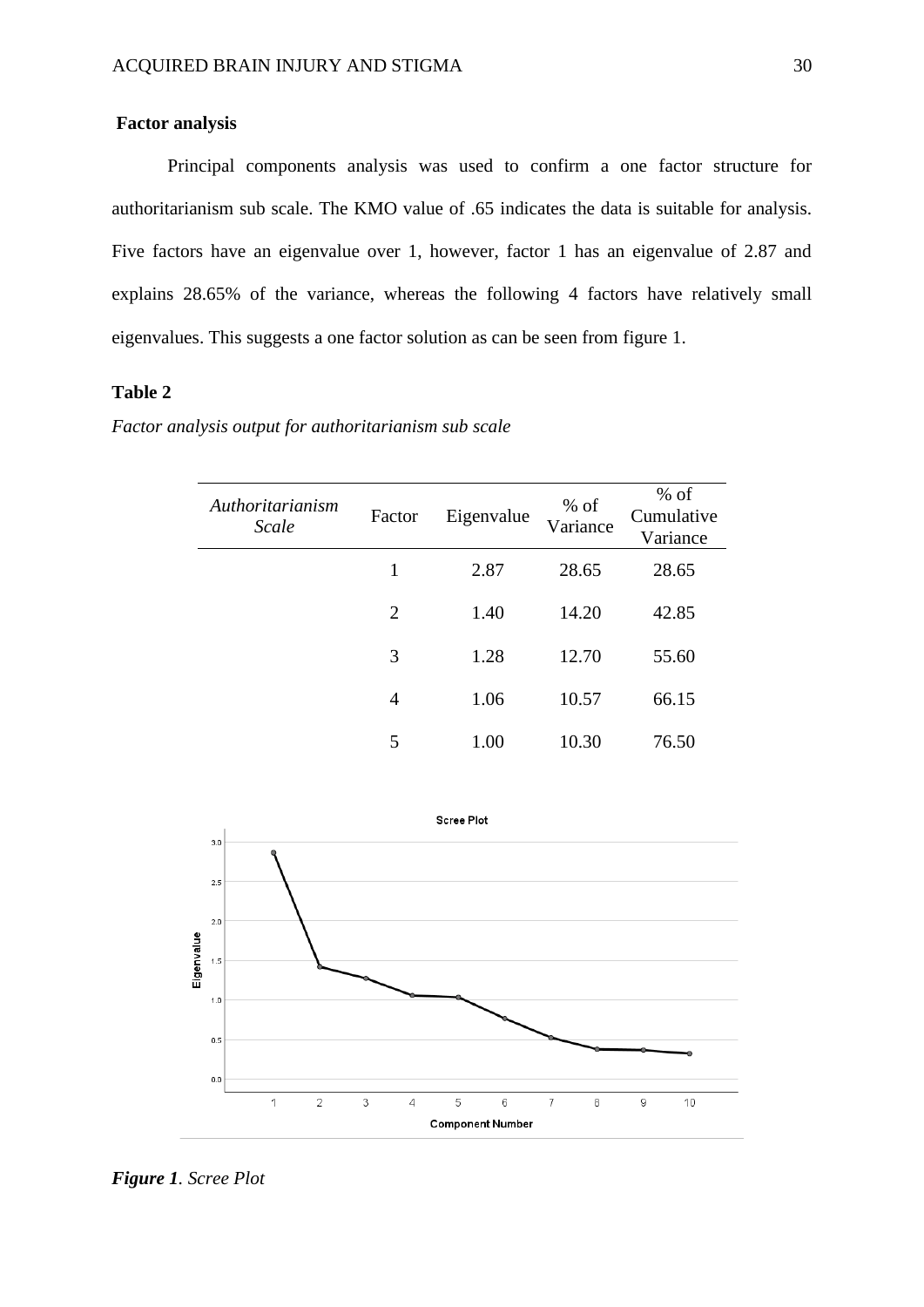Principal components analysis was used to confirm a one factor structure for benevolence sub scale. The KMO value of .61 indicates the data is suitable for analysis. Four factors have an eigenvalue over 1, however, factor 1 has an eigenvalue of 2.60 and explains 25.80% of the variance, whereas the following 4 factors have relatively small eigenvalues. This suggests a one factor solution as can be seen from figure 2.

## **Table 3**

*Factor analysis output for benevolence sub scale* 

| <i>Benevolence</i><br>Scale: | Factor         | Eigenvalue | %of<br>Variance | $%$ of<br>Cumulative<br>Variance |
|------------------------------|----------------|------------|-----------------|----------------------------------|
|                              |                | 2.56       | 28.65           | 25.80                            |
|                              | $\overline{2}$ | 1.60       | 14.20           | 42.15                            |
|                              | 3              | 1.30       | 12.70           | 54.97                            |
|                              | 4              | 1.10       | 10.57           | 65.87                            |



*Figure 2. Scree Plot*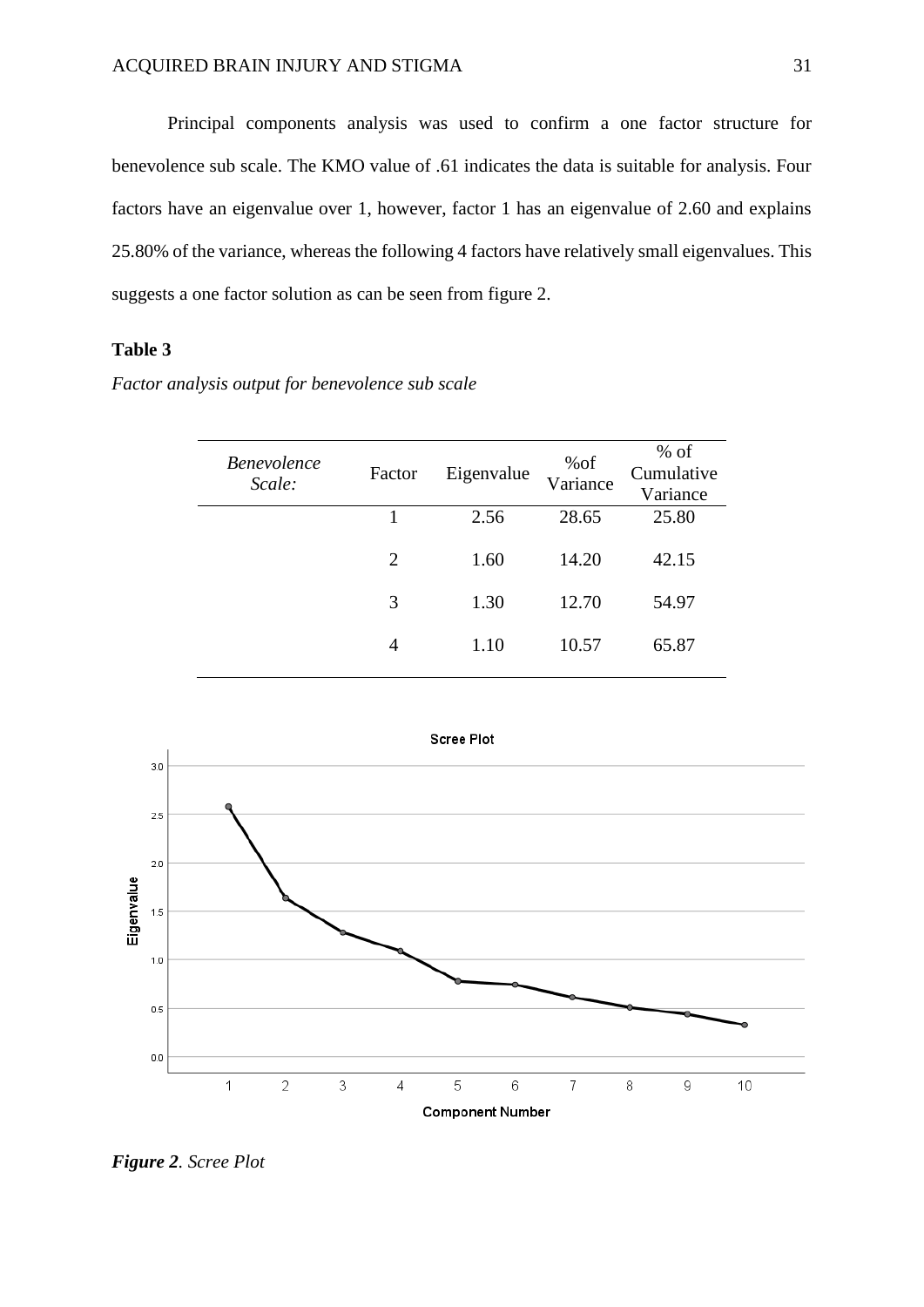Principal components analysis was used to confirm a one factor structure for social restrictiveness sub scale. The KMO value of .66 indicates the data is suitable for analysis. Five factors have an eigenvalue over 1, however, factor 1 has an eigenvalue of 2.90 and explains 28.90% of the variance, whereas the following 4 factors have relatively small eigenvalues. This suggests a one factor solution as can be seen from figure 3.

## **Table 4**

*Factor analysis output for social restrictiveness sub scale*

| Social<br><i>Restrictiveness</i><br>Scale: | Factor         | Eigenvalue | $%$ of<br>Variance | $%$ of<br>Cumulative<br>Variance |
|--------------------------------------------|----------------|------------|--------------------|----------------------------------|
|                                            | 1              | 2.90       | 28.90              | 28.90                            |
|                                            | $\overline{2}$ | 1.35       | 13.50              | 42.40                            |
|                                            | 3              | 1.20       | 11.70              | 54.10                            |
|                                            |                |            |                    |                                  |
|                                            | 4              | 1.05       | 10.57              | 64.60                            |
|                                            |                |            |                    |                                  |
|                                            | 5              | 1.00       | 10.00              | 74.60                            |
|                                            |                |            |                    |                                  |



*Figure 3. Scree Plot*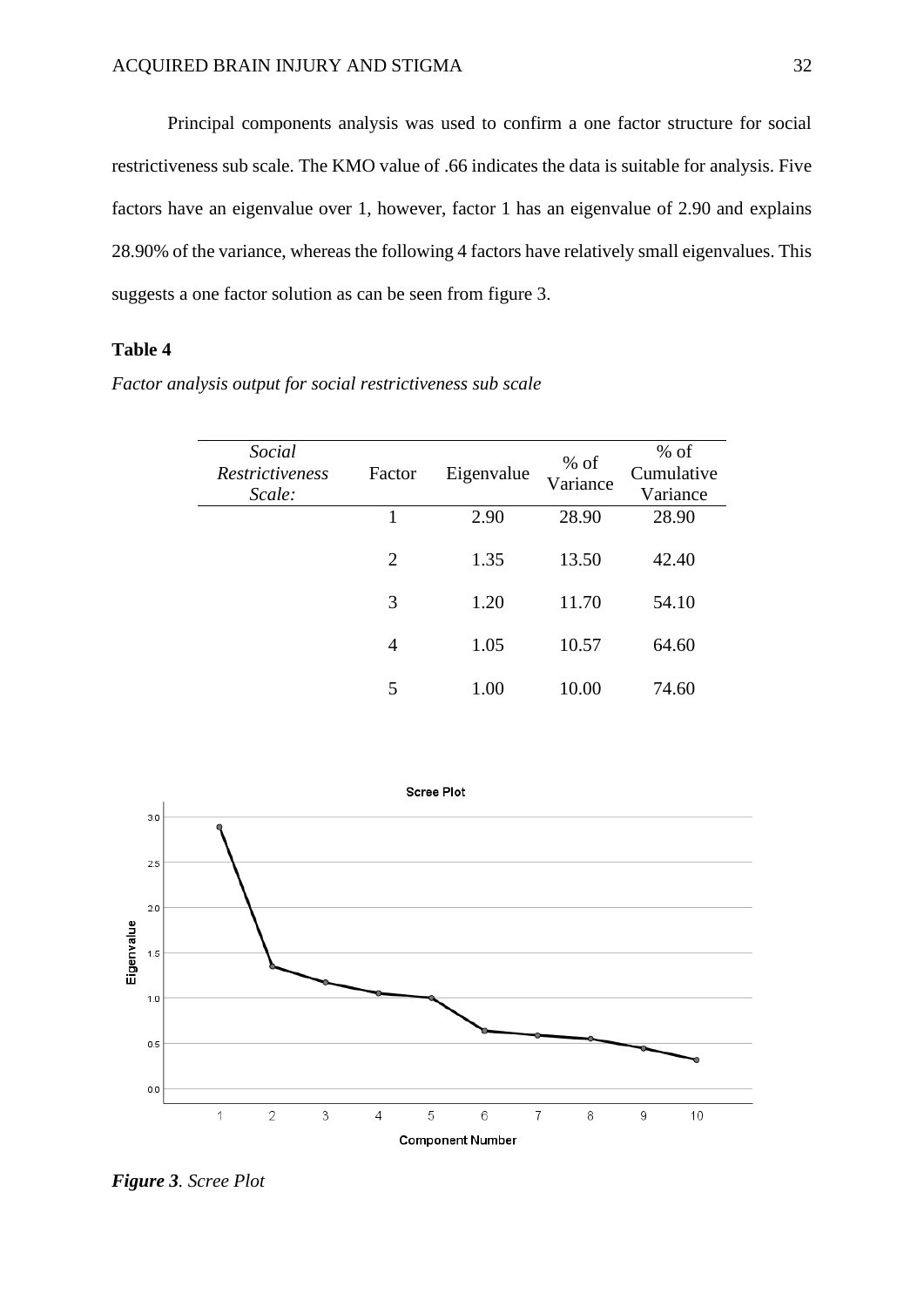Principal components analysis was used to confirm a one factor structure for social restrictiveness sub scale. The KMO value of .80 indicates the data is suitable for analysis. factors have an eigenvalue over 1, however, factor 1 has an eigenvalue of 4.15 and explains 41.40% of the variance, whereas the following 3 factors have relatively small eigenvalues. This suggests a one factor solution as can be seen from figure 4.

## **Table 5**

*Factor analysis output for community mental health ideology*

| Community mental<br>health ideology<br>subscale: | Factor | Eigenvalue | $%$ of<br>Variance | $%$ of<br>Cumulative<br>Variance |
|--------------------------------------------------|--------|------------|--------------------|----------------------------------|
|                                                  |        | 4.15       | 41.40              | 41.40                            |
|                                                  | 2      | 1.33       | 13.30              | 54.70                            |
|                                                  | 3      | 1.20       | 1010               | 64.80                            |



*Figure 4. Scree Plot*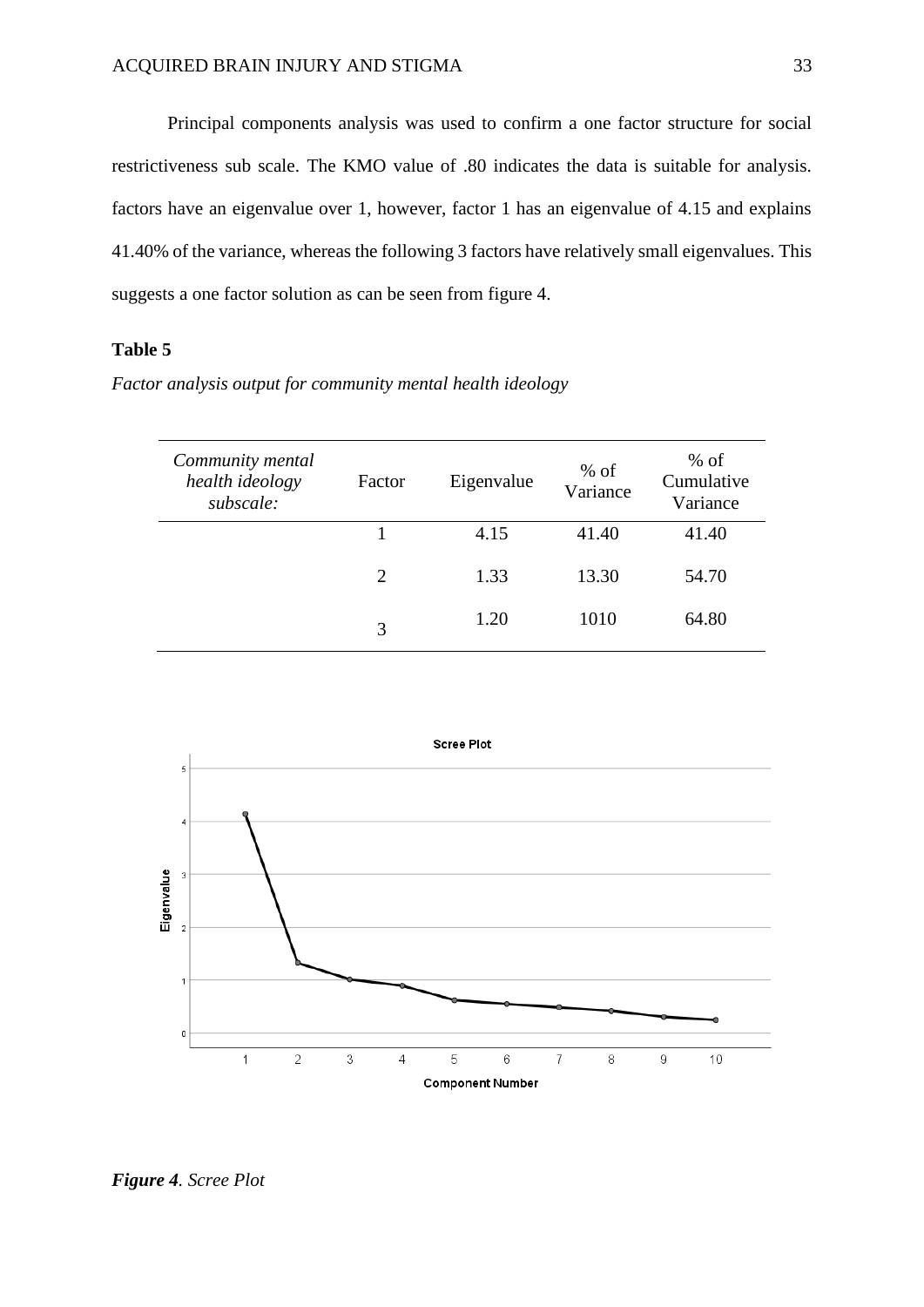Principal components analysis was used to confirm a one factor structure for all 40 items on the Community Attitudes towards the Mentally Ill (CAMI) scale. The KMO value of .65 indicates the data is suitable for analysis. This showed 13 factors with an eigenvalue over 1 explaining a total of 74.60% of the variance. However, factor 1 has an eigenvalue of 9.82 accounting for 24.60% of the variance which can be seen from figure 6.



*Figure 5. Scree Plot*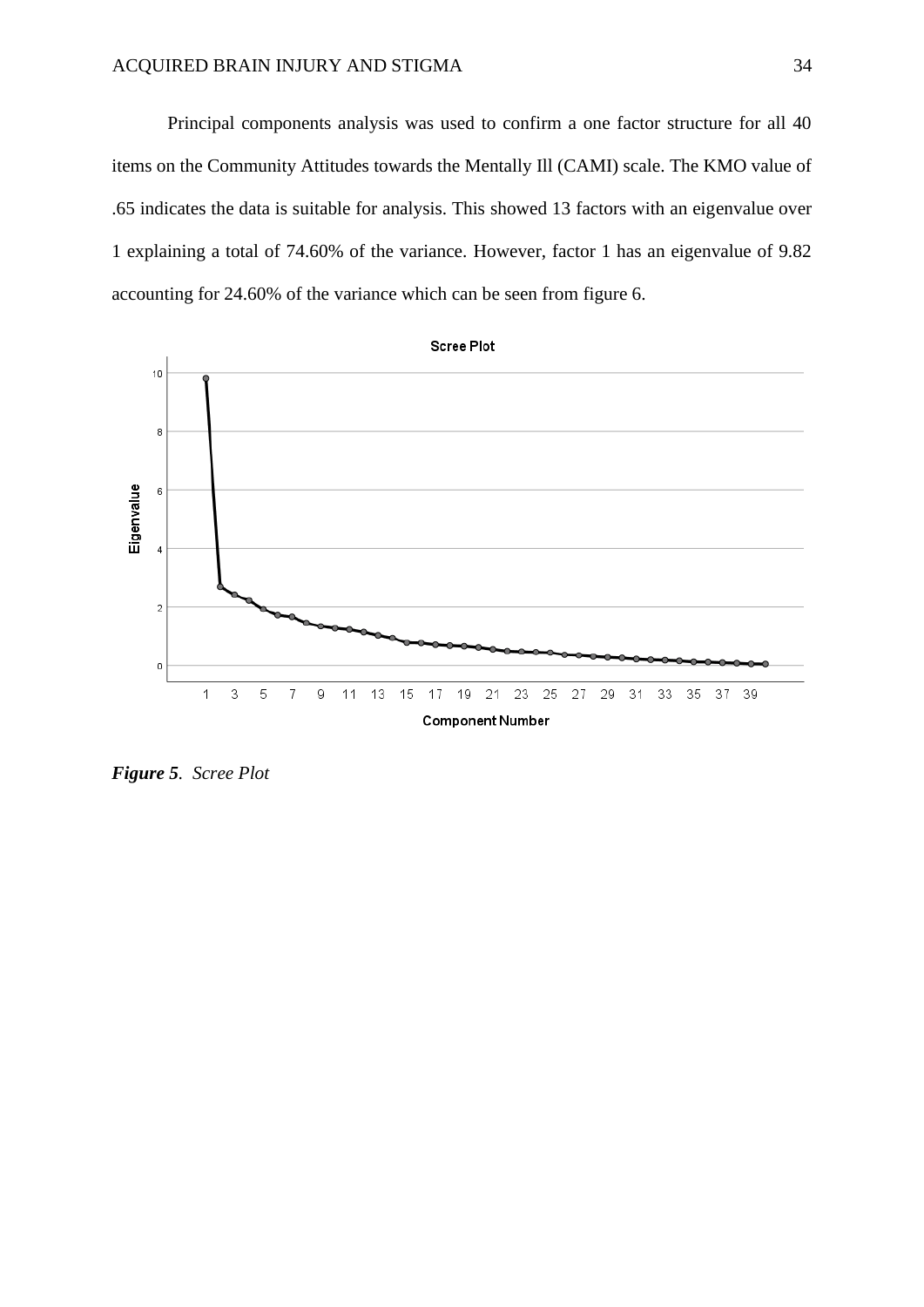#### <span id="page-35-0"></span>**Orthogonal exploratory factorial analysis**

A principal component varimax (orthogonal) rotation was conducted. The analysis yielded high loadings on factors on subscale questions which pertained to more liberal attitudes towards those persons living with an ABI should be treated. This has been deduced due to questions such as; 'those with an ABI should not be denied their individual rights', 'those with an ABI should not be treated as outcasts of society', 'the best way to handle those with an ABI is to keep them behind locked doors', 'we need to adopt a far more tolerant attitude toward those with an ABI in our society'. Also, questions based on attitudes towards community integration have high loadings, this is evident in questions such as; 'it is best to avoid anyone who has an ABI', 'locating ABI facilities in a residential area downgrades the neighbourhood', 'residents should accept the location of ABI facilities in their neighbourhood to serve the needs of the local community' and ', 'the best therapy for many ABI patients is to be part of a normal community', this is further illustrated in table 5. This factorial analysis has identified four priori subscales. These four subscales are independent of one another and do not correlate.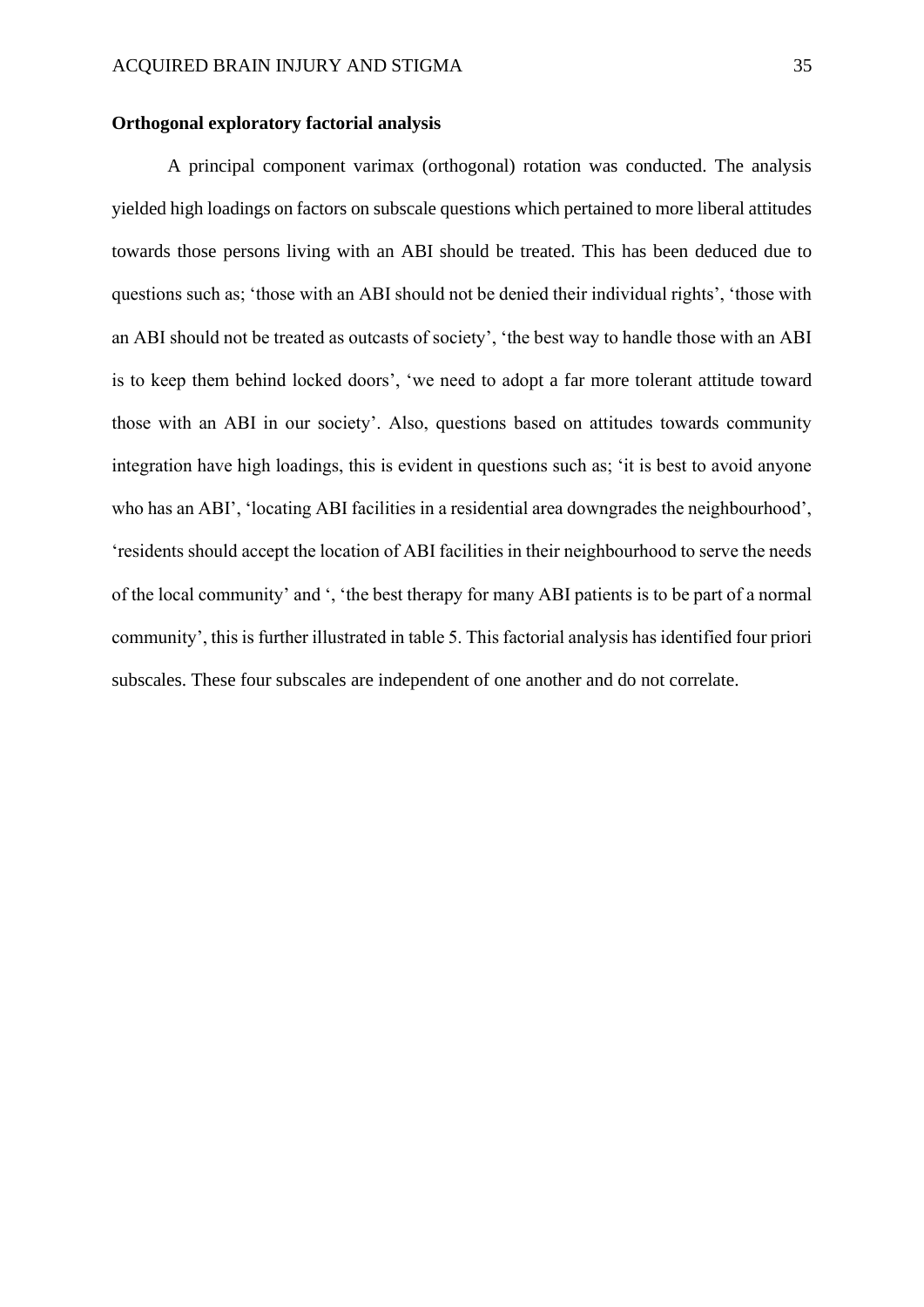# **Table 6**

*Community Attitudes towards the Mentally Ill orthogonal exploratory factor analysis.*

*Factor 1*

| Items                                                                                                                             | Loadings | Subscale                                   |  |
|-----------------------------------------------------------------------------------------------------------------------------------|----------|--------------------------------------------|--|
| Those with an ABI should not be<br>denied their individual rights                                                                 | .85      | <b>Social Restrictiveness</b>              |  |
| Those with an ABI should not be<br>treated as outcasts of society                                                                 | .80      | Authoritarianism                           |  |
| Virtually anyone can acquire a brain<br>injury                                                                                    | .80      | Authoritarianism                           |  |
| The best way to handle those with an<br>ABI is to keep them behind locked<br>doors                                                | .76      | Authoritarianism                           |  |
| It is best to avoid anyone who has an<br>ABI                                                                                      | $-.50$   | Benevolence                                |  |
| ABI facilities should be kept out of<br>residential neighbourhoods.                                                               | .44      | <b>Community Mental Health</b><br>Ideology |  |
| Locating ABI facilities in a residential<br>area downgrades the neighbourhood.                                                    | .30      | <b>Community Mental Health</b><br>Ideology |  |
| I would not want to live next door to<br>someone who has an ABI                                                                   | .44      | <b>Social Restrictiveness</b>              |  |
| No one has the right to exclude those<br>with an ABI from their neighbourhood                                                     | .42      | <b>Social Restrictiveness</b>              |  |
| We need to adopt a far more tolerant<br>attitude toward those with an ABI in<br>our society.                                      | $-.36$   | Benevolence                                |  |
| Residents should accept the location of<br>ABI facilities in their neighbourhood to<br>serve the needs of the local<br>community. | .43      | <b>Community Mental Health</b><br>Ideology |  |
| The best therapy for many ABI patients<br>is to be part of a normal community                                                     | $-.30$   | <b>Community Mental Health</b><br>Ideology |  |
| Those with an ABI do not deserve our<br>sympathy.                                                                                 | $-.44$   | Benevolence                                |  |

*Notes:* Loadings below .30 were suppressed.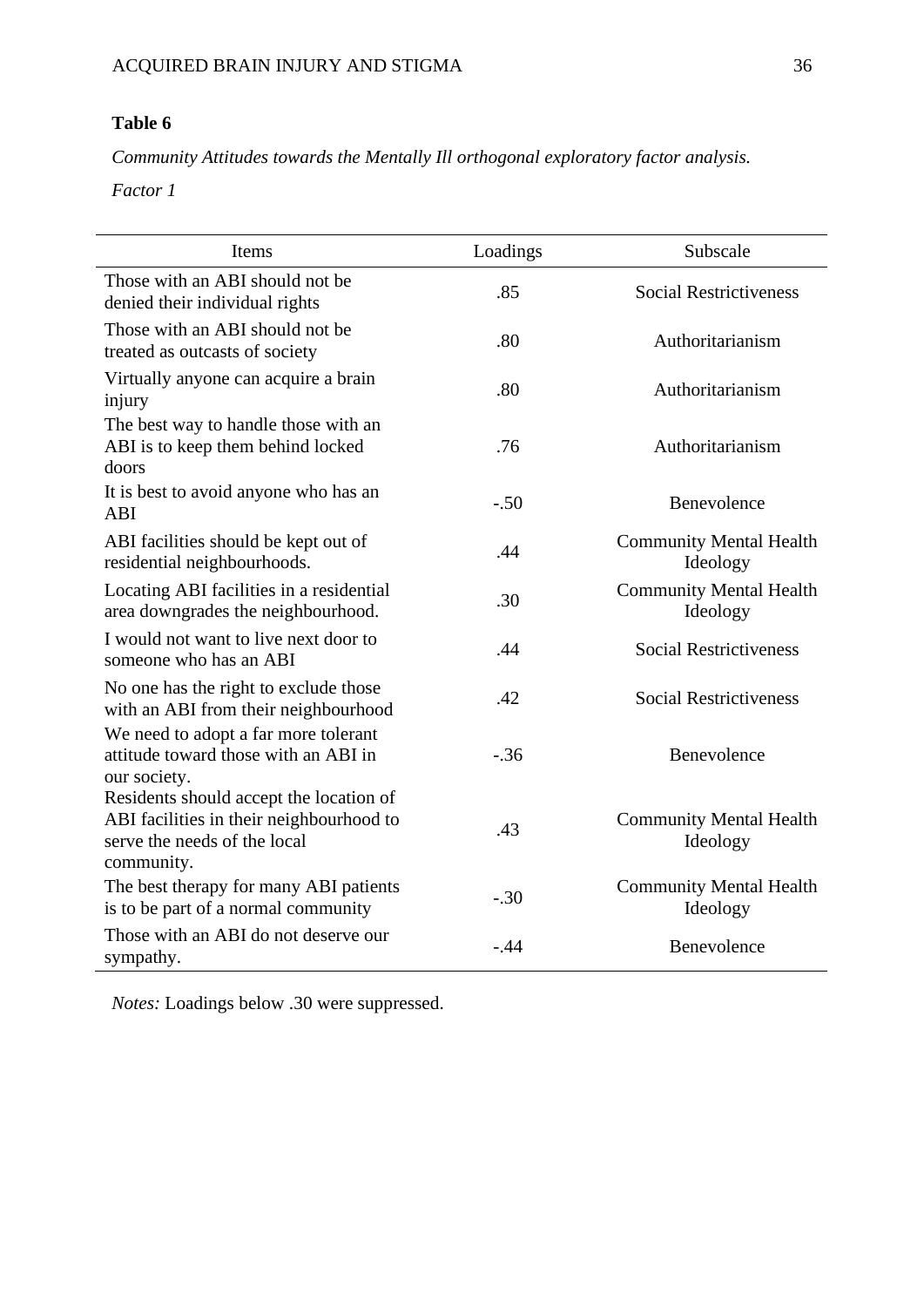# **Normality Testing**

Data for all four subscales were tested for normality was using the Shapiro – Wilks test, the data meets all the assumptions for statistical analysis using parametric tests. Subscale authoritarianism, W(68)= 0.97, p=.123, benevolence, W(68)= 0.97, p= .073, social restrictiveness, W(68)= 0.97, p= .113, community mental health ideology, W(68)= 0.97, p= .113. All four subscales show no indication of being kurtotic or skewed, this is highlighted in table 7. (see *appendix F*, *appendix G*, *appendix H* and *appendix I*.)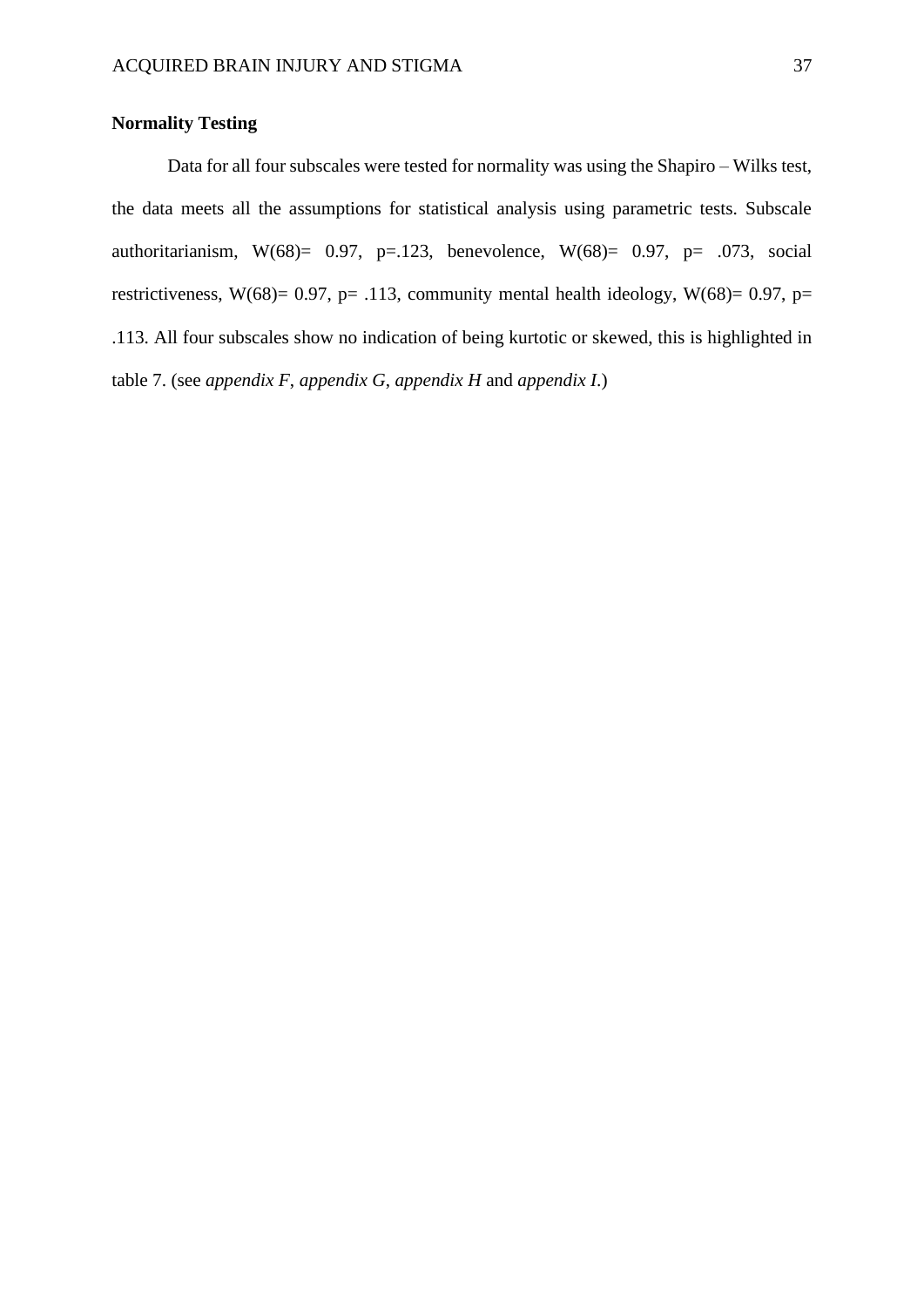### **Descriptive Statistics**

A total of 68 surveys were collected, knowledge condition (N= 39, 57.4%) and experimental condition ( $N = 29, 42.6\%$ ). Participants varied in age from 18-24 ( $N=9$ ), 25-30  $(N=18)$ , 31-40 (N=16), 41-50 (N=15) and 51+ (N= 10) and were predominantly self-identified as female (N=42, 61.8%) and males (N=26, 38.2%). The highest level of education achieved was doctorate (N=2), however, bachelor's degree was the most frequent (N=39). The most frequent identified nationality was Irish ( $N= 56, 82.4\%$ ), American ( $N= 6, 8.8\%$ ), British ( $N=1$ , 1.5%), Northern Irish (N= 2, 2.9%), Polish (N=1, 1.5%) and unidentified "other" (N=1, 1.5%). Healthcare  $(N=26)$  and engineering  $(N=24)$  were the most frequently identified employment sectors.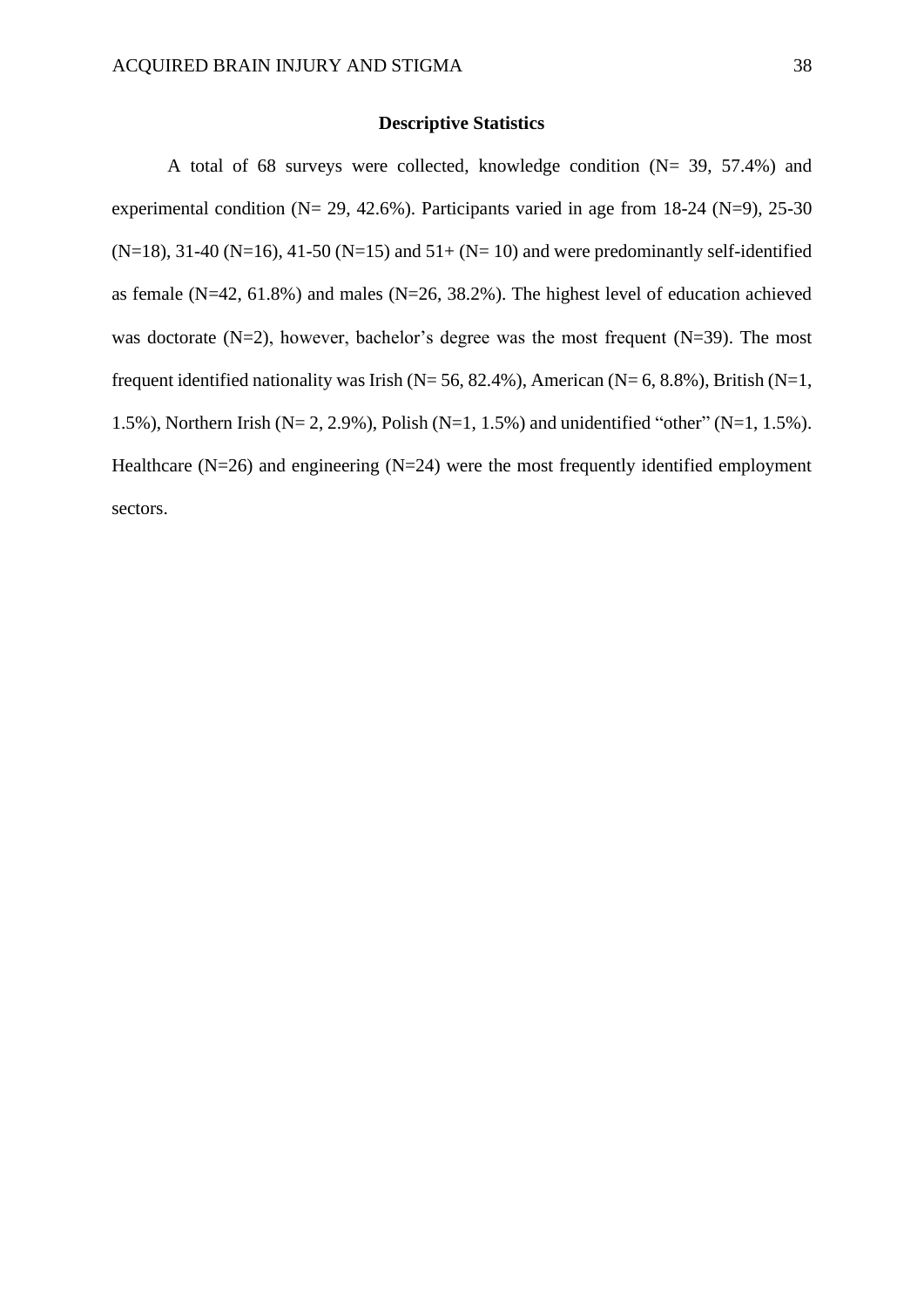# **Table 7**

*Descriptive statistics tables for experimental condition, gender and scale score*

| Scale          |              | Mean   | <b>SD</b> | <b>Skewness</b> | Kurtosis |
|----------------|--------------|--------|-----------|-----------------|----------|
| <b>CMHI</b>    |              |        |           | .011            | $-.607$  |
|                | Gamified     | 39.50  | 3.00      |                 |          |
|                |              |        |           |                 |          |
|                | Non-Gamified | 39.00  | 3.90      |                 |          |
|                |              |        |           |                 |          |
|                | Male         | 38.70  | 4.00      |                 |          |
|                | Female       | 39.50  | 3.70      |                 |          |
|                |              |        |           |                 |          |
| <b>AUTH</b>    |              |        |           | .249            | $-.603$  |
|                | Gamified     | 19.00  | 3.40      |                 |          |
|                |              |        |           |                 |          |
|                | Non-Gamified | 18.00  | 3.50      |                 |          |
|                | Male         | 19.00  | 3.90      |                 |          |
|                | Female       | 18.50  | 3.30      |                 |          |
| <b>BENEV</b>   |              |        |           | .291            | .749     |
|                | Gamified     | 41.10  | 2.70      |                 |          |
|                | Non-Gamified | 42.10  | 3.20      |                 |          |
|                | Male         | 41.40  | 3.30      |                 |          |
|                | Female       | 42.00  | 3.00      |                 |          |
| <b>SOCIAL</b>  |              |        |           | .574            | .291     |
| <b>RES</b>     |              |        |           |                 |          |
|                | Gamified     | 18.80  | 3.20      |                 |          |
|                | Non-Gamified | 18.20  | 3.70      |                 |          |
|                | Male         | 18.90  | 3.75      |                 |          |
|                | Female       | 18.20  | 3.20      |                 |          |
| <b>OVERALL</b> |              |        |           | .251            | .749     |
| <b>RESULTS</b> |              |        |           |                 |          |
|                | Gamified     | 119.00 | 4.20      |                 |          |
|                | Non-Gamified | 117.00 | 4.43      |                 |          |
|                | Male         | 118.40 | 4.70      |                 |          |
|                | Female       | 118.10 | 3.75      |                 |          |

*Note: Skewness standard error = .291, Kurtosis standard error = .574*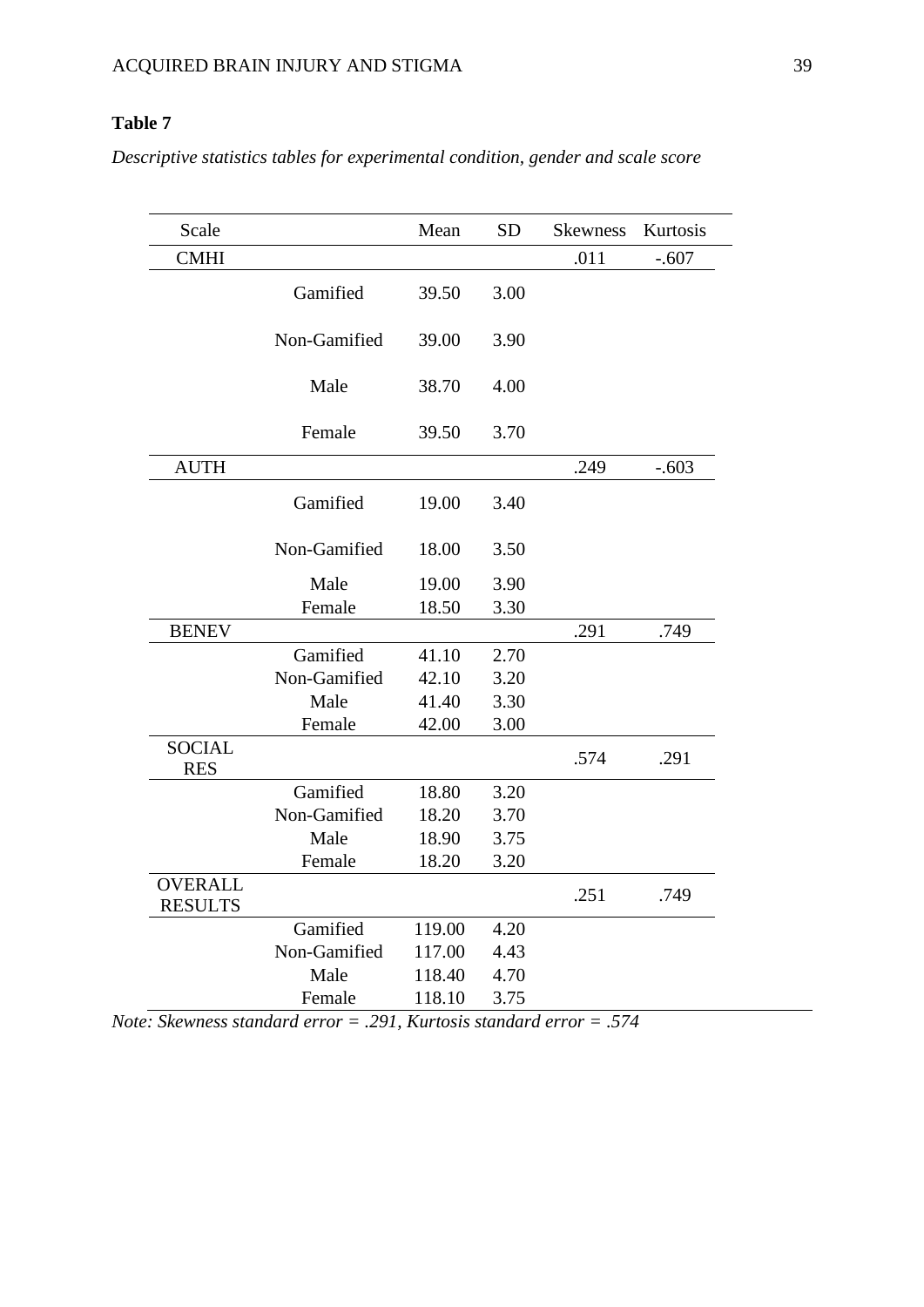### **Inferential Statistics**

#### *Hypothesis 1*

### T Test

There will be a significant difference in authoritarianism subscale between gamified and nongamified conditions.

An independent t-test showed that there was no significant difference between authoritarianism subscale score for gamified condition  $(M=19.60, SD = 3.43)$  and nongamified condition,  $(M = 18.41, SD = 3.50)$ .  $(t(66)= 1.44, p = .159, CI (95%) - .48 - 2.90)$ . Levene's test shows that the assumption homogeneity of variance has been met  $(F(1, .007) =$ 1.42, p= .932). Normality assumptions were met, please see normality testing. Therefore, the null is retained.

# *Hypothesis 2*

### T Test

There will be a significant difference in benevolence subscale between gamified and nongamified conditions.

An independent t-test showed that there was no significant difference between benevolence subscale score for gamified condition  $(M=41.01, SD = 2.63)$  and non-gamified condition,  $(M = 42.15, SD = 3.23)$ .  $(t(66)= -1.43, p = .157, CI (95%) -2.51 - .415)$ . Levene's test shows that the assumption homogeneity of variance has been met p= .332. Therefore, the null is retained.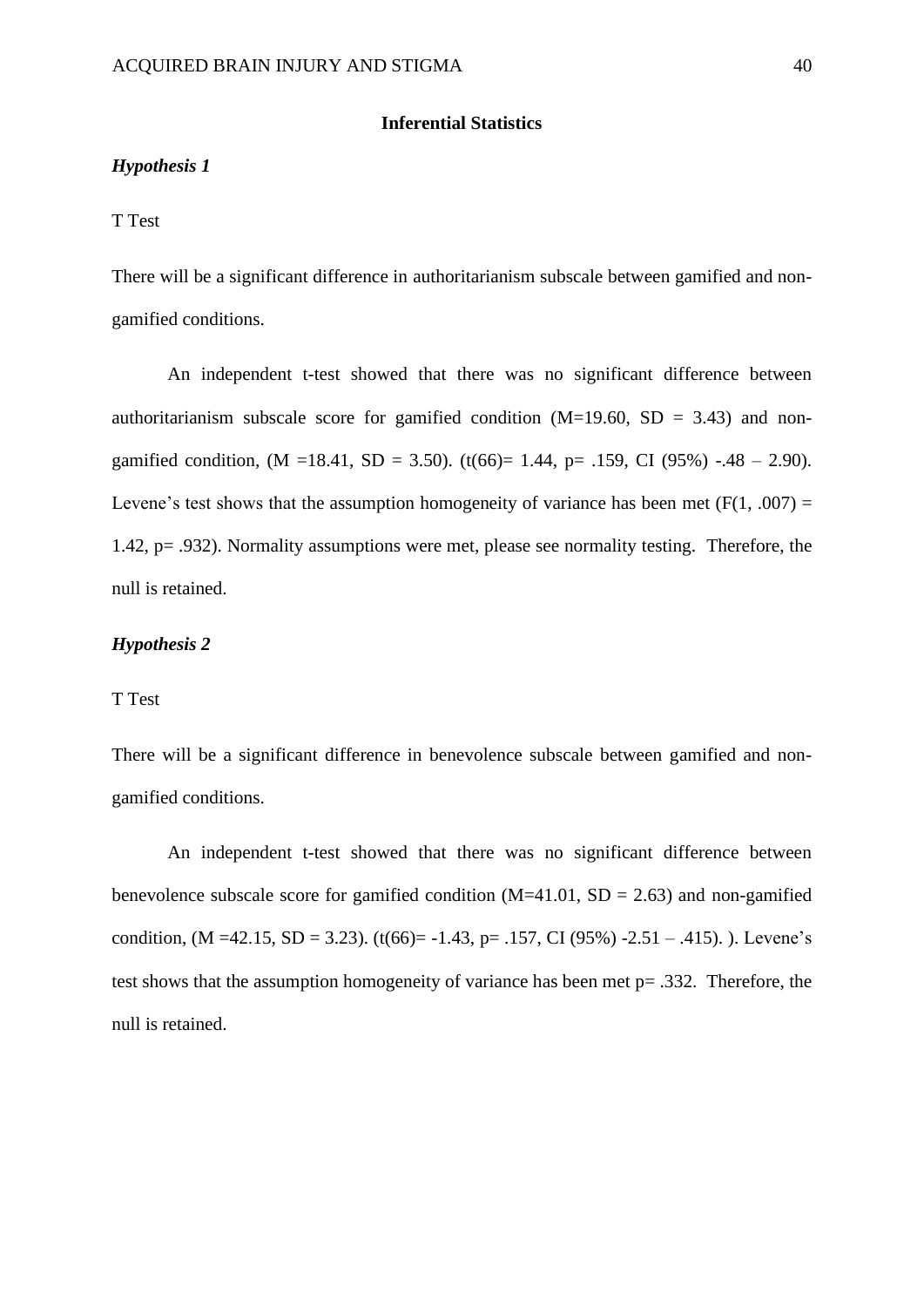### *Hypothesis 3*

### T Test

There will be a significant difference in social restrictiveness subscale between gamified and non-gamified conditions.

An independent t-test showed that there was no significant difference between benevolence subscale score for gamified condition  $(M=18.75, SD = 3.00)$  and non-gamified condition,  $(M = 18.20, SD = 3.70)$ . ( $t(66) = .693$ ,  $p = .491$ , CI (95%) -1.08 – 2.24). Levene's test shows that the assumption homogeneity of variance has been met p= .212. Therefore, the null cannot be rejected.

## *Hypothesis 4*

# T Test

There will be a significant difference in community mental health ideology subscale between gamified and non-gamified conditions.

An independent t-test showed that there was no significant difference between benevolence subscale score for gamified condition  $(M=39.35, SD = 3.75)$  and non-gamified condition,  $(M = 39.00, SD = 3.80)$ .  $(t(66) = .371, p = .712, CI (95%) -1.50 - 2.20$  Levene's test shows that the assumption homogeneity of variance has been met, p= .95. Therefore, the null is retained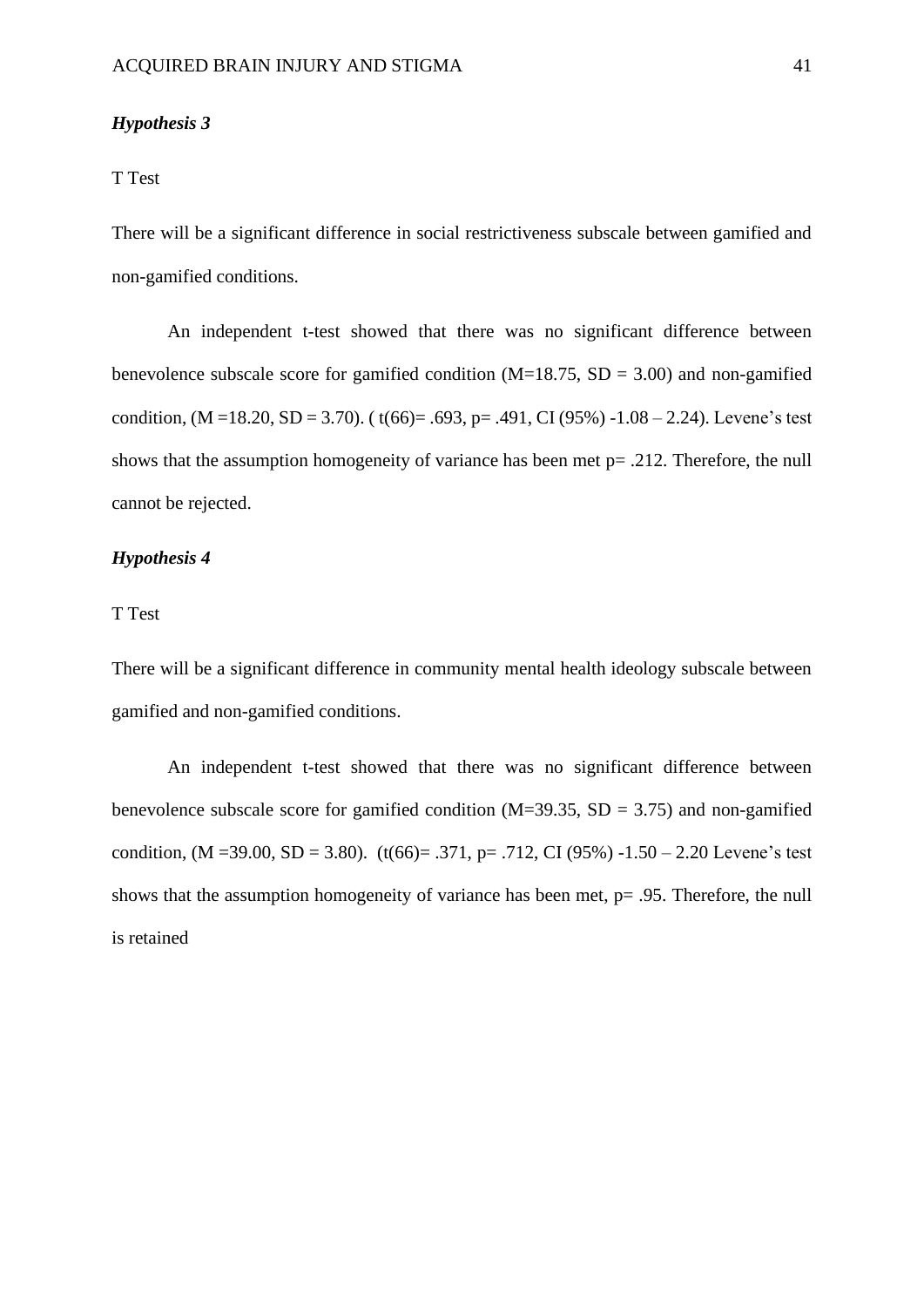### *Hypothesis 5*

# Pearson Correlation

There will be a relationship between funness and overall, CAMI scale scores.

A Pearson product moment correlation coefficient found that there was a weak negative non-significant relationship between funness ( $M = 7.80$ ,  $SD = 2.08$ ) and overall community attitude to mental scale score (M = 118.20, SD = 4.40),  $r = -.042$ ,  $n = 29$ ,  $p = .83$ . Therefore, the null is retained. This relationship can account for 00.16% of variation of scores.

# *Hypothesis 6*

# Pearson Correlation

There will be a relationship between quiz scores and overall, CAMI scale scores.

A Pearson correlation coefficient found that there was a weak negative non-significant relationship between funness ( $M = 14.80$ ,  $SD = 1.67$ ) and overall community attitude to mental scale score (M = 118.20, SD = 4.30), r =  $-.251$ , n= 39, p= .123. Therefore, the null hypothesis cannot be rejected. This relationship can account for 6.30% of variation of scores.

# *Hypothesis 7*

### Regression

Gender, benevolence subscale and authoritarianism subscale are predictors of benevolence subscale scores.

Multiple regression was used to test whether age, gender and authoritarianism subscale scores were predictors of benevolence subscale scores. The results of the regression indicated that one predictor explained 25% of the variance  $(R^2 = .54, F(3, 64) = 27.06, p < .001)$ . It was found that authoritarianism subscale scores are a predictor of overall CAMI-R scale scores  $(\beta$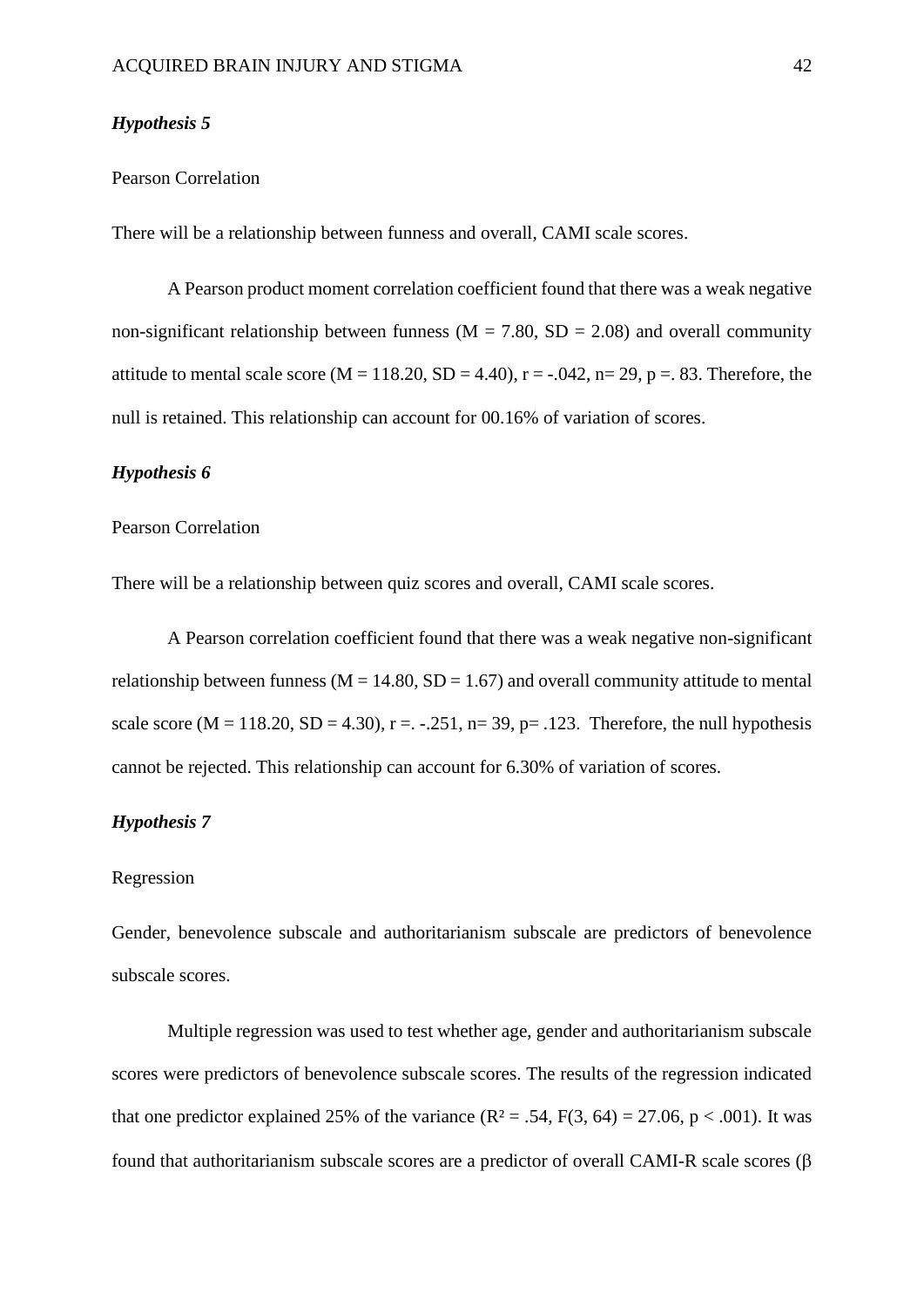$= .78$ ,  $p = .000$ , 95% CI = .726 – 1.20), and benevolence subscale scores are a predictor of overall scores ( $\beta$  = .70, p = .000, 95% CI = .727 – 1.27).

# **Table 8**

*Output table for regression model and beta values*

|                      | $\boldsymbol{R}$ | Adj. $R^2$ |         | Sig. |
|----------------------|------------------|------------|---------|------|
| <b>Model Summary</b> | .560             | .540       |         | .000 |
| Benevolence          |                  |            | .700    | .000 |
| Gender               |                  |            | $-.016$ | .845 |
| Authoritarianism     |                  |            | .780    | .000 |

Tests to see if the data met the assumption of collinearity indicated that multicollinearity was not a concern (Age, Tolerance = 1.00, VIF = 1.00; Gender, Tolerance = .98, VIF =  $1.02$ ; Authoritarianism, Tolerance = .98,  $VIF = 1.02$ ).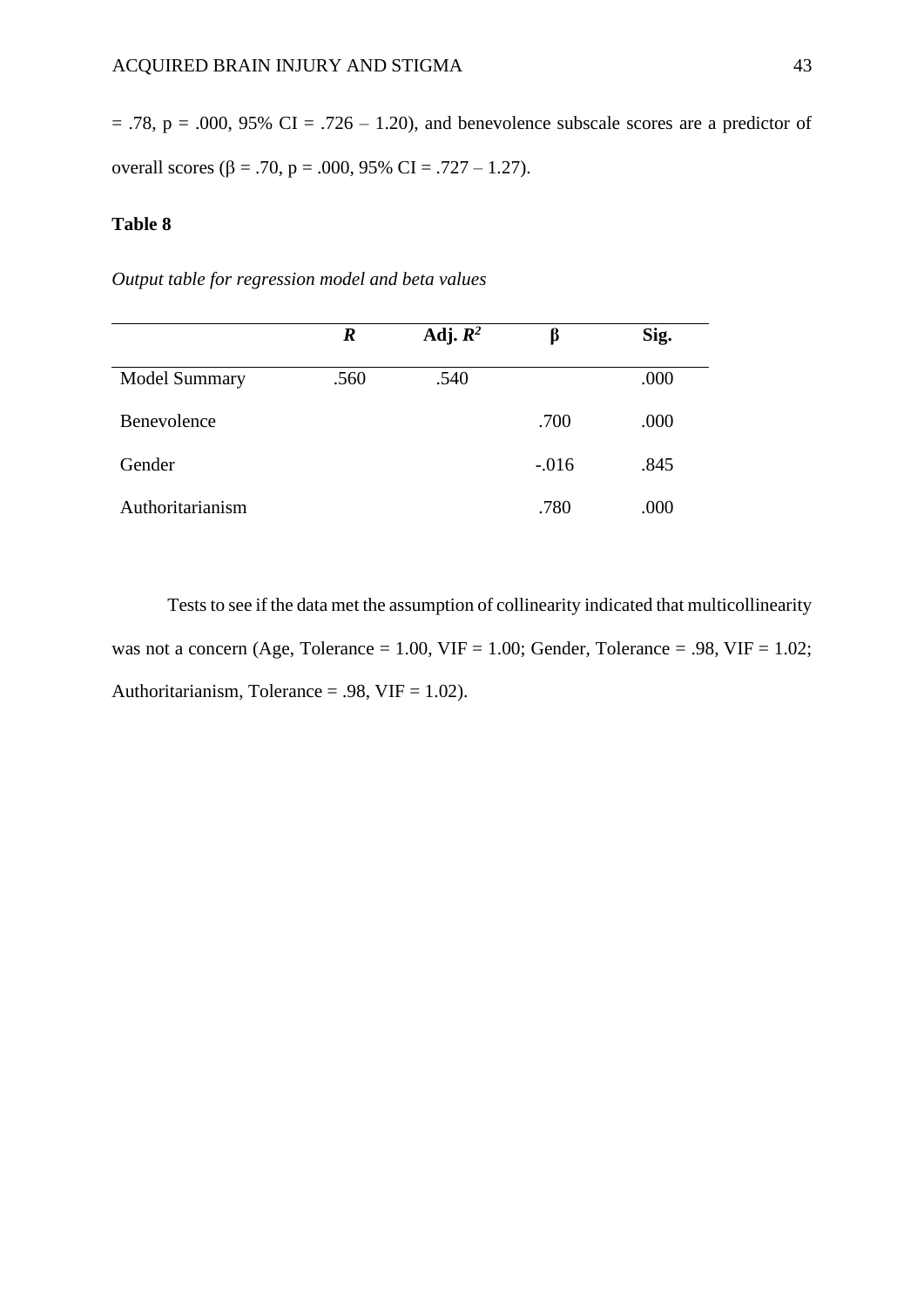#### **Chapter 4. Discussion**

This research study examined attitudes around ABI using a revised version of the community attitudes towards the mentally ill (CAMI) scale. Subscales, benevolence, authoritarianism, community mental health ideology and social restrictiveness were measured against conditions; gamified (experimental) and non-gamified (knowledge). The research covered seven hypotheses; four independent t-tests exploring whether experimental condition is a predictor of subscale scores, two correlational designs, examining the relationship between overall scores, levels of funnes and true/false quiz scores. A multiple regression investigated whether; gender, benevolence subscale and authoritarianism subscale are predictors of overall R-CAMI scores. Overall, the hypotheses were not substantiated, nevertheless, there was some promising outcomes. The independent t-tests demonstrated that experimental condition did not predict subscale scores, the Pearson correlation for both hypotheses proved non-significant. The multiple regression demonstrated that authoritarianism and benevolence subscales are strong significant predictors showing the greatest increase effect on overall CAMI-R scores, with both variables. To the researcher's knowledge this is the first experimental study to explore the effects of gamification intervention and attitudes towards persons with ABI. As identified within the introduction chapter, a moderate to wide range of research is available for; stigma interventions and gamification respectfully, however, considerably less ABI research is available for analysis. The CAMI scale has been used to explore community attitudes relating to residential group homes for the mentally ill (Taylor & Dear, 1981), the impact of gender on attitudes towards the mentally ill (Edwalds-Kvist, Hoberg and Lutzen, 2012) and the differences in attitudes the mentally ill between healthcare and non-healthcare trained worker (Cashwell & Smith, 2011). There appears to be no available research using the CAMI to assess community attitude towards persons with an ABI. The majority of research focusing on stigma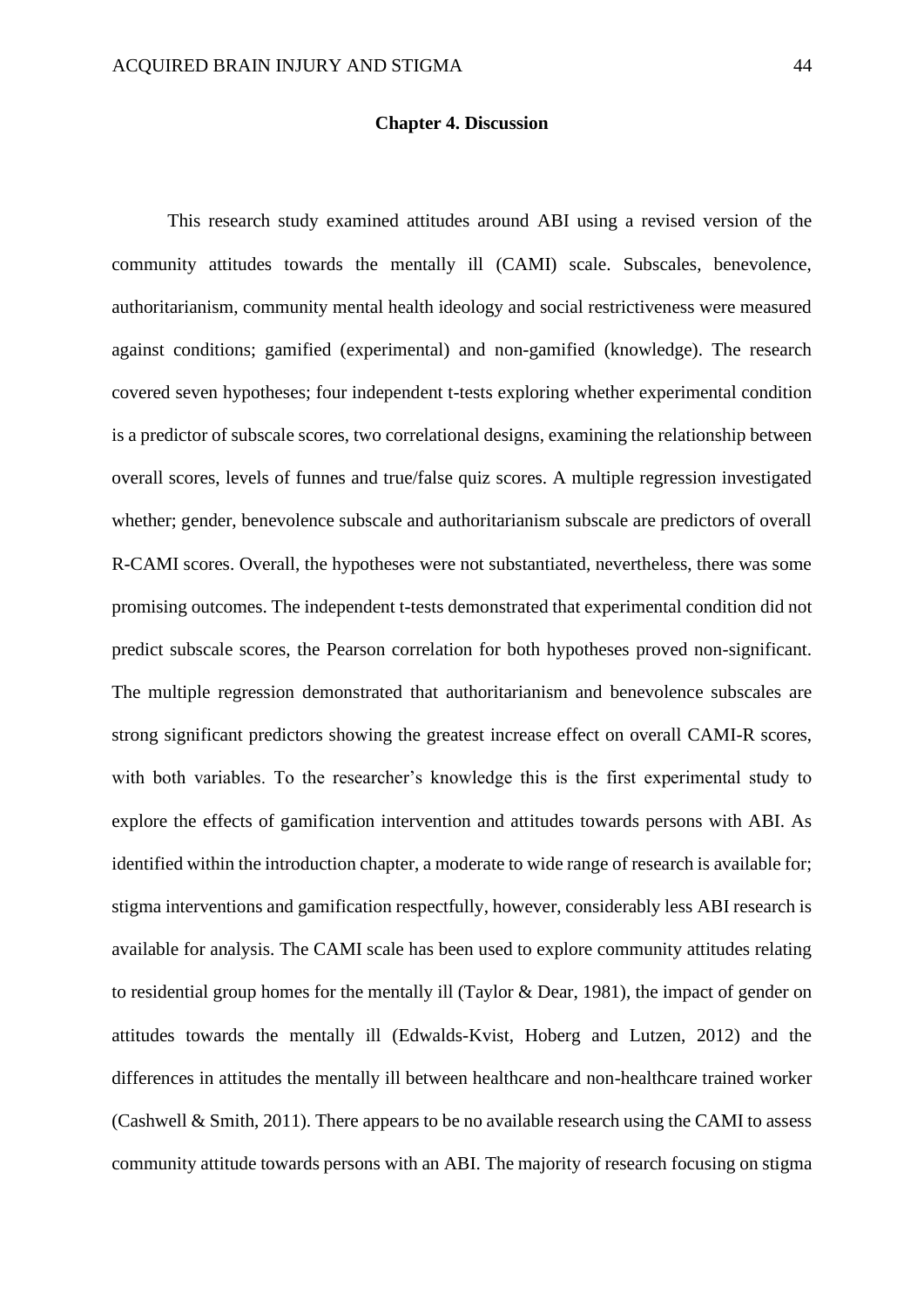and ABI is qualitative, exploring the subjective experience of those living with an ABI (Lowe, Wilson, Crawley and Waldron, 2018). Pursuing this area quantitatively will provide some clearer constructs and insights into measures for mediating stigma and encouraging positive attitudinal outcomes. It was hypothesised that there would be a difference in CAMI subscales scores between experimental conditions; gamified and non-gamified.

This preliminary research raises more questions than it answers in many ways, for instance; the statistical analysis for experimental conditions on all four-independent t-tests were non-significant. All data preparation showed moderate to high reliability, the normality testing showed overall normal distribution across the board and all assumptions were met, suggesting that the analysis provided an accurate output using parametric tests (Laerd, 2019). The gamified condition attempted to make the applied quiz as aesthetically pleasing and interactive as possible with the software available, as suggested by Salier, Hense, Mayr & Mandi (2016), visuals, sounds, badge rewards and leader boards appeared to have the greatest effect to task meaningfulness. Nevertheless, the intervention applied to this research study is considerably simple in comparison to the 3D Unity database used within the Stigma-Stop intervention (Scvillhulze, Richter-Werling & Angermeyer, 2003), where, participants were acquainted with objective views of those with different mental health issues. It is possible that the lack of visual story telling impeded on the overall result. However, Salier et al. (2016) postulated that storytelling and emotive affects are not meaningful in creating favourable outcome. Despite this, they state that the dose of emotive affect within the study may have been weak thus, failing to evoke a significant result. Furthermore, it was hypothesised that the fun of taking part in the gamified condition would correlate with the overall score outcomes, this analysis proved to be non-significant also. The Likert scale was ten point and, the mean result for funness was 7.8, suggesting that overall, the user experience was positive despite the non-significance of the Pearson correlation output.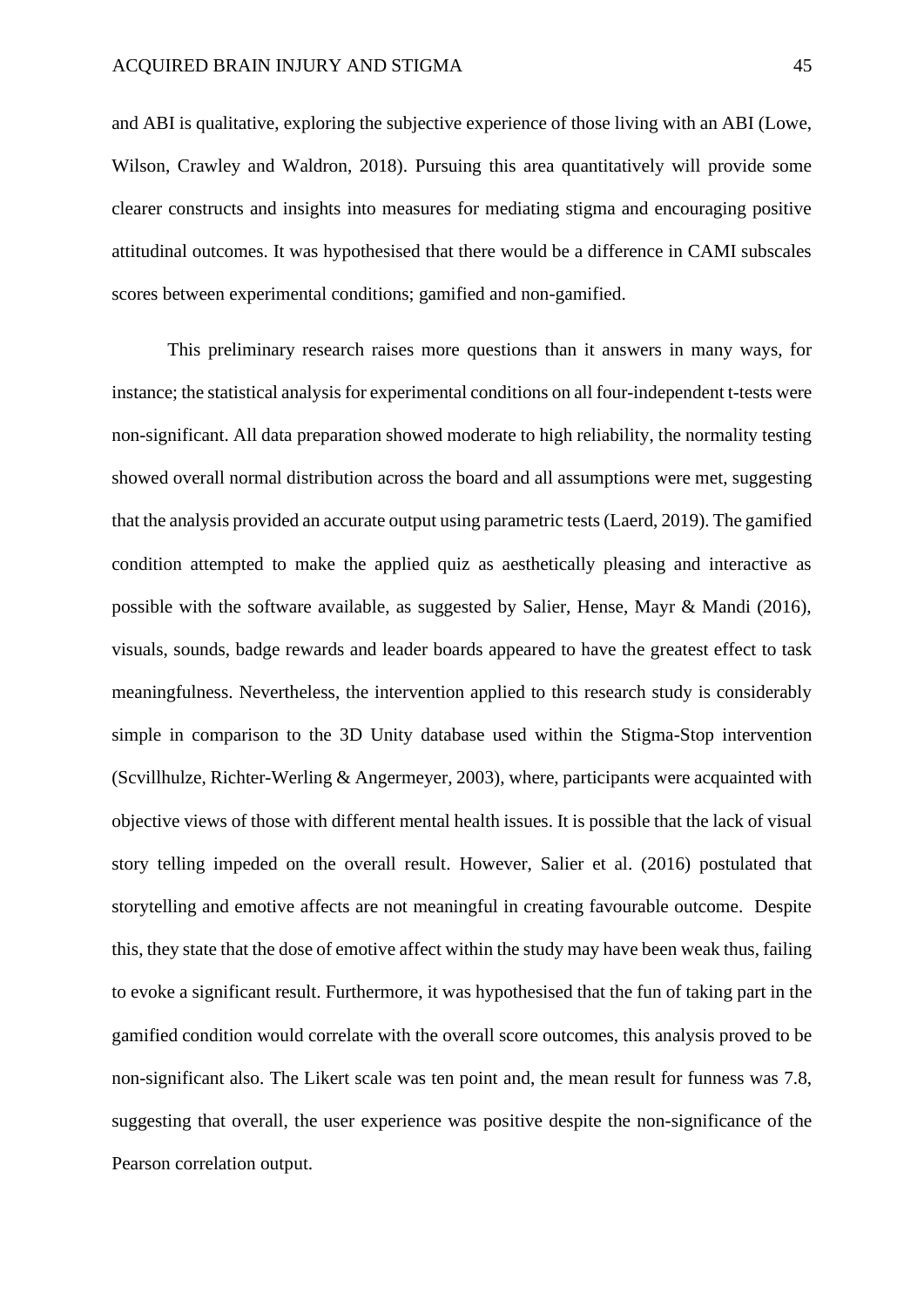The knowledge condition demonstrated a psychoeducation approach in the form of a fact sheet resembling a health campaign. As previously mentioned, there were no differences in group scores, however, the mean score for the quiz results was 14.7 out of total score of 17 with all participants completing, demonstrating some positive interaction. What is more, the mean scores for each subscale within each condition are mainly positive attitudes. Taylor and Dear (1981) have stated that high scores on both the community mental health ideology and benevolence are indicative of positive attitudes towards the mentally ill or in this case a person with an ABI. High scores on the authoritarianism and social restrictiveness subscale, identify a less favourable attitude. The mean subscales scores for both conditions are parallels, mean score authoritarianism is 19.00 and 18.00, community mental health ideology 39.50 and 39.00, benevolence 41.10 and 42.10, social restrictiveness 18.80 and 18.20 and finally, overall CAMI-R scale scores are 119.00 and 117.00 respectively, it is evident that there is no significant difference in means between conditions. Likewise, the researcher can deduce that this particular sample appears to hold mainly positive attitudes towards persons with an ABI.

The mean scores between genders are not significantly different, for instance, female mean scores on the benevolence subscale was 42.00 while male mean scores are 41.40, again it can be seen that there is no significant difference in scores. These findings contradict the results reported by Edwalds-Kvist, Hoberg and Lutzen (2012) and Taylor and Dear (1981), whereby females were found to show more empathic attitudes towards the mentally ill. Christov-Moore and Simpson (2014) carried out a neurological metanalysis investigating empathy and brain behaviour, the analysis revealed that females are more likely to exhibit empathic or altruistic behaviour and hold similar attitudes. They state that females show greater levels of prosocial caring, moral judgment and reasoning than males, nonetheless, do exhibit empathic prosocial behaviour although Christov-Moore and Simpson (2014) suggests the motivations are different. Females are more likely to exhibit benevolent or empathic behaviours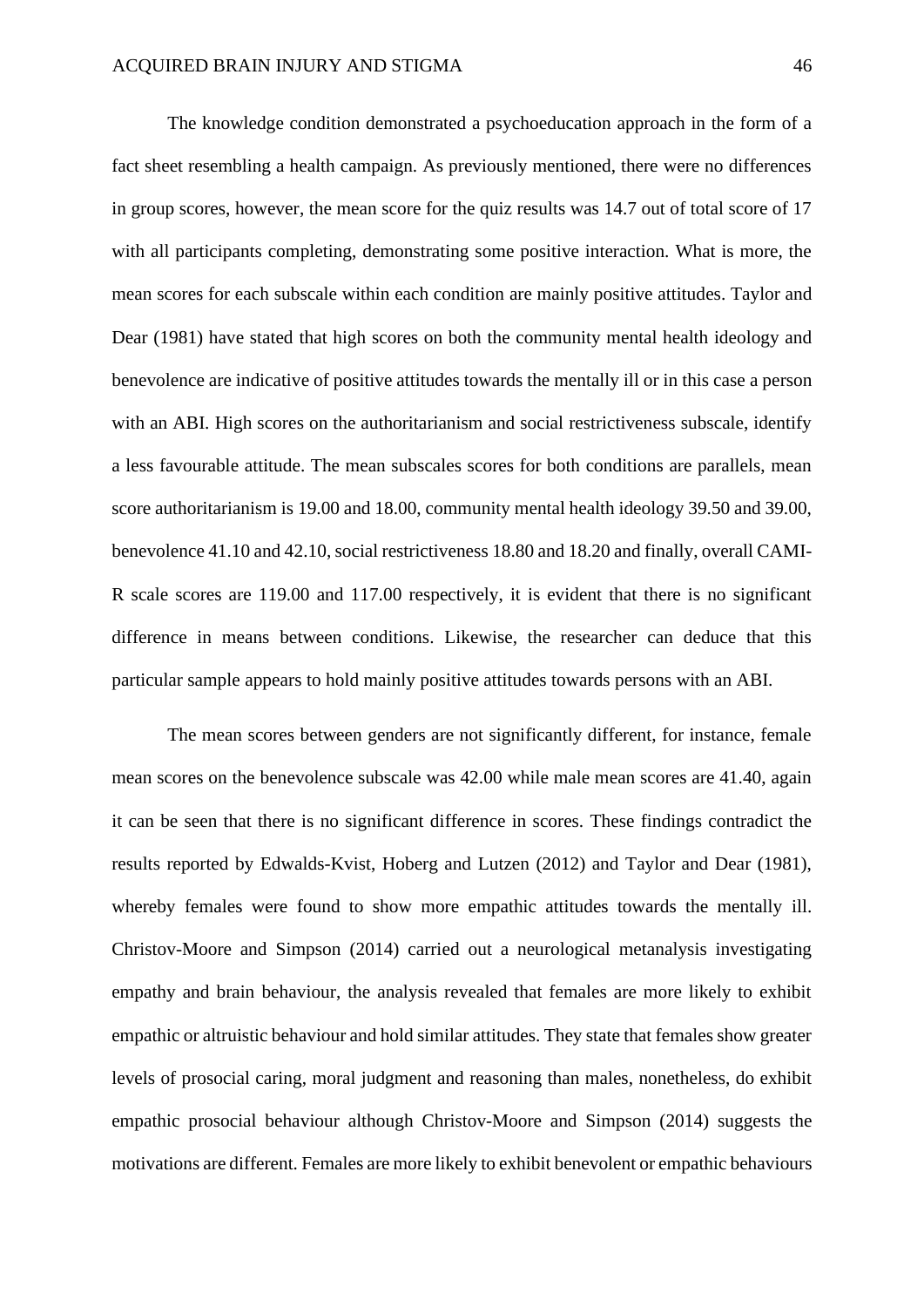based on the emotive, whereas males are greater influenced by verifiable information, in other words, what they believe people must do. Additionally, the meta-analysis revealed that through questionnaire data, females generally felt happier about their altruism while male data on the other hand showed evidence that the appearance of being altruistic was the main motivation. For additional research it would be beneficial to further explore the area of attitudes towards persons with an acquired brain injury through the lens of altruism and gender differences. As mentioned within the literature review in chapter 1, community reintegration is paramount to favourable rehabilitation outcomes for survivors. As many individuals attempt to re-enter the workforce either part of their rehabilitation or as a goal to work towards, a main area of examination would encompass applied intervention to make this transition as positive as possible.

The mean results for authoritarianism in both conditions as well as across both genders are low, this further indicates positive attitudes. This demonstrates a less coercive and hands on approach to persons with an ABI. The scores demonstrated within the study are important to highlight. Right wing authoritarian attitudes have been linked to resistance towards outgroups and hostility towards mental health facilities in the area. Furr, Usui and Hines-Martin (2013) omnibus survey consisted of 771 participants, the data highlighted that participants who scored high on Altemeyer's (1989) right-wing authoritarian scale were more likely to foster negative attitudes towards the establishment of mental health services and the mentally ill. Kenny, Bizumic and Griffiths (2018) postulate that authoritarianism is the one of the main predictors of stigma and prejudice towards outgroups and the mentally ill. The increased threat to values and way of life due to the integration of those identifiable to an outgroup often results in mechanisms that actively isolated and restrict the individual. Link and Phelan (2001) propose that stigmatisation happens as a result of multiple processes; stereotyping, labelling, separation from society, a loss of status, discrimination systems and the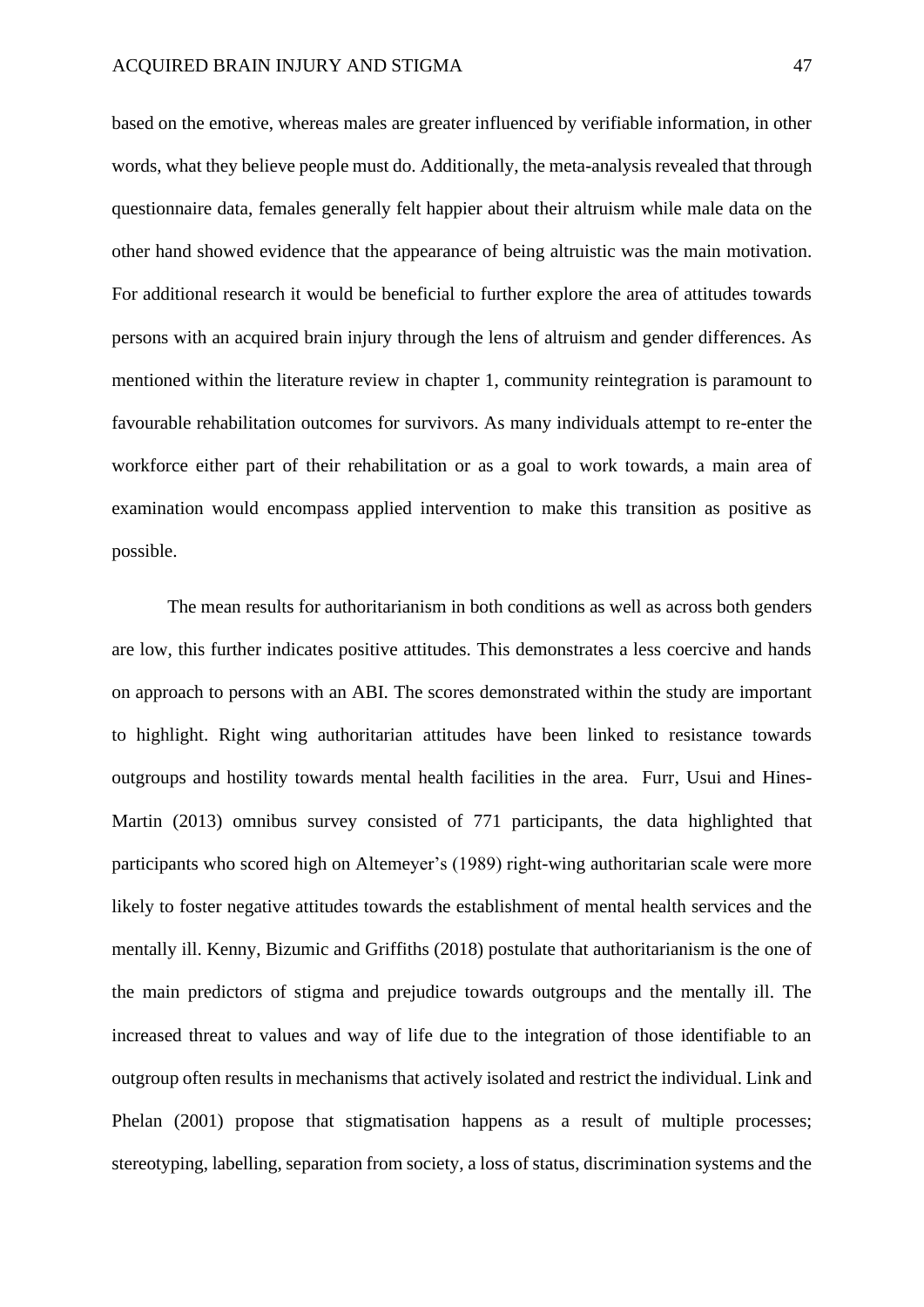influence of power, work together simultaneously in the creation of stigma. Furthermore, they state that in the absence of implementing one of these strategies another is employed. It seems evident that the authoritarian attitudes towards outgroups and the mentally ill employ these stratagems. Kenny, Bizumic and Griffiths (2018) state authoritarianism in relation to mental illness is likely related to the ideology, personality and the previous life experiences of an individual. Furthermore, the ideology of authoritarian individuals is less likely influenced by contact with outgroups and more heavily based on an ideology.

Additionally, the multiple regression further supports the concept that both authoritarianism and benevolence are strong predictors of attitudes towards persons living with an ABI, while age and gender proved to not be significant predictors. It appears evident from the available research that both benevolence and authoritarianism are most influential when determining attitudes towards the mentally ill and other outgroups. Kenny, Bizumic and Griffiths (2018) discovered that those demonstrating high levels of authoritarianism also demonstrated low levels of empathy towards the mentally ill. The data displayed that low levels of benevolence is a direct influence of malevolence, high levels of social dominance orientation proving to be the main drive behind behaviours that discriminate. The intertwining of the stigmatisation procedure proves to be nuanced with overlapping psychological theories along with attitudes becoming multi-layered, for instance; Link and Phelan's (2001) definition of stigma is an attempt to conceptualise and measure the phenomena. However, it is clear that each process within the definition are propelled by more deep-set attitudes often formed through, societal circumstances, political climate, religious ideology and life experience.

In relation to this research project, the information available on the influences benevolence and authoritarianism shows the importance in promoting interventions to foster benevolence and mediate the impact of authoritarian attitudes. It is evident within the statistical analysis that the gamified and non-gamified conditions did not provide any significant results;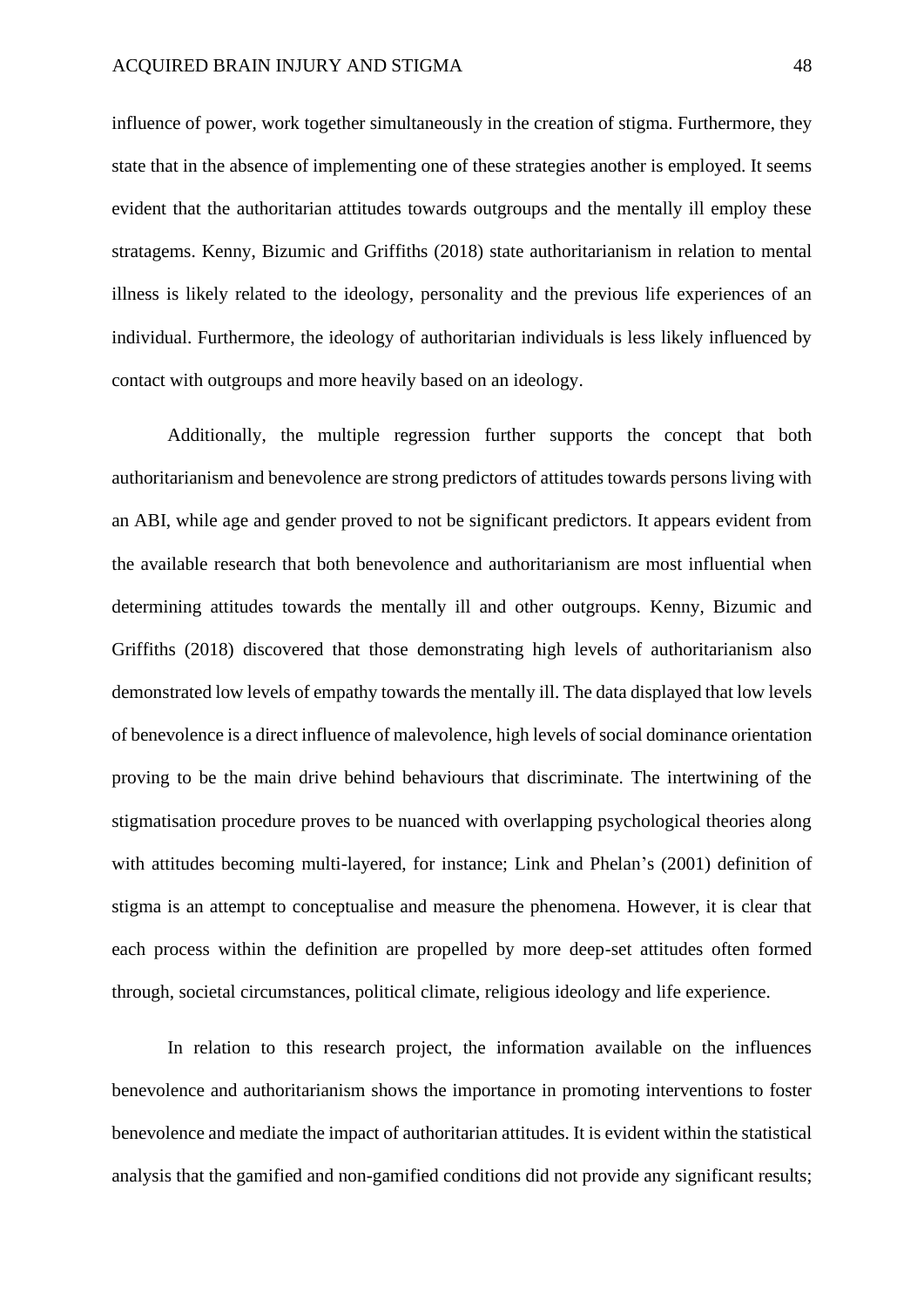however, this may suggest further areas for research on. It is possible that the experimental effect did provide the desired outcome, however, this cannot be measured statistically as there was no pre-intervention testing. The researcher hypothesised that interaction from the gamified intervention would have more positive altitudinal outcomes. However, it is possible that the applied nature of both interventions has been successful in fostering positive outcomes. The element of psychoeducation was provided to participants on both conditions. Previous studies have showed the benefits of psychoeducational intervention for mediating stigma for mental health (Michaels et al., 2013; Ngoc et al., 2016; Kohls et al., 2017).

Education has been administered through different mediums and proved successful in the mediation of stigmatised attitudes, for instance; Villani and Kovess-Masfety (2017) administered a short training programme for health professionals and students through e-mental health. The interventions included three experimental condition with random assignment to either; information groups, expert information group or a control condition with no mental health information. The results showed that the expert information condition provided the greatest improvement to attitudes. Equally, the information provided in both conditions within this study was based on science and subject specific, this demonstrated similarities in the type of content, thus suggesting that the content of the conditions provided may have influenced positive attitudinal change. However, as in this research no baseline measure was taken, therefore further research is needed to better understand the processes influencing attitudinal change. Consequently, psychoeducation regardless of the form; gamified or non-gamified, can be influential in positive attitudinal change. There are many positives for e-mental health interventions, namely, that they are affordable, since training programs can prove expensive. App-based interventions gamified or otherwise reach more individuals with ease for example: an applied intervention that would more usually be rolled out within an organisation may now be available to the general public through e-mental health and device applications. Salier et al.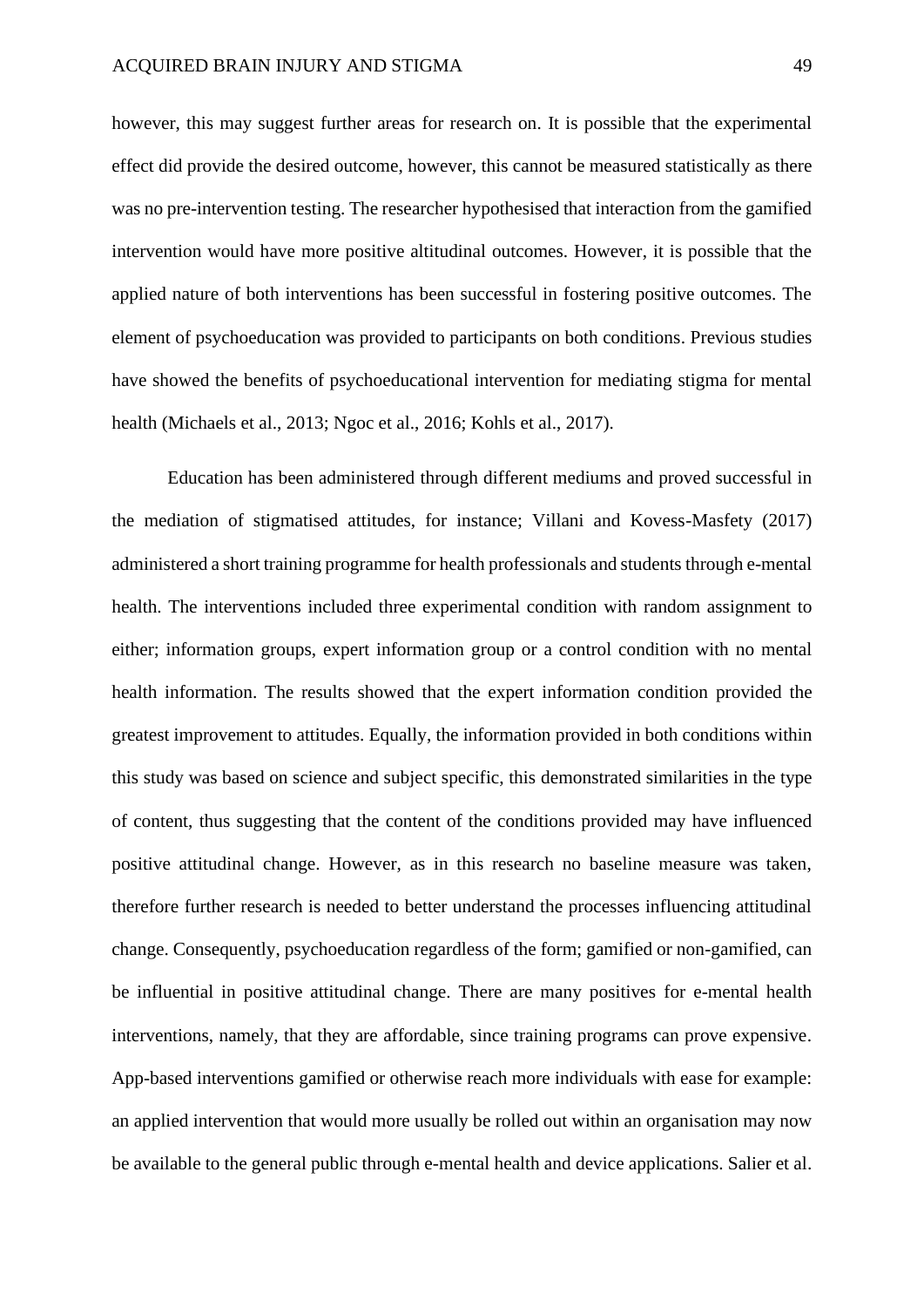(2016) suggested that exposure to more salient aspects of the mentally ill, i.e. more time spent or a greater "dose" of emotive information and/or story telling may provide an attitude change. Also providing a greater sense of task meaningfulness within applied gaming, however, some research suggests that information-based intervention may be more beneficial (Villani and Kovess-Masfety 2017). Nevertheless, due to the non-significant results of this study it is important that these results are not inflated, but more so, reflected on as possible outcomes and a direction for future research within applied health psychology.

Due to the lack of recent quantitative research on stigma and ABI this study does add to the literature. As discussed within the literature review in chapter 1, community reintegration is paramount to favourable rehabilitations outcomes. Providing accessible information widely to the general public along with raising awareness through continued psychological research that pertains to both persons with an ABI and the external processes that influence rehabilitation outcomes.

### **Limitations**

A main limitation within this study was the omission of baseline a measure. The inclusion of a baseline measure would have provided the researcher with concurrent data for comparison to analyse the outcomes further. Even so, this research is preliminary and provides basis for further analysis. It is recommended that due to the positive altitudinal outcomes, further research needs to explore psychoeducation and attitudes towards ABI while measuring baseline attitudes. The importance of quantitative research within this area is paramount, nevertheless, qualitative analysis on community attitudes towards ABI would also be beneficial. The researcher received multiple correspondence from participants highlighting the impact of both the knowledge and gamified condition, many stating that they were unaware of ABI, and the prevalence and the implications that can follow. This information may have added to this study; however, it is suggested that this method would prove more impactful as part of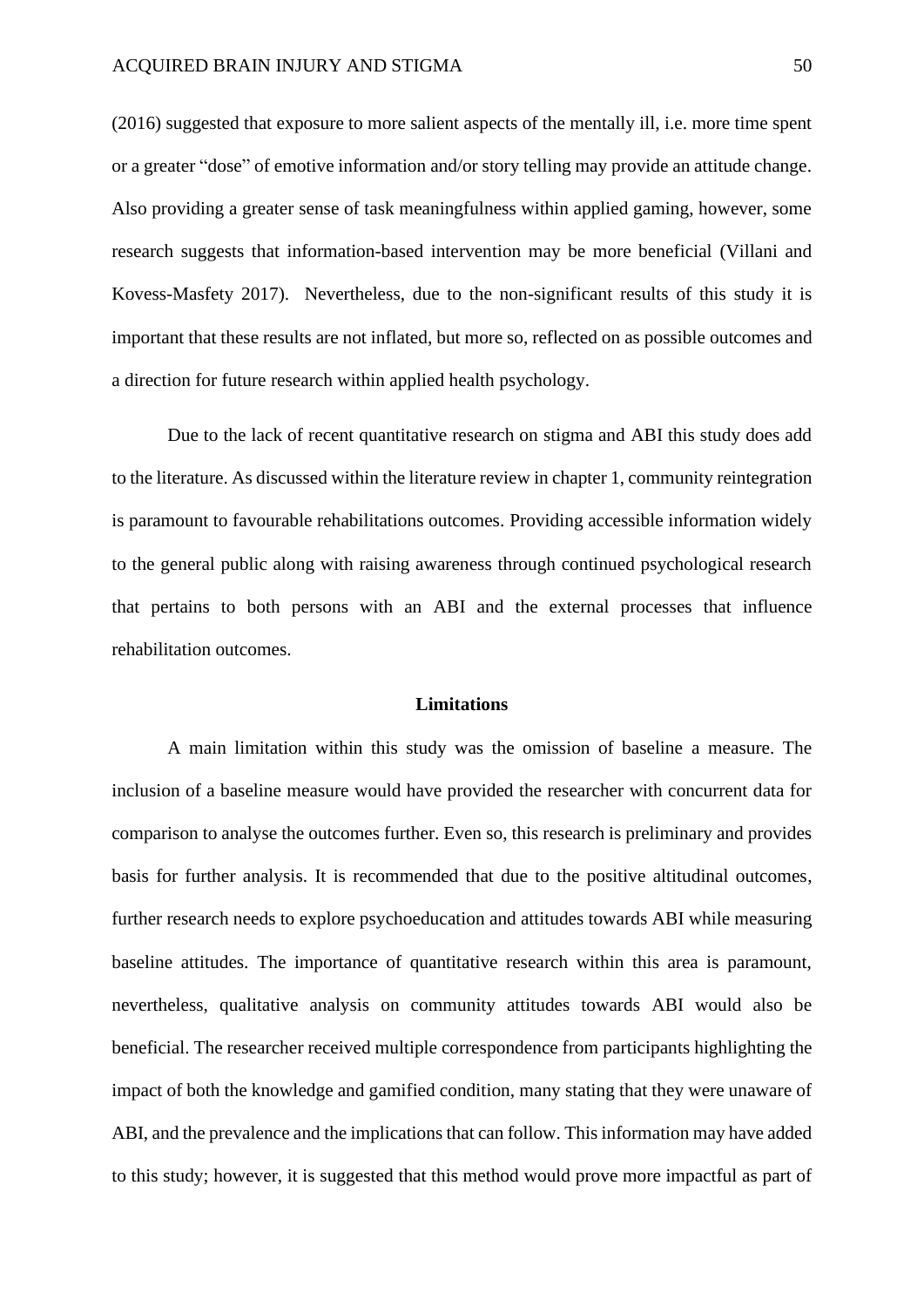a longitudinal mixed methods design, thus allowing researchers to gather more meaningful data for analysis. Future research within this area should consider longitudinal

#### **Dissemination plan**

To ensure the valuable findings from this research informs further practice and increases the knowledge surrounding all areas within this study, the following dissemination plan has been devised. The purpose of this dissemination plan is to transform the current knowledge into informed practice. Effective research dissemination happens when multiple conduits are implemented, with the aspect of face to face collaboration. The full dissemination is as follows.

The Neuro-Rehab Times (*appendix* K) have sought out an interview with the researcher, to discuss valuable findings and recommendations has been arranged. The Neuro-Rehab Times, is the leading neurorehabilitation magazine within the UK and Ireland, the interview will bring the research into the mainstream making it accessible to anyone that may have an interest in neurorehabilitation. Their audience ranges from; professional, family members and survivors. The researcher will seek out publication within the "IOS Neurorehabilitation, An Interdisciplinary Journal" (see *appendix* L) a peer reviews journal. The objective of this journal is to provide evidence-based practice for neurorehabilitation practitioners. This study will be submitted electronically to the journals management system also after reading the publication ethical guidelines. As of July  $1<sup>st</sup>$  2020, the fee for publishing with IOS is  $€450$ .

Social media is a valuable resource for the dissemination of academia today. The effective use of social media can assist the researcher to seek out their target audience and create further exposure. The study will be shared predominately on Linkedin and Twitter as this facilitates succinct messages, engages readers and increases engagement with the publication. This engagement will create connections with other researcher in similar fields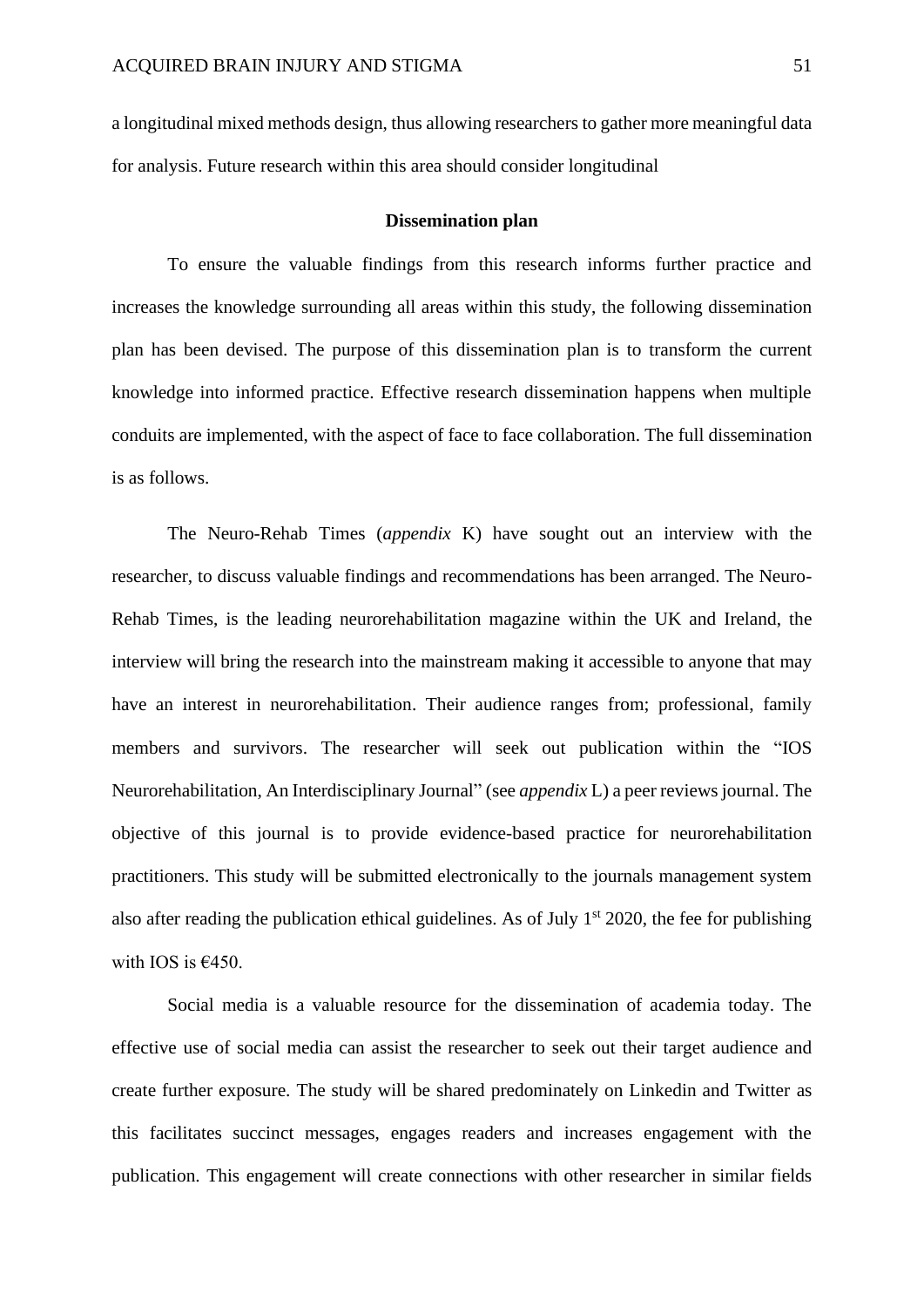and identify further areas of research encouraging improved communication internationally. The use of twitter will be used to tag work and researchers, for example; IOSPress and Neureka, - a Trinity College Global Brain Health Institute - an initiative developing app-based games to support researchers in identifying individual who may be predisposed to dementia identified by biomarkers.

The DANA foundation (*appendix M*) will be contacted regarding Brain Awareness Week and submitting a report. As of now the 2020 brain awareness week and the option to speak at a conference and/or hold an event is on hold due to the COVID-19 pandemic. The researcher will send an email to flag the interest in disseminating the research findings. Additionally, the Neurological Alliance of Ireland will be contacted regarding upcoming conferences for 2020/21. The NAI hold a yearly brain awareness week conference in conjunction with the DANA Foundation, the researcher will make contact with the NAI regarding this. Either way, presenting during the Brain Awareness Week will be beneficial in the dissemination of the applied research.

Acquired Brain Injury Ireland (see *appendix N*) partner with Dublin City University, Traumatic Brain Injury Road to Recovery and the Global Brain Health Institute. There is an option to submit research findings with ABI Ireland, at present the researcher is in employment here, contact has been made requesting a meeting discussing the options for dissemination with ABI Ireland. Finally, the Health Service Executive (HSE) established the National Strategy and Policy for the Provision of Neuro Rehabilitation Services in Ireland for 2019/2021 - from theory to action. This policy recognises the needs for empirical evidence-based research and interventions as well as providing a positive environment for community-based rehabilitation (see *appendix* O).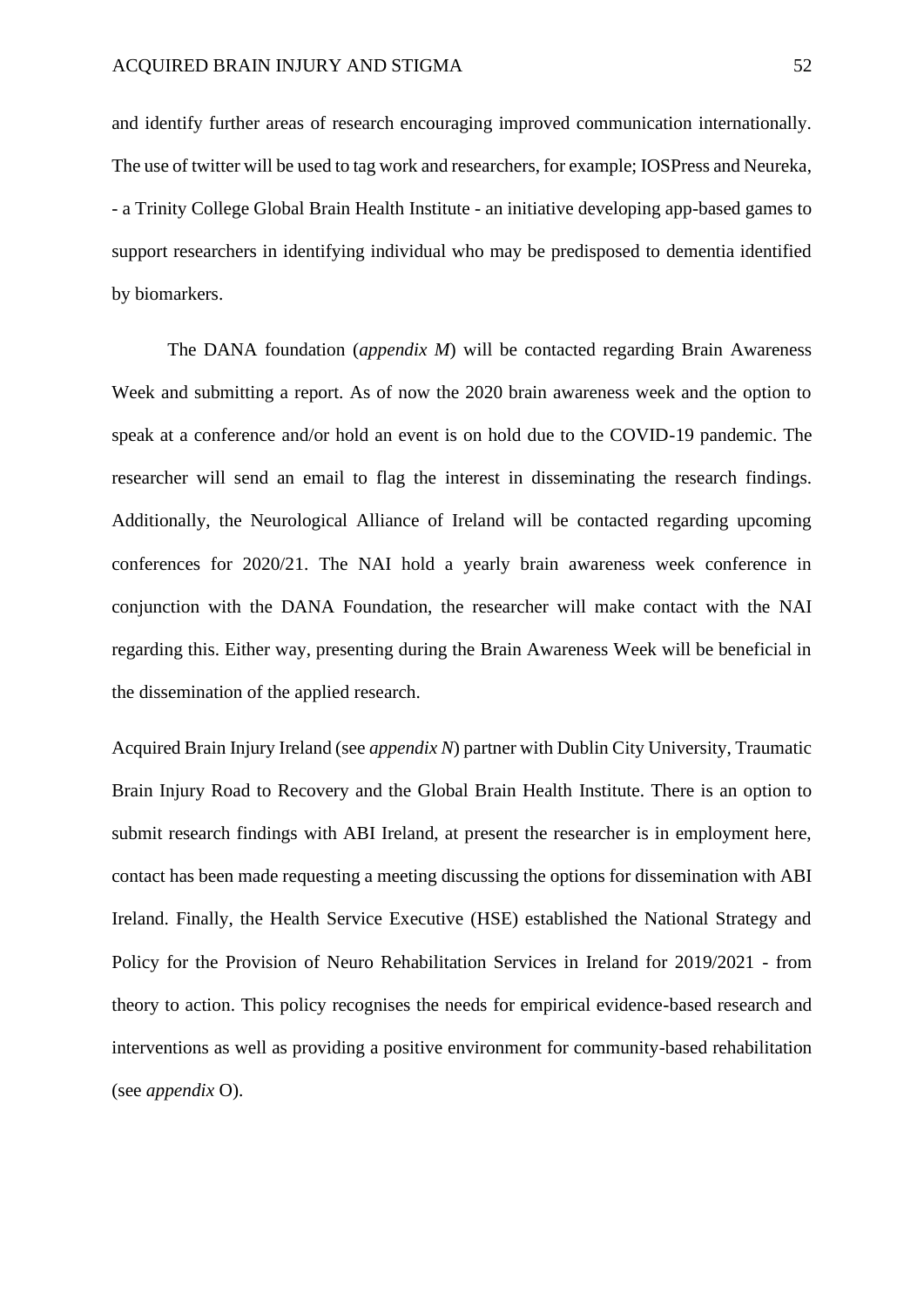This proactive dissemination plan has the breadth to reach many spectators and consumers; professionals, students, survivors, family members and the general public. It upholds the applied nature of this research offering real world application within the community and therapeutic sphere. Moreover, as information is widely and quickly available through social media this dissemination plan implements stratagem that mobilises the information promptly and up to date with the medium used.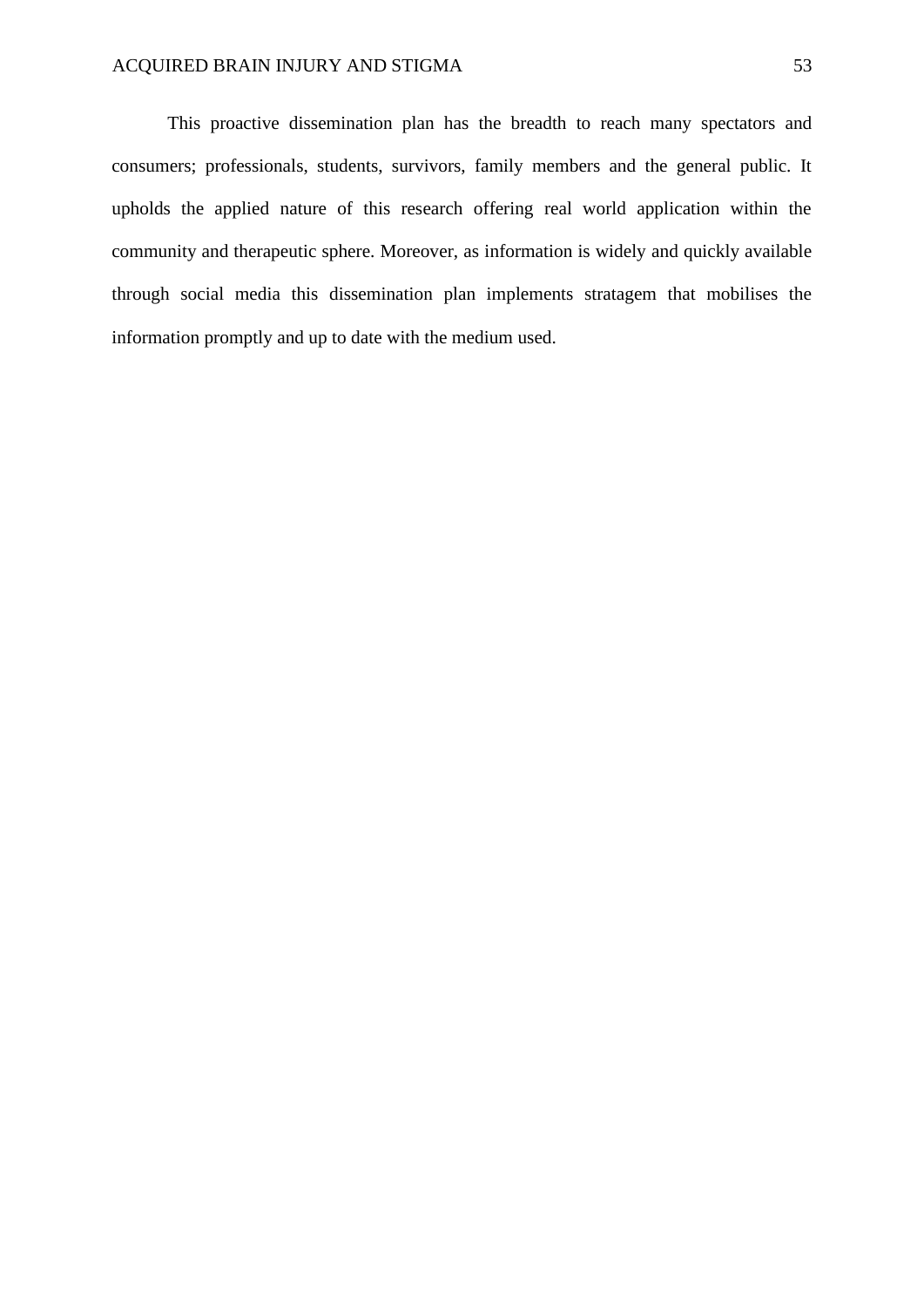#### **Chapter 5. Conclusion and Recommendations**

It is noteworthy that the analysis for experimental conditions were non-significant, this research study highlights many areas for further research and draws conclusions based on the results. The importance of authoritarianism and benevolence are highlighted within the discussion along with the lack of difference between groups. This is the first study that amalgamates; ABI, stigma and psychoeducation using gamification and experimental design. The results and analysis are a basis to spearhead further research. The main implication is the acknowledgement that psychoeducation may be the main factor at play here. There is sufficient research mentioned that supports this, therefore, this conclusion may be drawn, however, as previously stated, it is imperative not to inflate the outcomes. As discussed, the implications for rehabilitation are largely implicated by community reintegration, with a significant barrier proving to be internalised stigma and perceived negative attitudes. The internalised stigma felt by ABI survivors is largely due to the perception of how the believe others see them, as well as being met with a barrage of questioning about ABI. This type of exposure can, at times, prove all too stressful and exposing for survivors (Lowe, Wilson, Crawley and Waldron 2018). Exposure can often times lead to feelings of isolation, however, the subscale scores for all participants across the board suggests as a whole the attitudes towards ABI are positive in all areas, including community mental health ideology which suggests that there is openness to local services. It is recommended that further research attempts to bridge the gap in this realm, enabling ABI survivors to gain knowledge that the general public hold positive views. It is hoped these types of interventions will encourage positive rehabilitation as community reintegration becomes less daunting As stigma and ABI is largely an under researched area, it is interesting to note that little is known about public attitudes within Ireland especially, there may be a dissonance at play between the general public and survivors. Even so, this may have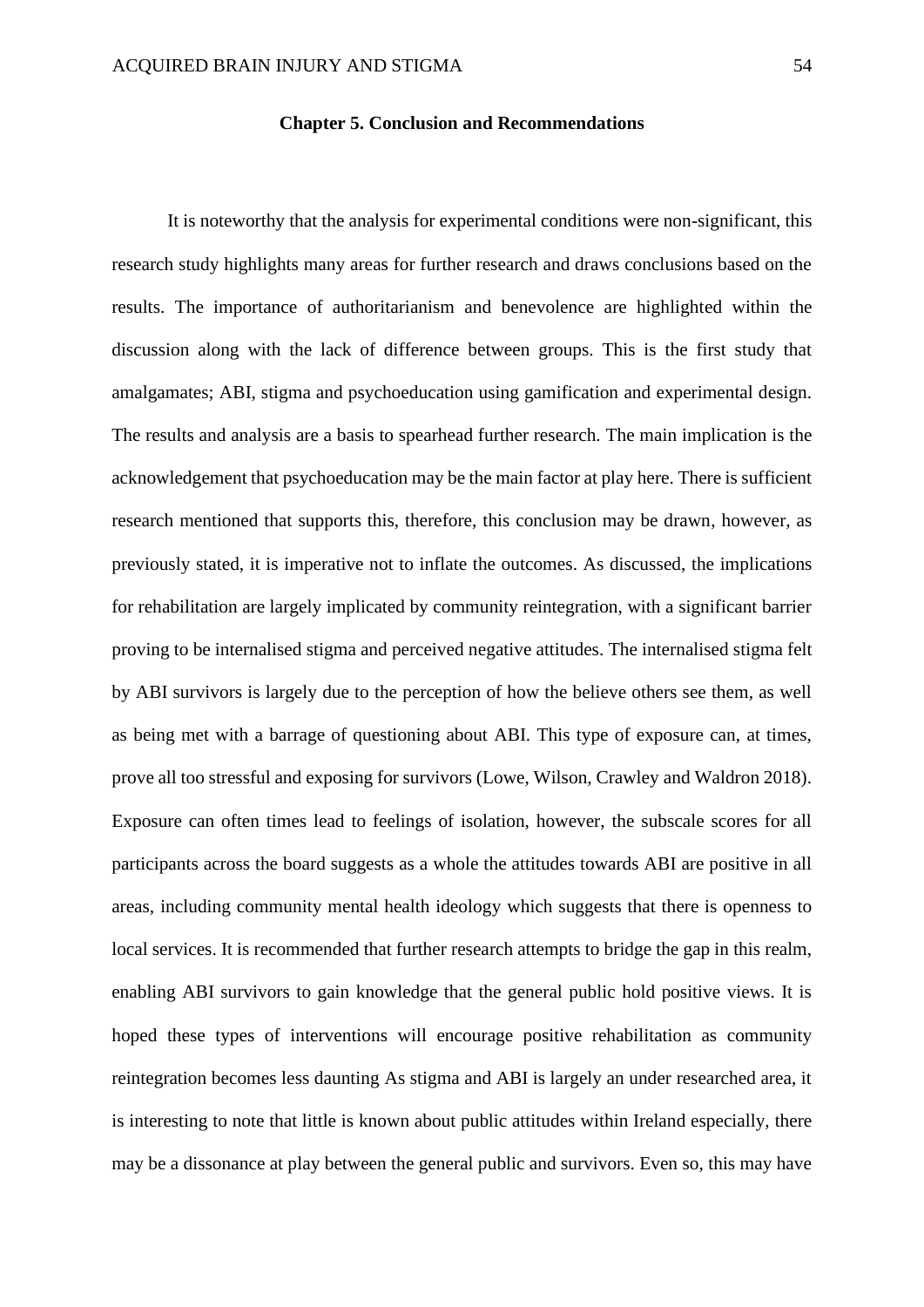been shown to be the case due to the information provided the participants. With the absence of baseline measurement, it is not possible to conclude with this. Evidently, the employment of researching stigma and ABI is still in its infancy with much work to be done going forward.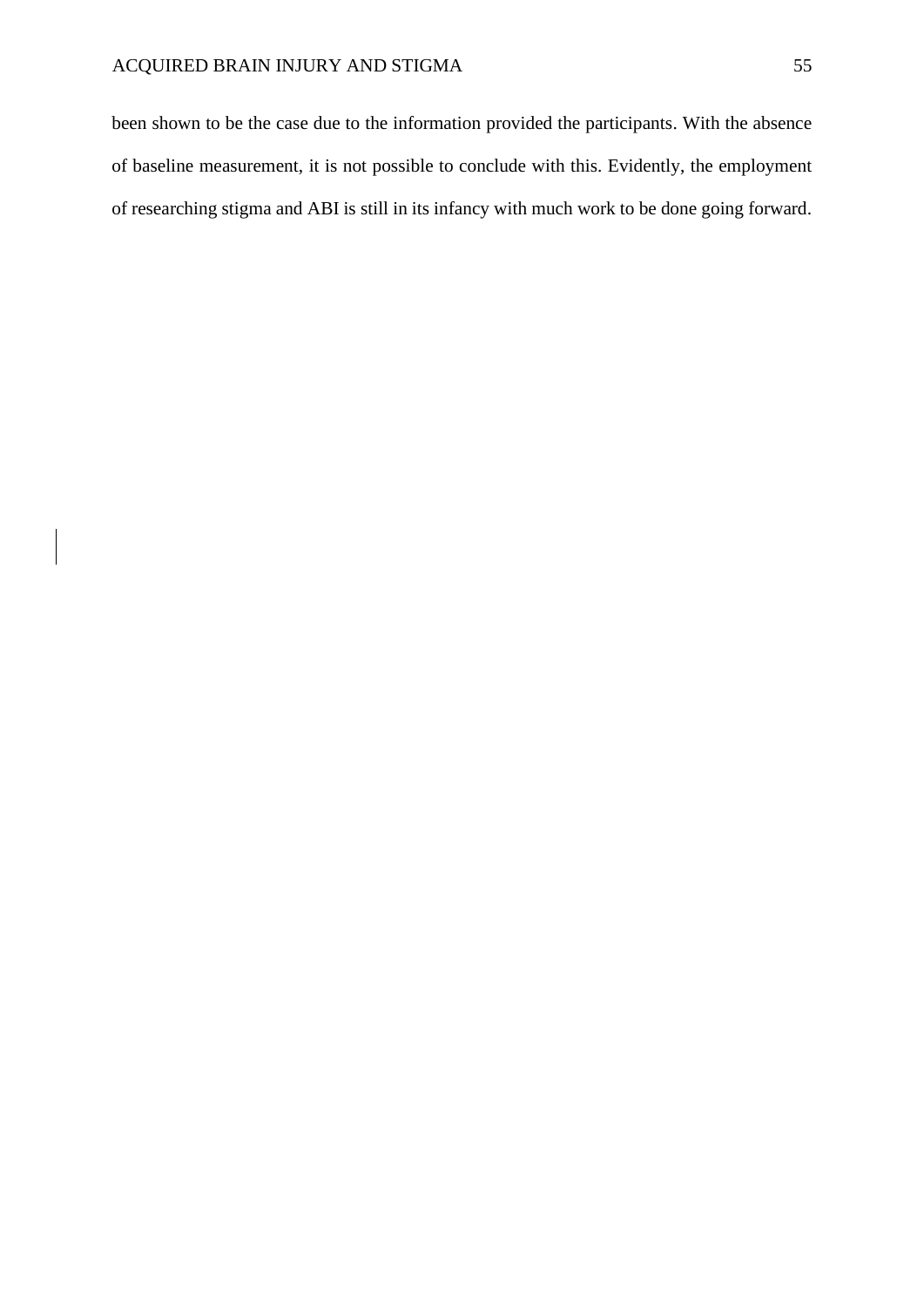### **References**

- Acquired Brain Injury Ireland. (2017). Annual Report 2017. Dublin: Acquired Brain Injury Ireland.
- Andelic, N., Bautz-Holter, E., Ronning, P., Olafsen, K., Sigurdardottir, S., Schanke, A.- K., Roe, C. (2012). Does an early onset and continuous chain of rehabilitation improve the long-term functional outcome of patients with severe traumatic brain injury? Journal of Neurotrauma, 29(1), 66–74.

[https://doi.org/10.1089/neu.2011.1811.](https://doi.org/10.1089/neu.2011.1811)

- Ansari, E., Mishra, S., Tripathi, A., Kar, S. K., & Dalal, P. K. (2020). Cross-sectional study of internalised stigma and medication adherence in patients with obsessive compulsive disorder. General Psychiatry, 33(2).
- British Psychological Society. (2014). Code of Human Research Ethics. Retrieved from [https://www.bps.org.uk/sites/www.bps.org.uk/files/Policy/Policy%20-](https://www.bps.org.uk/sites/www.bps.org.uk/files/Policy/Policy%20-%20Files/BPS%20Code%20of%20Human%20Research%20Ethics.pdf) [%20Files/BPS%20Code%20of%20Human%20Research%20Ethics.pdf](https://www.bps.org.uk/sites/www.bps.org.uk/files/Policy/Policy%20-%20Files/BPS%20Code%20of%20Human%20Research%20Ethics.pdf)
- Bedwell, W. L., Pavlas, D. 2012. (n.d.). Retrieved July 12, 2020. Toward a Taxonomy Linking Game Attributes to Learning: An Empirical Study - , from [https://journals.sagepub.com/doi/10.1177/1046878112439444.](https://journals.sagepub.com/doi/10.1177/1046878112439444)
- Cangas, A. J., Navarro, N., (2017). Stigma-Stop: A Serious Game against the Stigma toward Mental Health in Educational Settings. Frontiers in Psychology, 8. <https://doi.org/10.3389/fpsyg.2017.01385> .
- Charness, G., Gneezy, U., & Kuhn, M. A. (2012). Experimental methods: Betweensubject and within-subject design. Journal of Economic Behavior & Organization, 81(1), 1-8.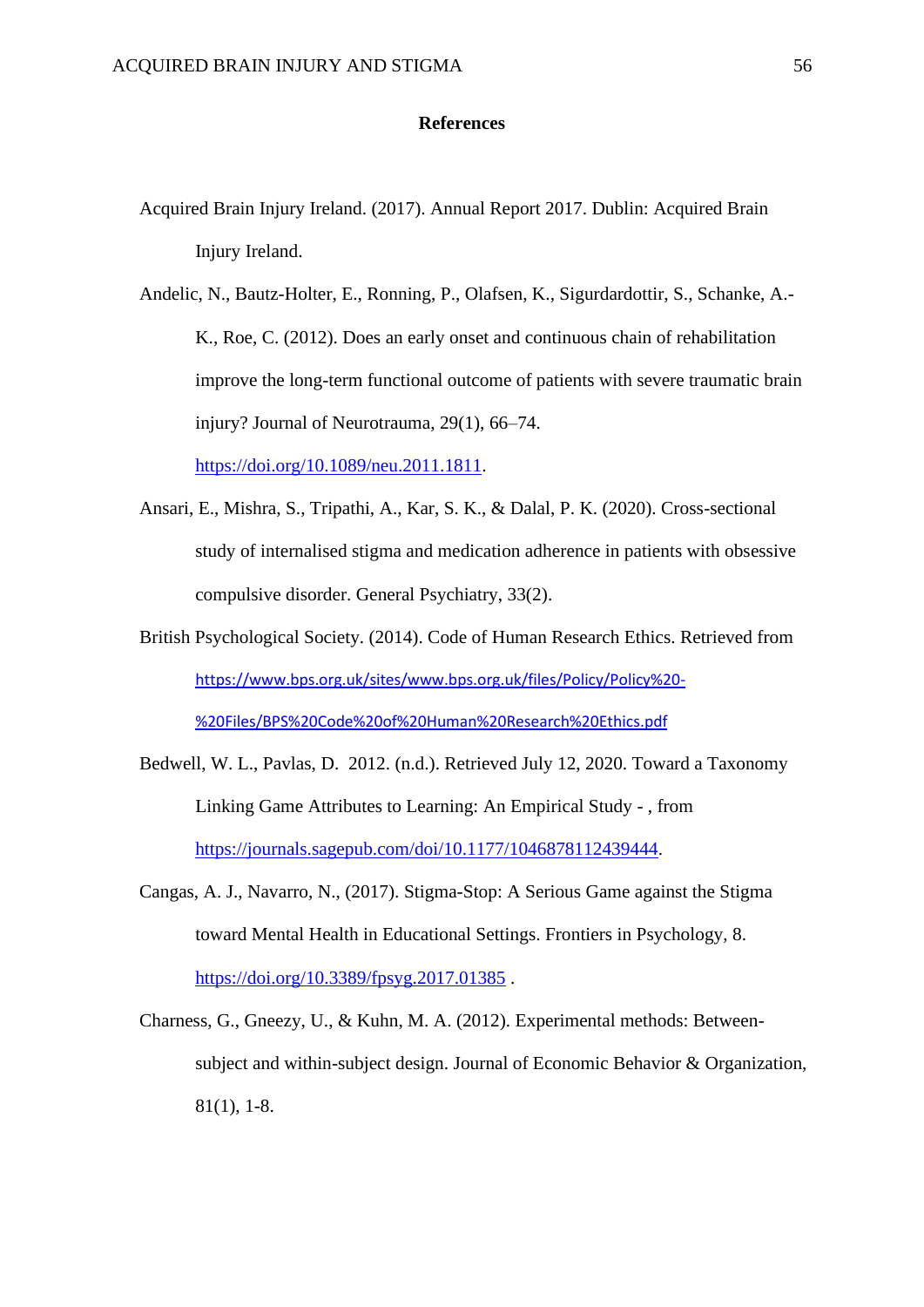- Christov-Moore, L., Simpson, E. A., (2014). Empathy: Gender effects in brain and behavior. Neuroscience and Biobehavioral Reviews, 46(Pt 4), 604–627. [https://doi.org/10.1016/j.neubiorev.2014.09.001.](https://doi.org/10.1016/j.neubiorev.2014.09.001)
- Clement, S., Schauman, O., Graham, T., Maggioni, F. (2015). What is the impact of mental health-related stigma on help-seeking? A systematic review of quantitative and qualitative studies*.* Psychological Medicine, 45(1), 11–27. [https://doi.org/10.1017/S0033291714000129.](https://doi.org/10.1017/S0033291714000129)
- Dang, B., Chen, W., He, W., & Chen, G. (2017). Rehabilitation Treatment and Progress of Traumatic Brain Injury Dysfunction. Neural Plasticity, 2017. <https://doi.org/10.1155/2017/1582182> .
- Devine, P. G., Forscher, P. S., Austin, A. J., & Cox, W. T. L. (2012). Long-term reduction in implicit race bias: A prejudice habit-breaking intervention. Journal of Experimental Social Psychology, 48(6), 1267–1278.

<https://doi.org/10.1016/j.jesp.2012.06.003>.

- Ewalds-Kvist, B., Högberg, T., & Lützén, K. (2012a). Impact of gender and age on attitudes towards mental illness in Sweden. Nordic Journal of Psychiatry, 67. [https://doi.org/10.3109/08039488.2012.748827.](https://doi.org/10.3109/08039488.2012.748827)
- Falk, G. (2010). Stigma: How we treat outsiders. Prometheus Books.
- Finnerty, F., Glynn, L., Dineen, B., Colfer, F., & MacFarlane, A. (2009). A postal survey of data in general practice on the prevalence of Acquired Brain Injury (ABI) in patients aged 18–65 in one county in the west of Ireland. BMC Family Practice, 10(1), 36. [https://doi.org/10.1186/1471-2296-10-36.](https://doi.org/10.1186/1471-2296-10-36)
- Fleming, T. M., Bavin, L., Stasiak, K., Hermansson-Webb, E., Merry, S. N., Cheek, C., Hetrick, S. (2017). Serious Games and Gamification for Mental Health: Current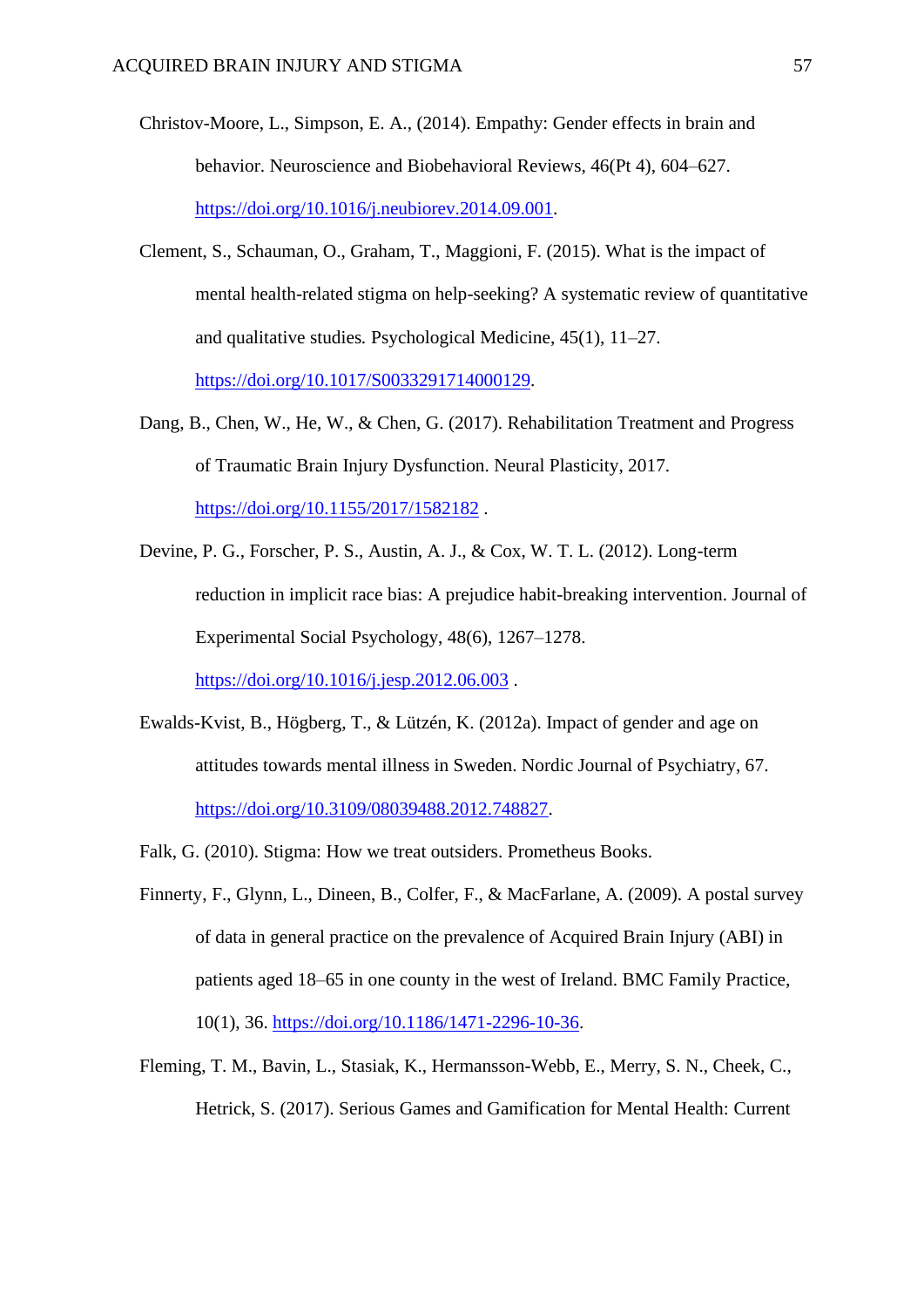Status and Promising Directions. Frontiers in Psychiatry, 7. [https://doi.org/10.3389/fpsyt.2016.00215.](https://doi.org/10.3389/fpsyt.2016.00215)

- Furr, L., Usui, W., & Hines-Martin, V. (2003). Authoritarianism and Attitudes Toward Mental Health Services. The American Journal of Orthopsychiatry, 73, 411–418. [https://doi.org/10.1037/0002-9432.73.4.411.](https://doi.org/10.1037/0002-9432.73.4.411)
- Heim, E., Kohrt, B. A., Koschorke, M., Milenova, M., & Thornicroft, G. (2020). Reducing mental health-related stigma in primary health care settings in low-and middle-income countries: a systematic review. Epidemiology and psychiatric sciences, 29. <https://doi.org/10.1017/S2045796018000458>
- Kenny, A., Bizumic, B., & Griffiths, K. M. (2018). The Prejudice towards People with Mental Illness (PPMI) scale: structure and validity. BMC Psychiatry, 18(1), 293. [https://doi.org/10.1186/s12888-018-1871-z.](https://doi.org/10.1186/s12888-018-1871-z)
- Kohls, E., Coppens, E., Hug, J., Wittevrongel, E., Van Audenhove, C., Koburger, N., ... & Hegerl, U. (2017). Public attitudes toward depression and help-seeking: impact of the OSPI-Europe depression awareness campaign in four European regions. Journal of affective disorders, 217, 252-259.
- Laerd Statistics. Testing for Normality using SPSS Statistics when you have only one independent variable. (n.d.). Retrieved July 15, 2020, from [https://statistics.laerd.com/spss-tutorials/testing-for-normality-using-spss](https://statistics.laerd.com/spss-tutorials/testing-for-normality-using-spss-statistics.php)[statistics.php.](https://statistics.laerd.com/spss-tutorials/testing-for-normality-using-spss-statistics.php)
- Landers, R.N. Developing a Theory of Gamified Learning: Linking Serious Games and Gamification of Learning - Richard N. Landers, 2014. (n.d.). Retrieved July 12, 2020, from [https://journals.sagepub.com/doi/abs/10.1177/1046878114563660?journalCode=s](https://journals.sagepub.com/doi/abs/10.1177/1046878114563660?journalCode=sagb)

[agb.](https://journals.sagepub.com/doi/abs/10.1177/1046878114563660?journalCode=sagb)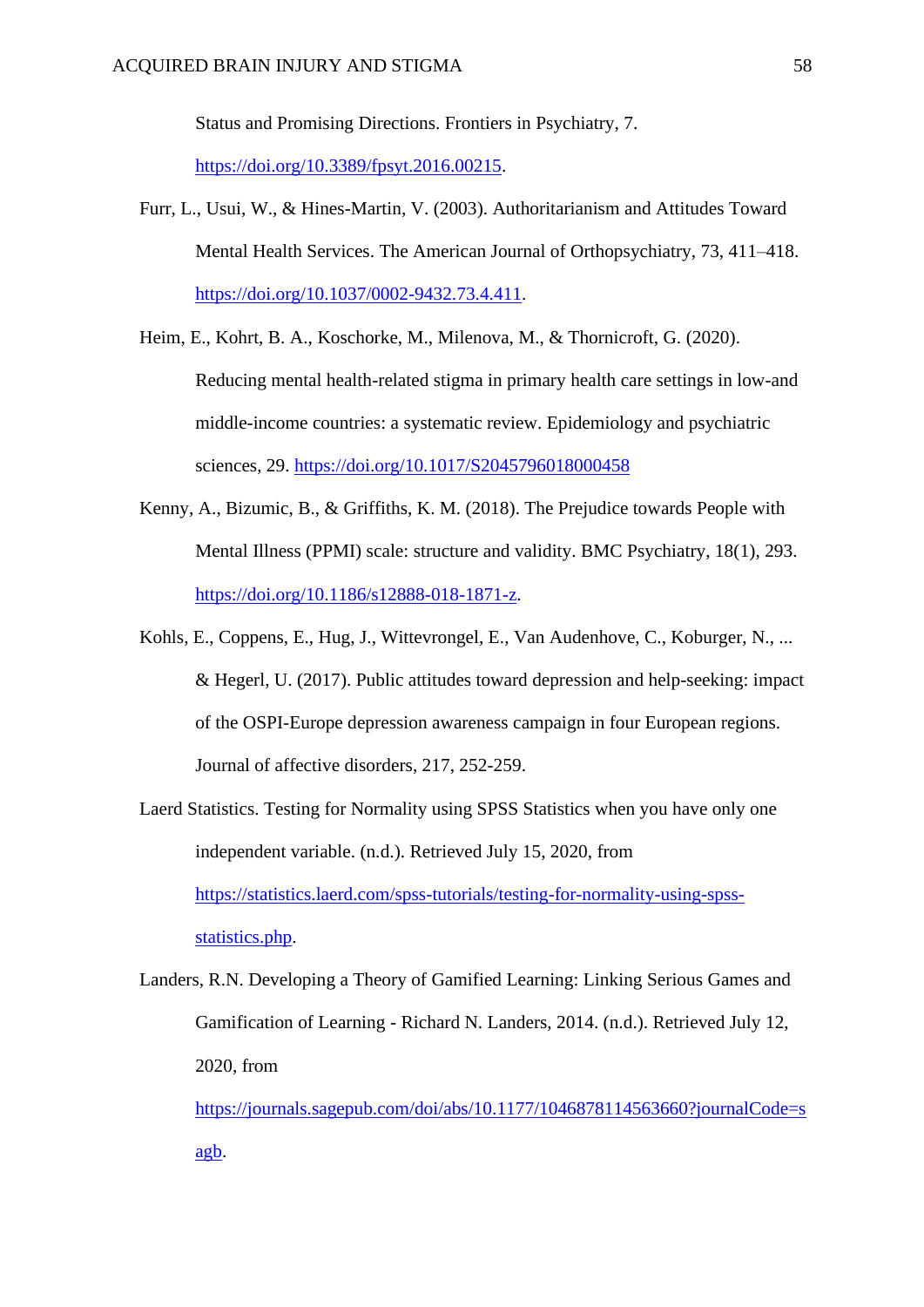- Lau, Y. W., Picco, L., Pang, S., Jeyagurunathan, A., Satghare, P., Chong, S. A., & Subramaniam, M. (2017). Stigma resistance and its association with internalised stigma and psychosocial outcomes among psychiatric outpatients. Psychiatry research, 257, 72-78.
- Lee, B., & Newberg, A. (2005). Neuroimaging in Traumatic Brain Imaging. NeuroRx, 2(2), 372–383. Retrieved from [https://www.ncbi.nlm.nih.gov/pmc/articles/PMC1064998/.](https://www.ncbi.nlm.nih.gov/pmc/articles/PMC1064998/)
- Link, B. G., & Phelan, J. C. (2001). Conceptualizing Stigma. Annual Review of Sociology, 27(1), 363–385. [https://doi.org/10.1146/annurev.soc.27.1.363.](https://doi.org/10.1146/annurev.soc.27.1.363)
- Martelli, M. F., Zasler, N. D., & Tiernan, P. (2012). Community based rehabilitation: special issues. NeuroRehabilitation, 31(1), 3–18. [https://doi.org/10.3233/NRE-](https://doi.org/10.3233/NRE-2012-0770)[2012-0770.](https://doi.org/10.3233/NRE-2012-0770)
- McClure, J. (2011). The role of causal attributions in public misconceptions about brain injury. Rehabilitation Psychology, 56(2), 85.
- McGonigal, J. (2011). We don't need no stinkin'badges: How to re-invent reality without gamification. Retrieved May, 30, 2020.
- Michaels, P.J., Corrigan, P.M. , Buchholz, B., Brown, J. Changing Stigma Through a Consumer-Based Stigma Reduction Program |Springer Link. (n.d.). Retrieved July 12, 2020, from<https://link.springer.com/article/10.1007/s10597-013-9628-0> .
- Ngoc, T. N., Weiss, B., & Trung, L. T. (2016). Effects of the Family Schizophrenia Psychoeducation Program for Individuals with Recent Onset Schizophrenia in Viet Nam. Asian Journal of Psychiatry, 22, 162–166. [https://doi.org/10.1016/j.ajp.2016.06.001.](https://doi.org/10.1016/j.ajp.2016.06.001)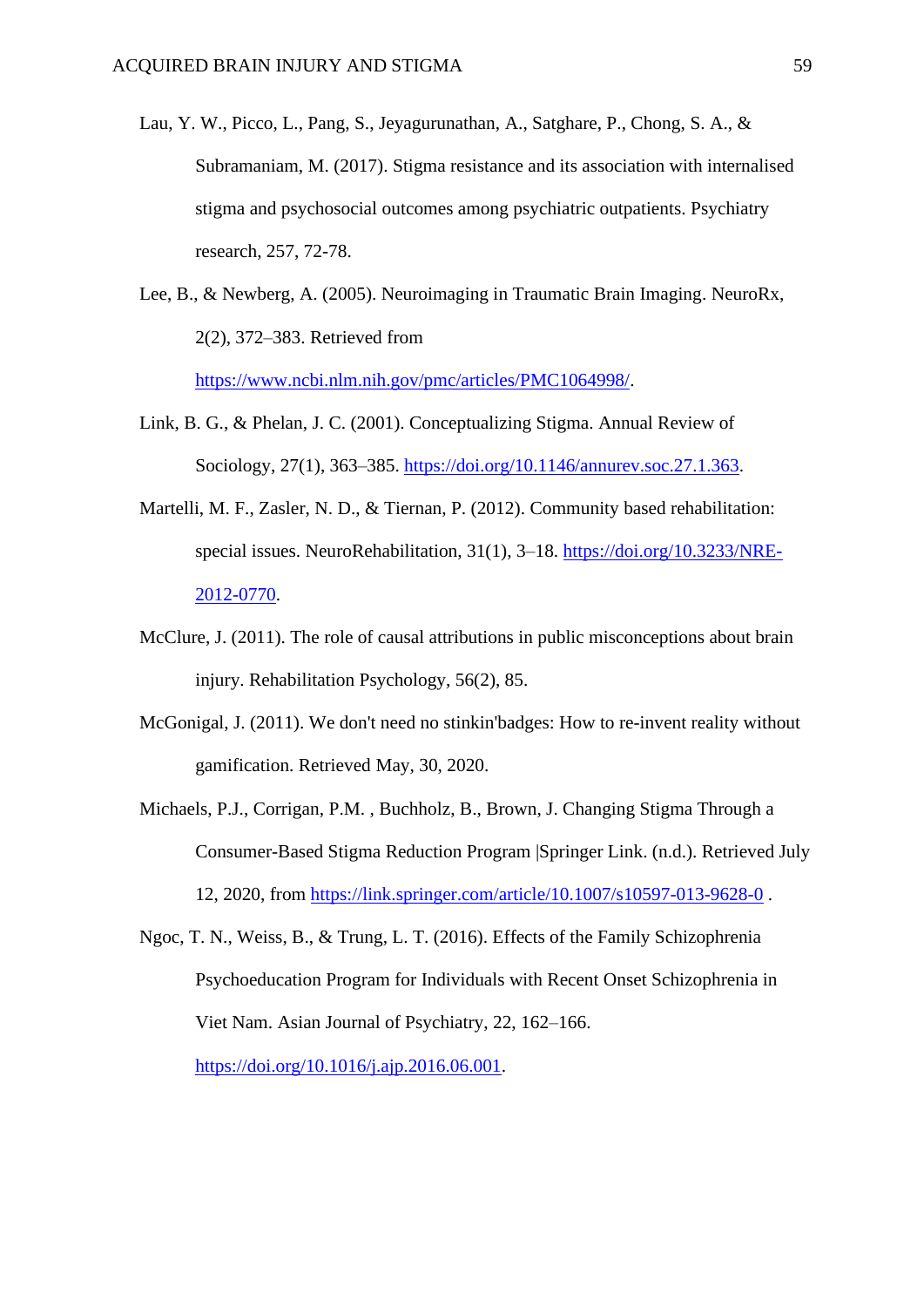- Queensland Government. (2020, January 1). Mental Health and ABI | Queensland Health. Retrieved June 28, 2020, from https://www.health.qld.gov.au/abios/mental-healthand-abi/mental health..
- Quinn, D. M., & Earnshaw, V. A. (2013). Concealable Stigmatized Identities and Psychological Well-Being. Social and Personality Psychology Compass, 7(1), 40– 51.<https://doi.org/10.1111/spc3.12005>.
- Read J.C., Stuart J., MacFarlane S.J.,Casey C. Figure 3: A prepared funometer. (n.d.). Retrieved July 14, 2020, from [https://www.researchgate.net/figure/A-prepared](https://www.researchgate.net/figure/A-prepared-funometer_fig3_228574363)[funometer\\_fig3\\_228574363.](https://www.researchgate.net/figure/A-prepared-funometer_fig3_228574363)
- Riley, G. (n.d.). (2017) The Social Consequences of Stigma-Related Self-Concealment after Acquired Brain Injury. Retrieved from [https://core.ac.uk/reader/267300418.](https://core.ac.uk/reader/267300418)
- Riley, G. A., & Hagger, B. F. (2015). Disclosure of a stigmatized identity: A qualitative study of the reasons why people choose to tell or not tell others about their traumatic brain injury. Brain Injury, 29(12), 1480–1489. [https://doi.org/10.3109/02699052.2015.1071427.](https://doi.org/10.3109/02699052.2015.1071427)
- Ritsher, J. B., & Phelan, J. C. (2004). Internalized stigma predicts erosion of morale among psychiatric outpatients. Psychiatry Research, 129(3), 257–265. [https://doi.org/10.1016/j.psychres.2004.08.003.](https://doi.org/10.1016/j.psychres.2004.08.003)
- Rutland-Brown, W., Langlois, J. A., Thomas, K. E., & Xi, Y. L. (2006). Incidence of Traumatic Brain Injury in the United States, 2003. The Journal of Head Trauma Rehabilitation, 21(6), 544–548. Retrieved from [https://journals.lww.com/headtraumarehab/Abstract/2006/11000/Incidence\\_of\\_Tr](https://journals.lww.com/headtraumarehab/Abstract/2006/11000/Incidence_of_Traumatic_Brain_Injury_in_the_United.9.aspx) aumatic Brain Injury in the United.9.aspx.
- Sailer, M., Hense, J. U., Mayr, S. K., & Mandl, H. (2017). How gamification motivates: An experimental study of the effects of specific game design elements on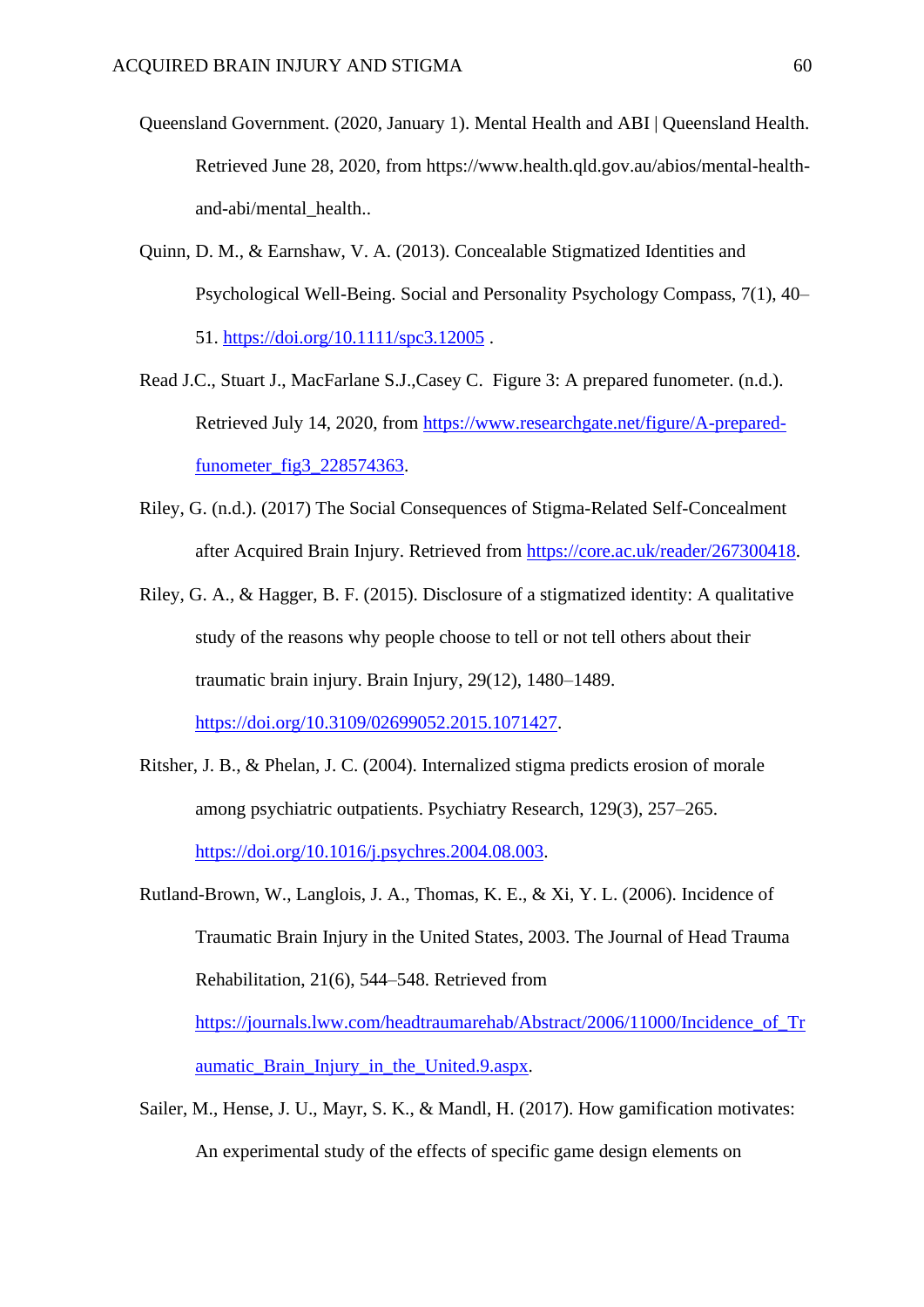psychological need satisfaction. Computers in Human Behavior, 69, 371–380. [https://doi.org/10.1016/j.chb.2016.12.033.](https://doi.org/10.1016/j.chb.2016.12.033)

- Schulze, B., Richter-Werling, M., Matschinger, H., & Angermeyer, M. C. (2003). Crazy? So what! Effects of a school project on students' attitudes towards people with schizophrenia. Acta Psychiatrica Scandinavica, 107(2), 142–150. [https://doi.org/10.1034/j.1600-0447.2003.02444.x.](https://doi.org/10.1034/j.1600-0447.2003.02444.x)
- Smith, A. L., & Cashwell, C. S. (2010). Stigma and Mental Illness: Investigating Attitudes of Mental Health and Non-Mental-Health Professionals and Trainees. The Journal of Humanistic Counseling, Education and Development, 49(2), 189– 202. [https://doi.org/10.1002/j.2161-1939.2010.tb00097.x.](https://doi.org/10.1002/j.2161-1939.2010.tb00097.x)
- Stull, L. G., McConnell, H., McGrew, J., & Salyers, M. P. (2017). Explicit and Implicit Stigma of Mental Illness as Predictors of Recovery Attitudes of Assertive Community Treatment Practitioners. The Israel Journal of Psychiatry and Related Sciences, 54(1), 31–37. Retrieved from [https://www.ncbi.nlm.nih.gov/pmc/articles/PMC5918683/.](https://www.ncbi.nlm.nih.gov/pmc/articles/PMC5918683/)
- Taylor, M. and Dear, M. J. ; Article: Scaling Community Attitudes Toward the Mentally Ill. (2017, March 23). Retrieved July 13, 2020, from [https://camiscale.com/article](https://camiscale.com/article-scaling-community-attitudes-toward-the-mentally-ill/)[scaling-community-attitudes-toward-the-mentally-ill/.](https://camiscale.com/article-scaling-community-attitudes-toward-the-mentally-ill/)
- Teasell, R., Bayona, N., Marshall, S., Cullen, N., Bayley, M., Chundamala, J., … Tu, L. (2007). A systematic review of the rehabilitation of moderate to severe acquired brain injuries. Brain Injury, 21(2), 107–112.

[https://doi.org/10.1080/02699050701201524.](https://doi.org/10.1080/02699050701201524)

Vehmas, S., & Watson, N. (2016). Exploring normativity in disability studies. Disability & Society, 31(1), 1-16. <https://doi.org/10.1080/09687599.2015.1120657>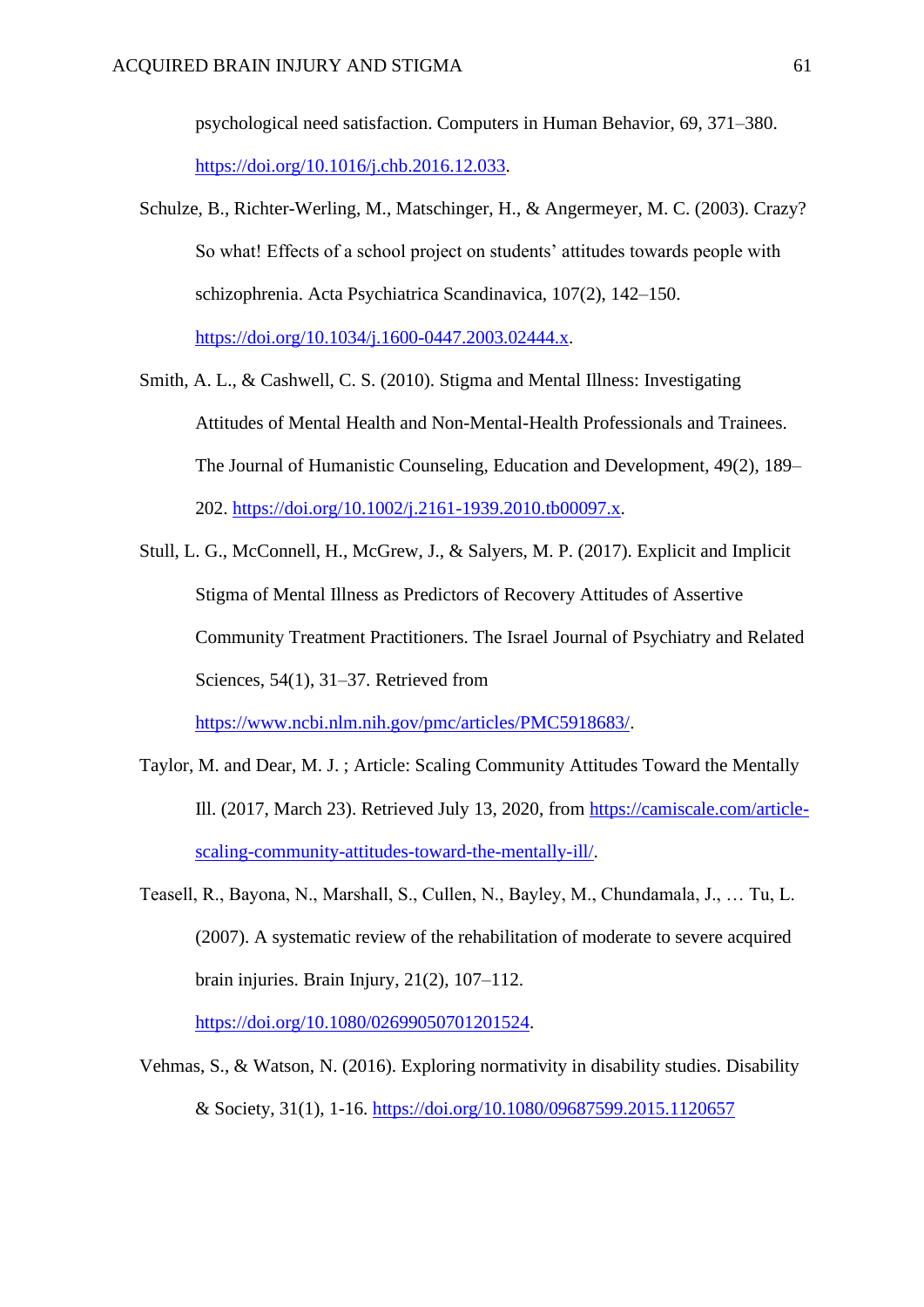Villani, M., & Kovess - Masfety, V. (2017). Could a short training intervention modify opinions about mental illness? A case study on French health professionals. BMC Psychiatry, 17(1), 133. [https://doi.org/10.1186/s12888-017-1296-0.](https://doi.org/10.1186/s12888-017-1296-0)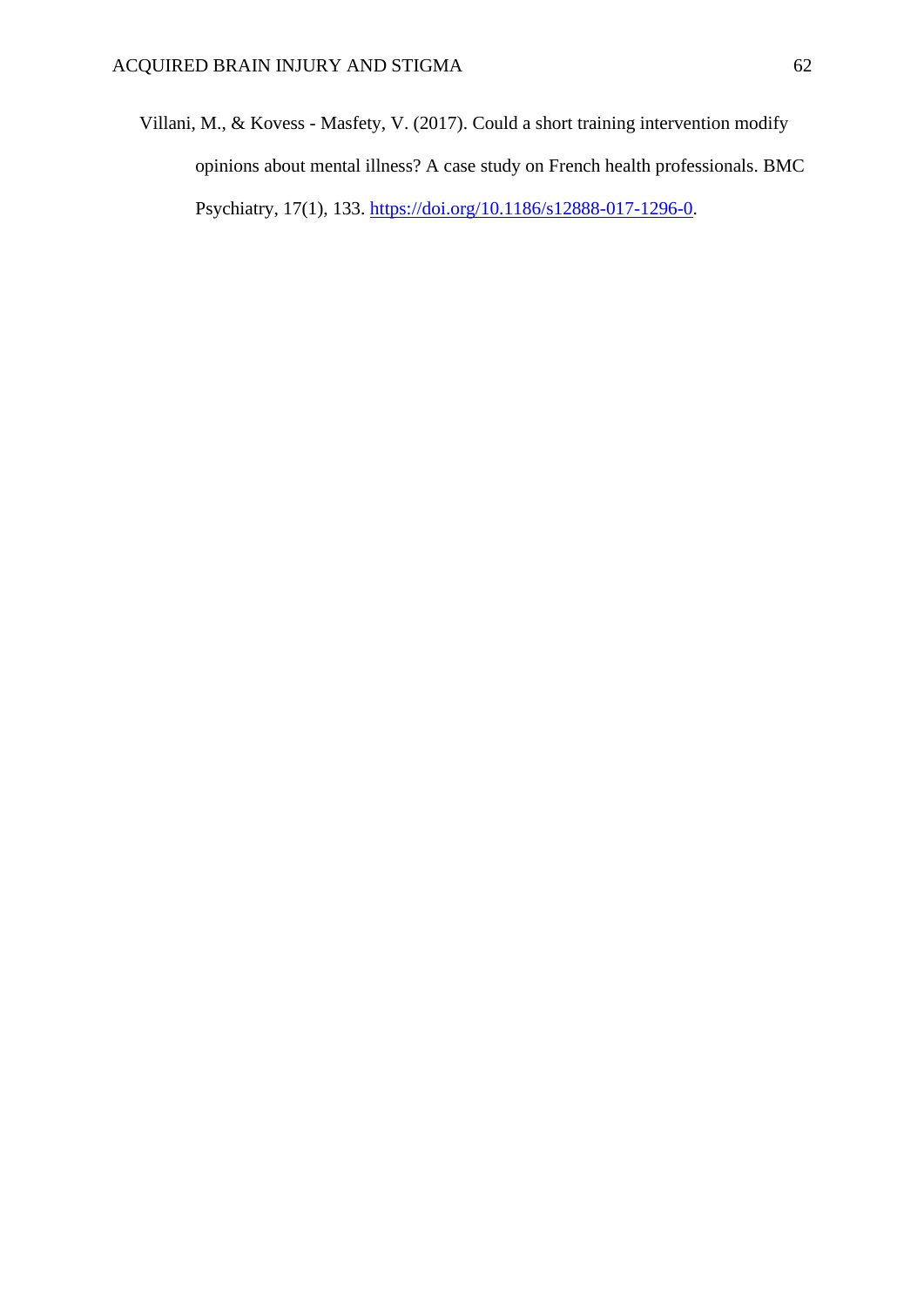#### **Appendices**

### Appendix A

True or False quiz questions for experimental and knowledge conditions.

- 1. On average in Ireland 13,000 people acquire a brain injury per year.
- 2. Even after several weeks in a coma, when people wake up, most recognize and speak to others right away
- 3. After a head injury, people can forget who they are and not recognize others but be perfect in every other way.
- 4. A little brain damage does not matter since people only use a small portion of their brains anyway
- 5. How quickly a person recovers from head injury depends mainly on how hard they work at recovering
- 6. Inflammation in the brain is not that serious.
- 7. A concussed person should stay in a dark room and limit brain and body activity for 1-2 weeks following the evening of the concussion
- 8. Some neurons die with an acquired brain injury
- 9. Concussion is the most common type of acquired brain injury
- 10. People who have had one head injury are less likely to have a second one
- 11. After a head injury it is usually easier to learn than before the injury
- 12. Injuries to the neck can cause brain damage even if there is no direct blow to the head
- 13. A concussion is harmless and can't results in long-term problems or brain damage
- 14. An X-ray is the only way to know if someone has an acquired brain injury
- 15. You can tell if a person has an acquired brain injury by the way the look.
- 16. An brain injury caused by an external physical force is a traumatic brain injury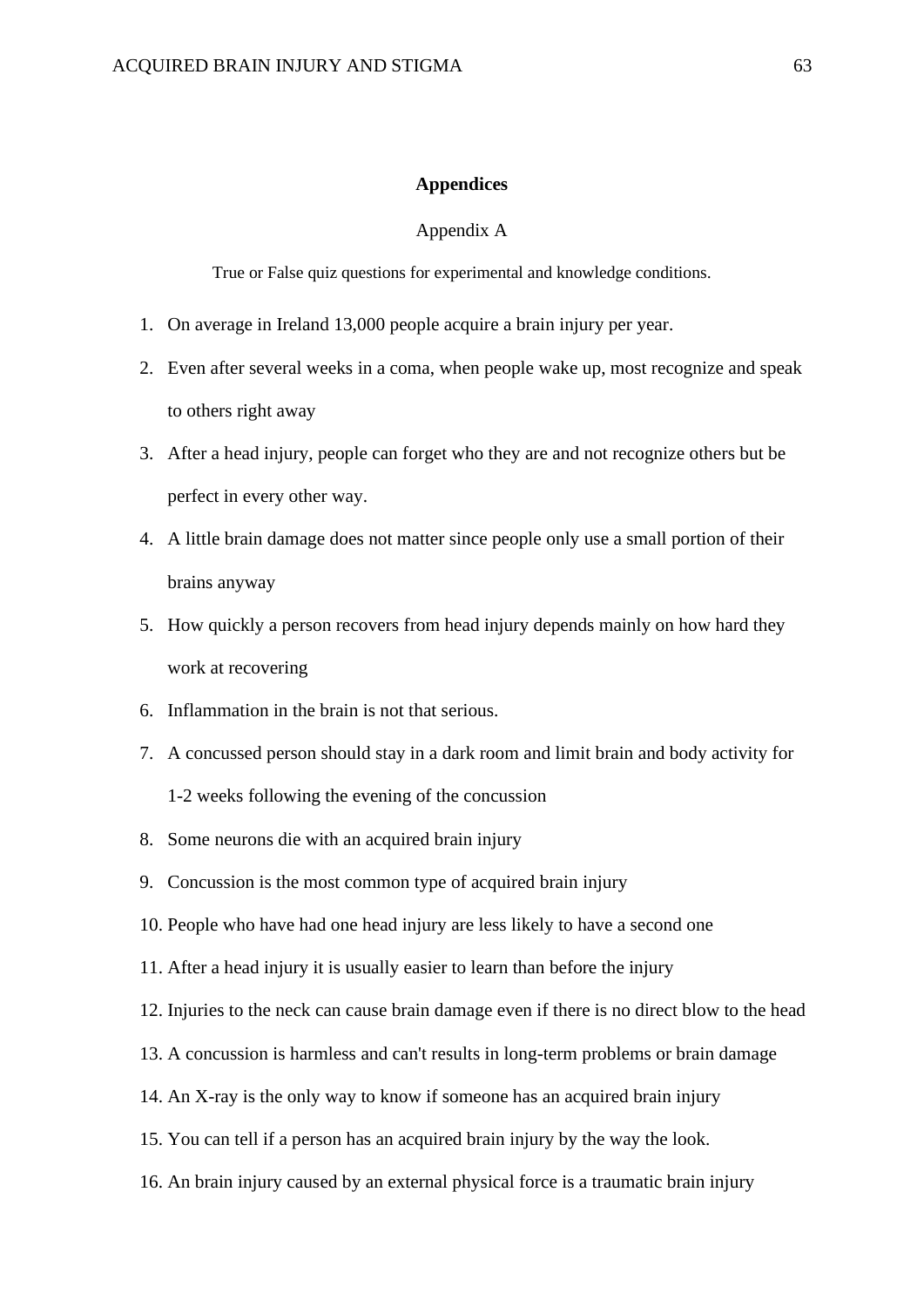17. A person who has recovered from a head injury is more able to withstand a second

blow to the head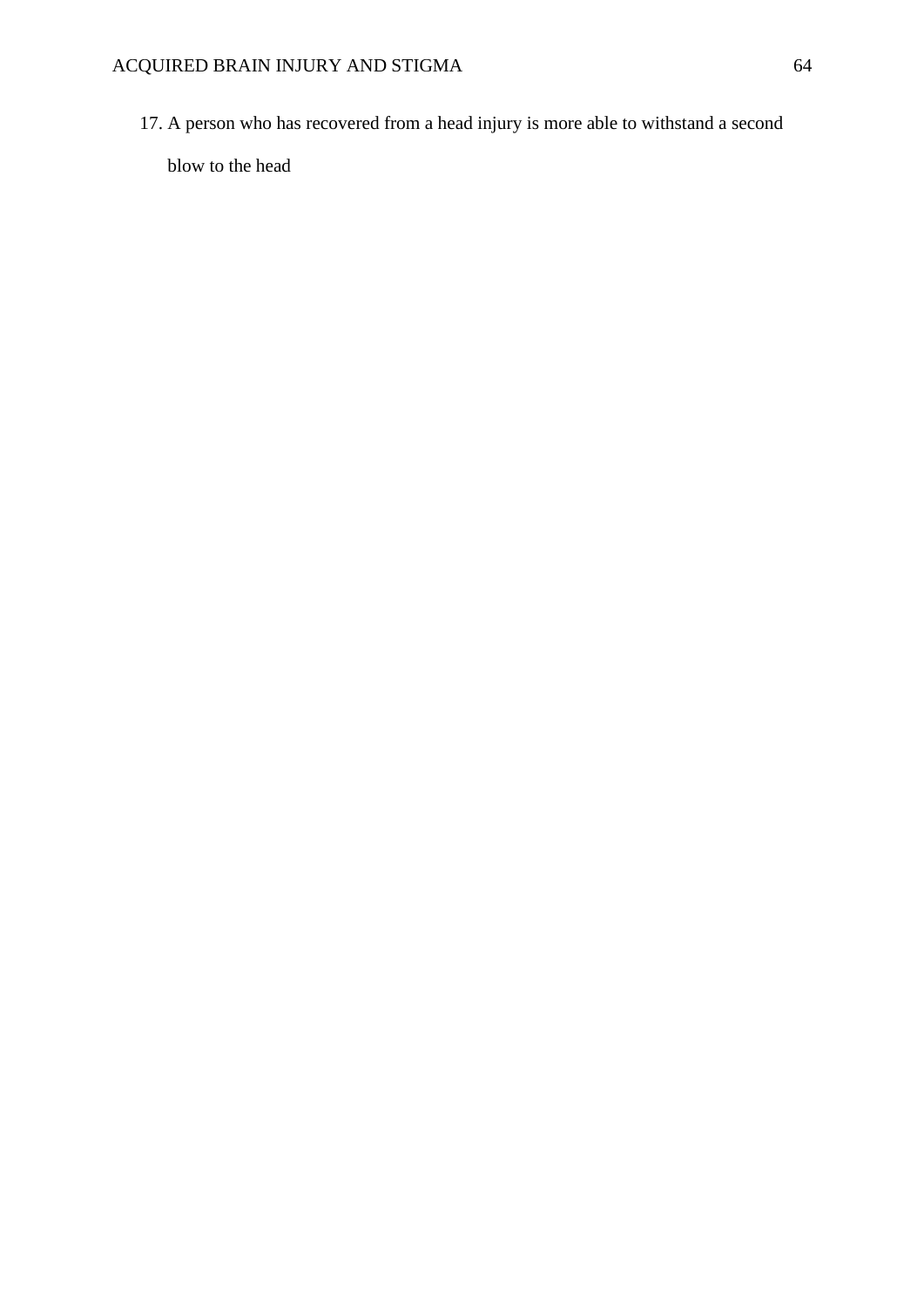# Appendix B

#### Fact Sheet for knowledge condition

ABI A fact sheet for acquired brain injury (ABI)

On average 13,000 people a year are

- diagnosed with an ABI in Ireland.
- Several weeks after a coma survivors are not likely to recognise and speak to others right away.
- Post head injury if survivors forget who they are and are unable to recognise those around them it is unlikely they will be perfect in every other way.
- The myth that we only use 10% should be ignored, brain damage in any capacity is serious.
- Recovery can be a very slow process despite how hard a survivor works.
- Inflammation of the brain is a very serious condition and needs immediate attention.
- Previously it has been thought that after a concussion you should stay in a dark room and limit all activity, recent research has found that, activity and mental stimulation is important after a concussion.
- Neuronal death is very common after suffering and ABI.
- Those who have suffered an ABI are more likley to have a second one
- Elearning post injury can prove very difficult.
- Injuries to the neck can cause significant brain damage.
- A concussions can be harmful and can result in long term problems or brain damage, be sure to see a health professional if symptoms persist.
- An X-ray is not the only way to diagnose an ABI, a tool known as the Glasgow Coma Scale is implemented.
- You cannot tell if someone has suffered an ABI by looking at them, further investigation is needed.
- A brain injury caused by an external force penetrating the skull is know as a Traumatic Brain Injury (TBI) this falls under the canopy of acquired brain injury.
- Somebody who has recovered from a head injury is less able to withstand a second blow to the head.



Headway (2019), Brainline (2018), Acquired Brain

Injury Ireland (2018)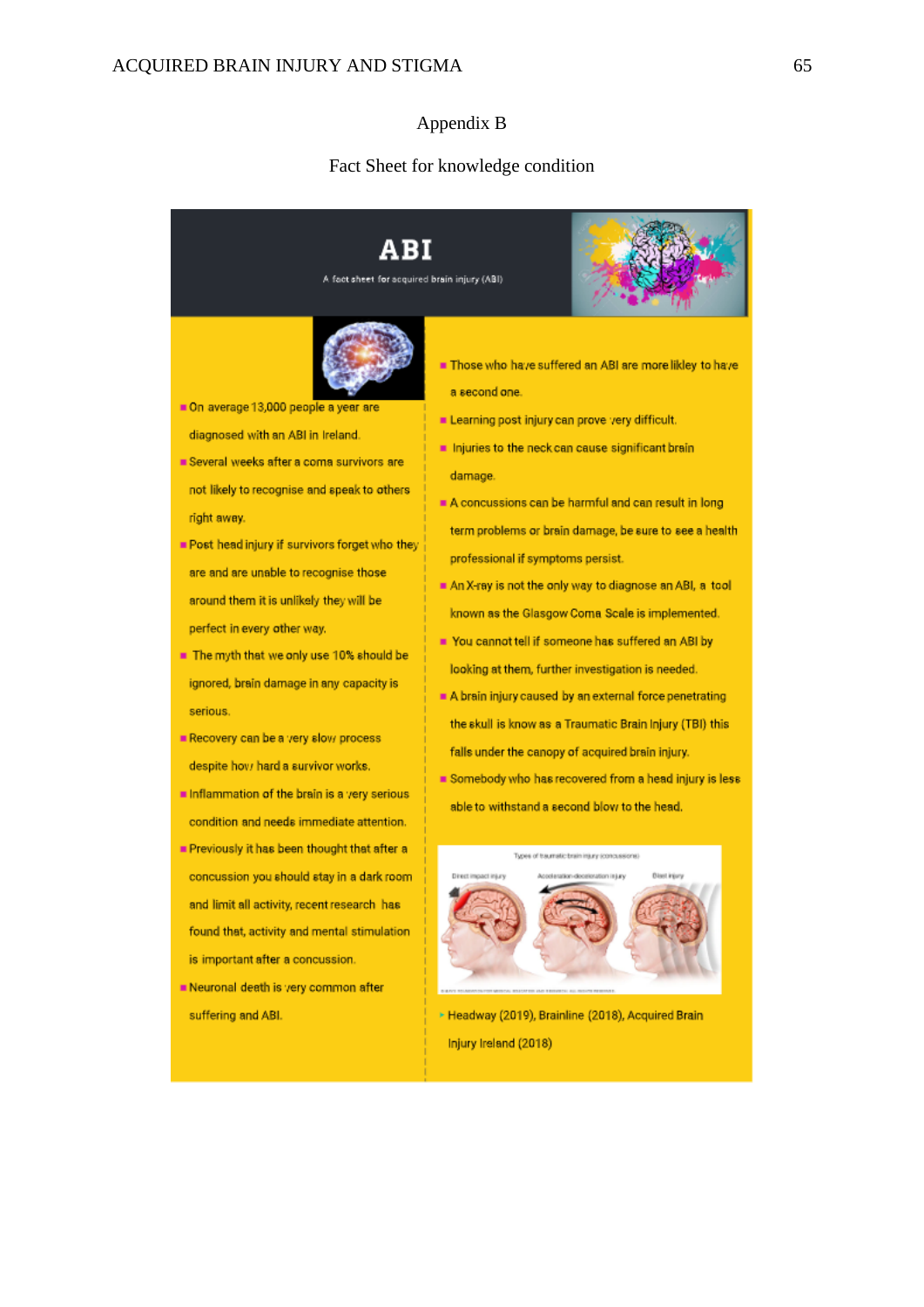### Appendix C

# Revised CAMI Scale

The following statements express various opinions about acquired brain injuries and the mentally ill. The mentally ill refers to people needing treatment for mental disorders but who are capable of independent living outside a hospital. Please circle the response which most accurately describes your reaction to each statement. It's your first reaction which is important. Don't be concerned if some statements seem similar to ones you have previously answered. Please be sure to answer all statements.

SA: Strongly Agree

A: Agree

N: Neutral

D: Disagree

### SD: Strongly Disagree

a. As soon as a person shows signs of mental disturbance, he should be hospitalized.

# SA A N D SD

b. More tax money should be spent on the care and treatment of people with an ABI.

SA A N D SD

c. Those with an ABI should be isolated from the rest of the community.

## SA A N D SD

d. The best therapy for many ABI patients is to be part of a normal community.

# SA A N D SD

e. Acquired brain injury is an illness like any other.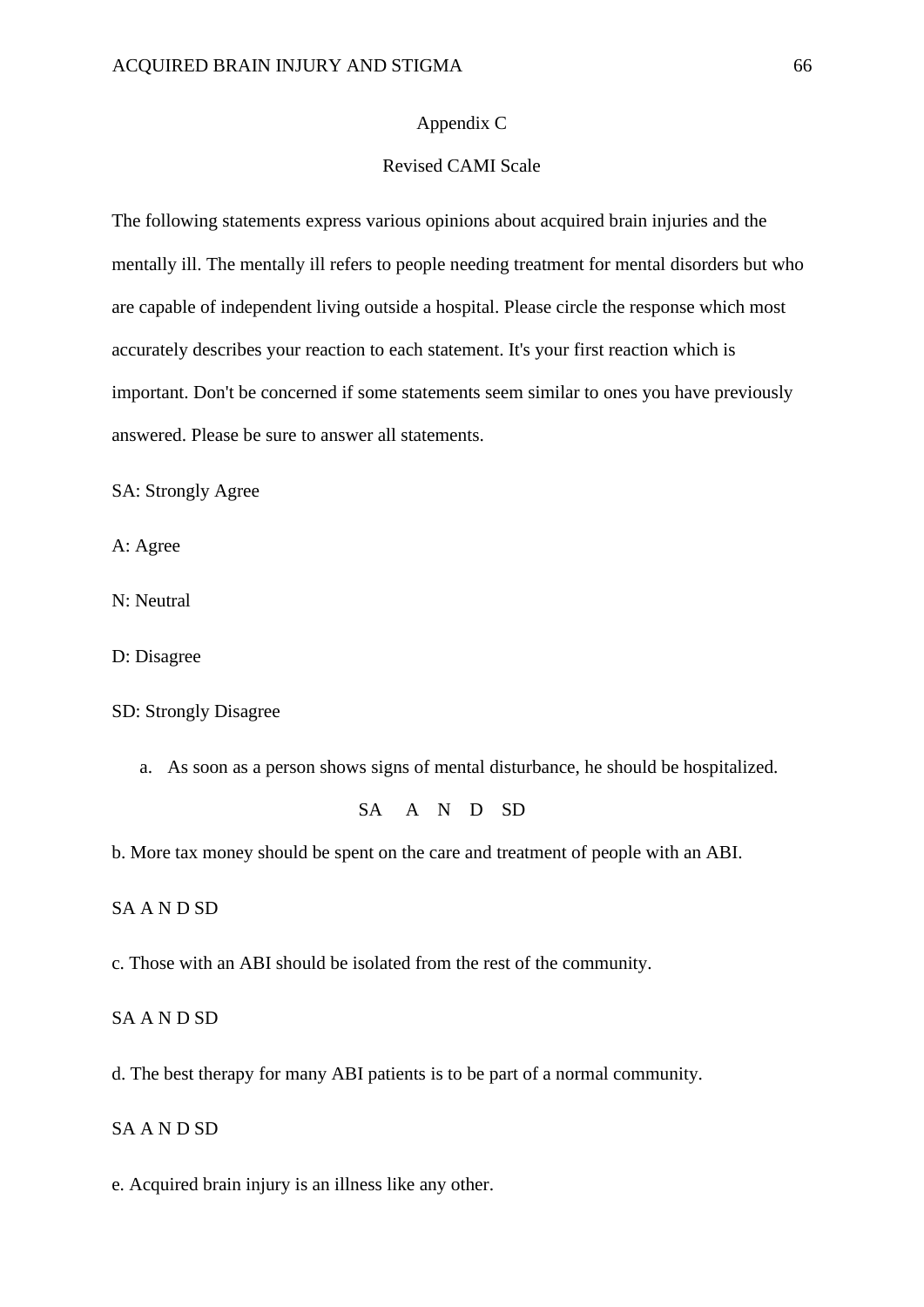### SA A N D SD

f. Those with an ABI are a burden on society.

SA A N D SD

g. Those with an ABI are far less of a danger than most people suppose.

SA A N D SD

h. Locating ABI facilities in a residential area downgrades the neighbourhood.

SA A N D SD

i. There is something about those with an ABI that makes it easy to tell them from normal people.

SA A N D SD

j. Those with an ABI have for too long been the subject of ridicule.

SA A N D SD

k. A woman would be foolish to marry a man, who has suffered from acquired brain injury,

even though he seems fully recovered.

SA A N D SD

l. As far as possible ABI services should be provided through community-based facilities.

SA A N D SD

m. Less emphasis should be placed on, protecting the public from those with an ABI.

SA A N D SD

n. Increased spending on ABI services is a waste of taxes.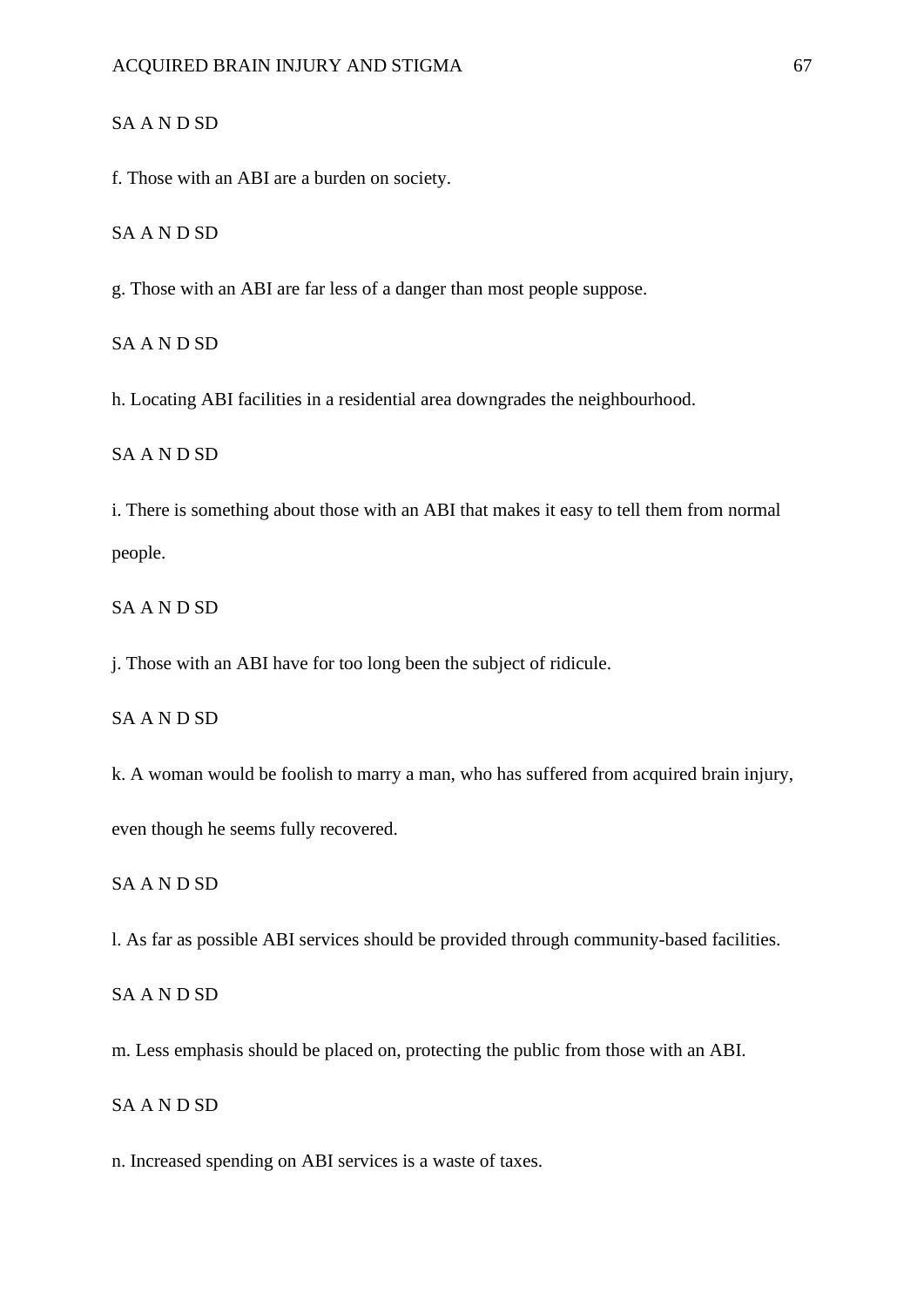### SA A N D SD

o. No one has the right to hose with an ABI from their neighbourhood.

SA A N D SD

p. Having ABI patients living within residential neighbourhoods might be good therapy, but the risks to residents are too

great.

SA A N D SD

q. ABI need the same kind of control and discipline as a young child.

SA A N D SD

r. We need to adopt a far more tolerant attitude toward those with an ABI in our society.

SA A N D SD

s. I would not want to live next door to someone who has an ABI.

SA A N D SD

t. Residents should accept the location of ABI facilities in their neighbourhood to serve the needs of the local community.

SA A N D SD

u. Those with an ABI should not be treated as outcasts of society.

SA A N D SD

v. There are sufficient existing services for those with an ABI.

SA A N D SD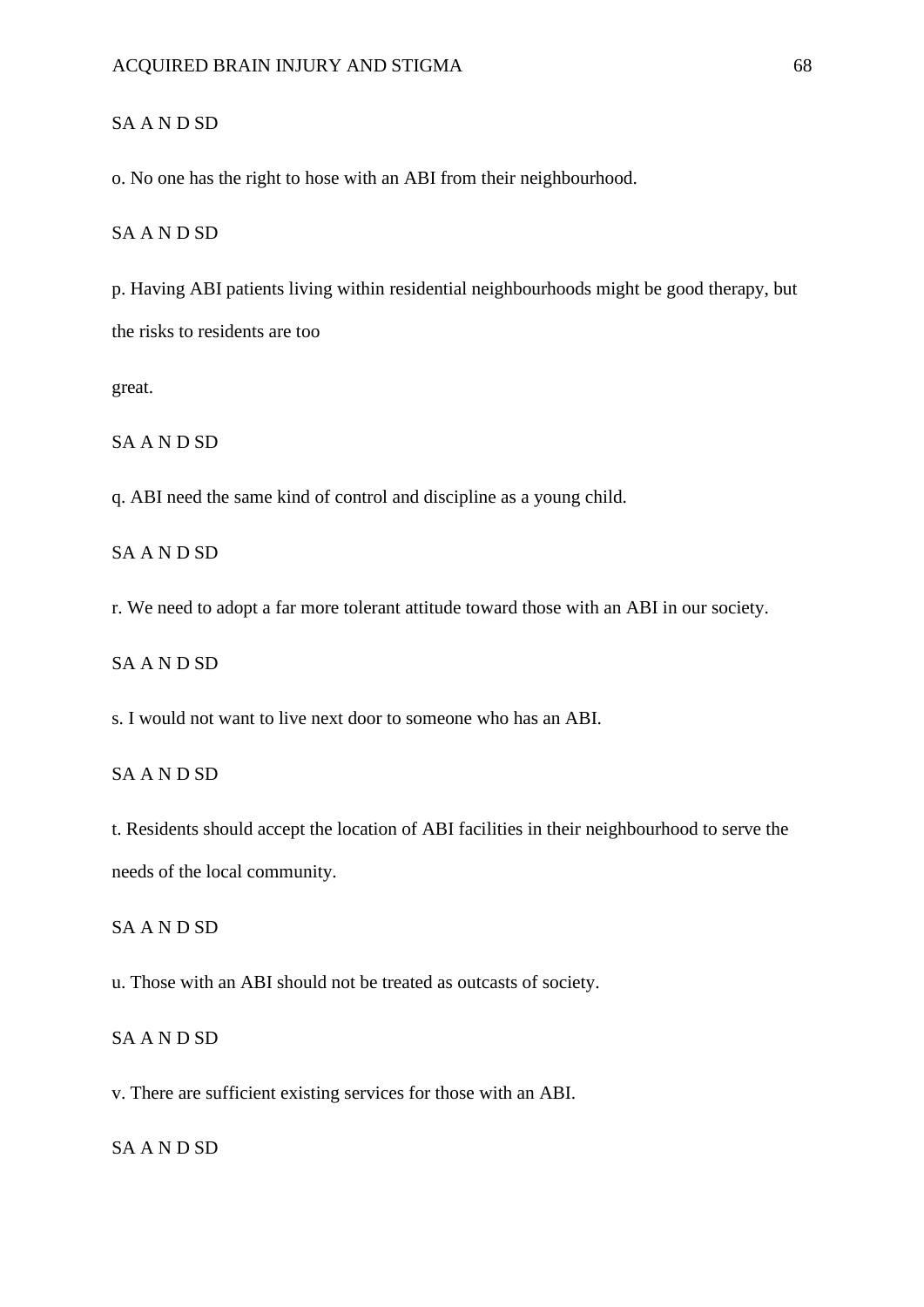w. Those with an ABI should be encouraged to assume the responsibilities of normal life.

# SA A N D SD

x. Local residents have good reason to resist the location of ABI services in their neighbourhood.

SA A N D SD

y. The best way to handle those with an ABI l is to keep them behind locked doors.

SA A N D SD

aa. Anyone with a history of an ABI should be excluded from taking public office.

SA A N D SD

bb. Locating ABI services in residential neighbourhoods does not endanger local residents.

SA A N D SD

cc. ABI hospitals are an outdated means of treating the mentally ill.

SA A N D SD

dd. Those with an ABI do not deserve our sympathy.

SA A N D SD

ee. Those with an ABI should not be denied their individual rights.

SA A N D SD

ff. ABI facilities should be kept out of residential neighbourhoods.

SA A N D SD

gg. One of the main causes of acquired brain injury is a lack of self-discipline and will power.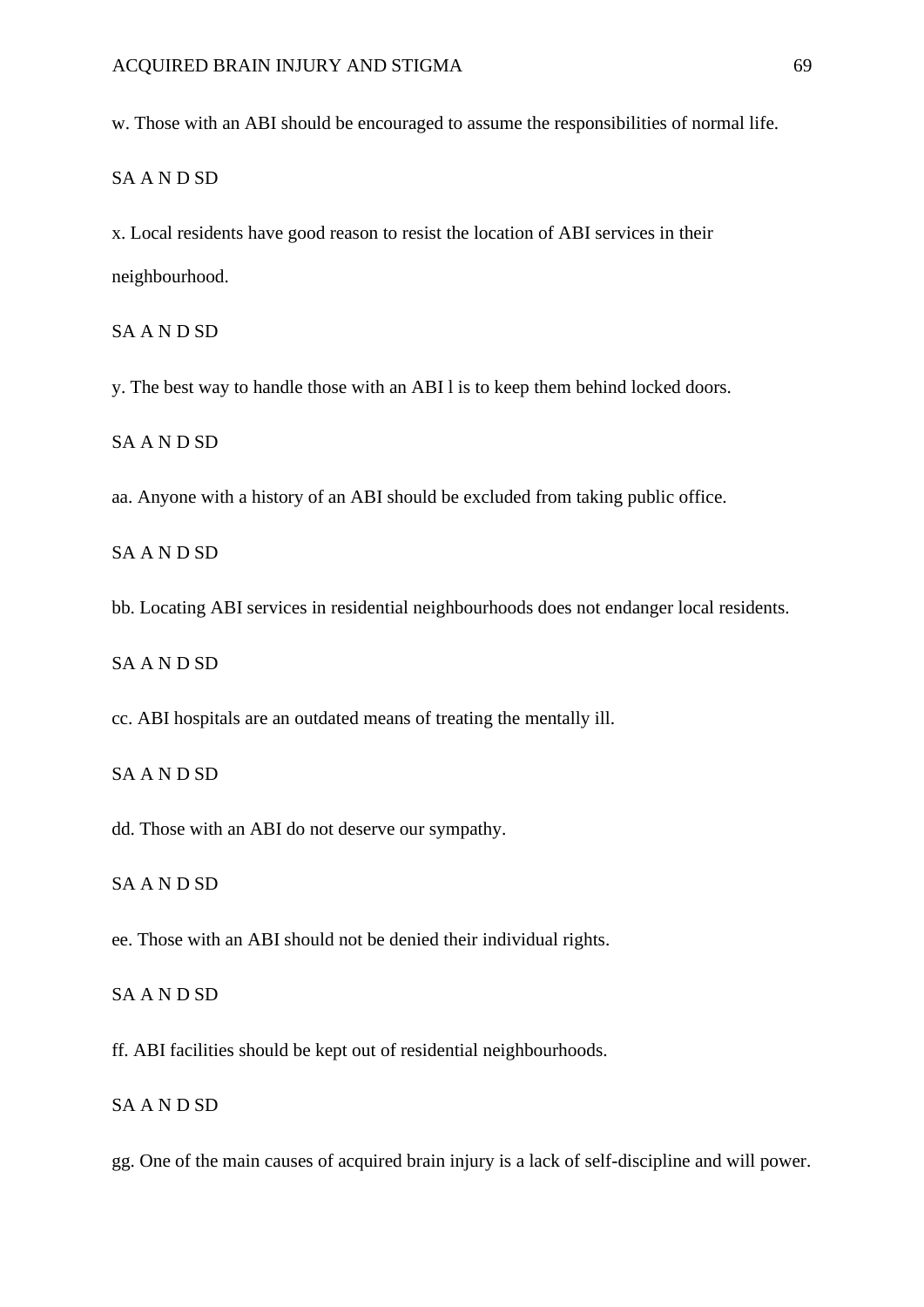# SA A N D SD

hh. We have the responsibility to provide the best possible care for those with an ABI.

SA A N D SD

ii. Those with an ABI should not be given any responsibility.

SA A N D SD

jj. Residents have nothing to fear from people coming into their neighbourhood to obtain

ABI services.

SA A N D SD

kk. Virtually anyone can acquire a brain injury.

SA A N D SD

ll. It is best to avoid anyone who has an ABI

SA A N D SD

mm. Most women with an ABI can be trusted as baby sitters.

# SA A N D SD

nn. It is frightening to think Those with an ABI living in residential neighbourhoods.

SA A N D SD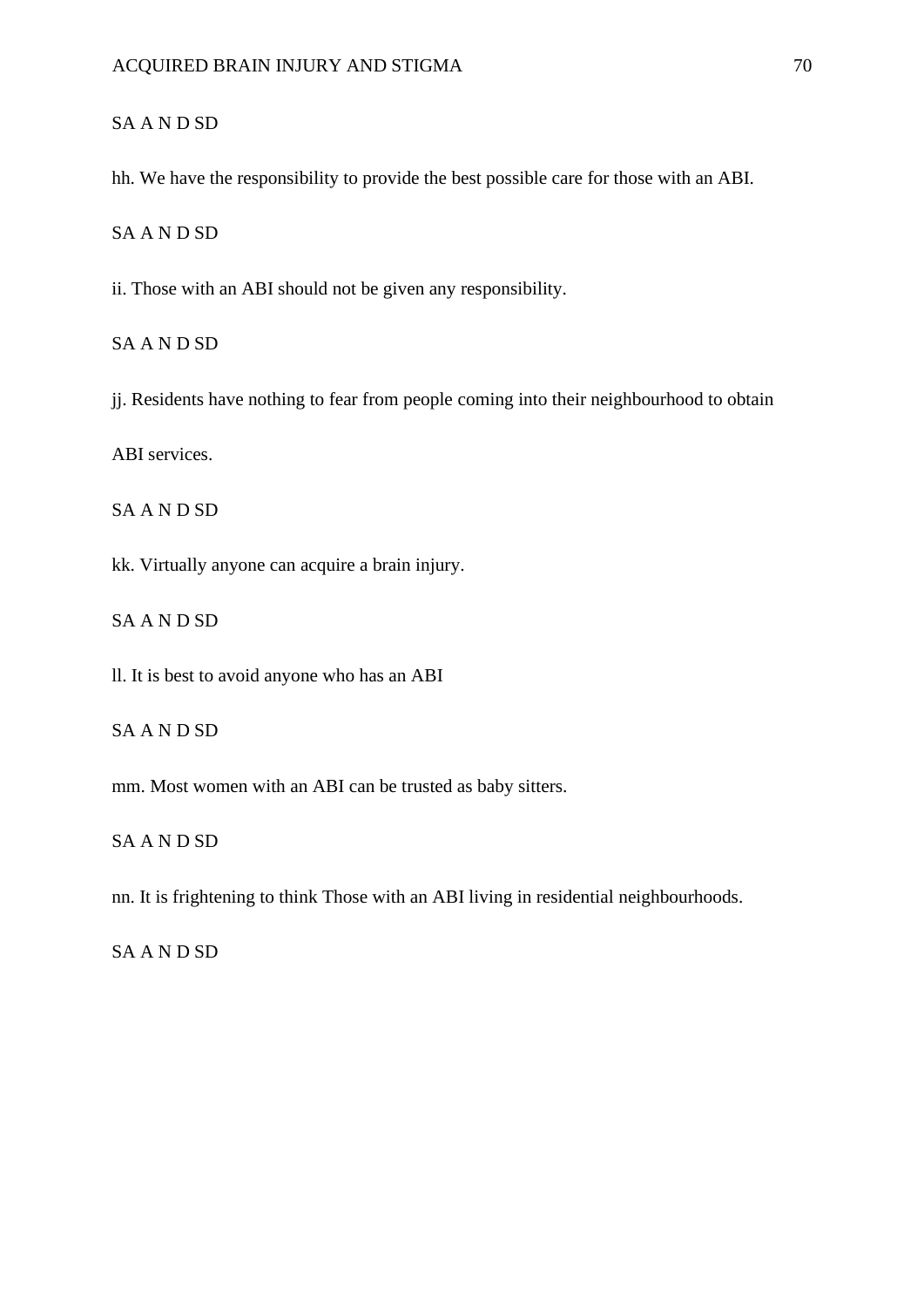# Appendix D

# Key to CAMI Scale Items Scoring

SA A N D SD

Authoritarianism

Pro: a, i, q, y, gg 54321

Anti: e, m, u, cc, kk 12345

Benevolence

Pro: b, j, r, z, hh 54321

Anti: f, n, v, dd, ll 12345

Social Restrictiveness

Pro: c, k, s, aa, ii 54321

Anti: g, o, w, ee, mm 12345

Community Mental Health Ideology

Pro: d, l. t, bb, jj 54321

Anti: h, p, x, ff, nn 12345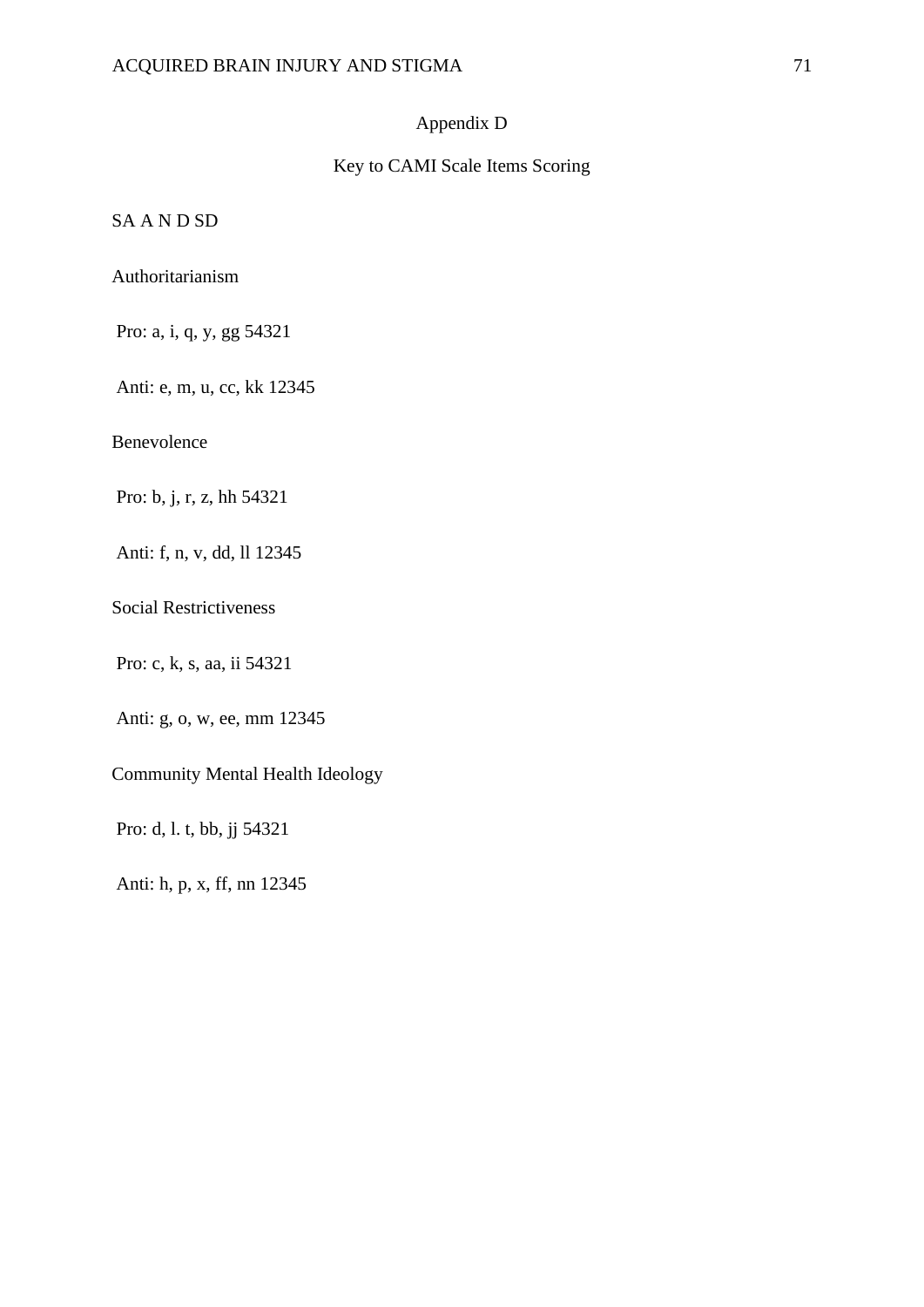#### Appendix E

#### **I**nformed Consent

My Name is Aisling and I am conducting an experiment on attitudes relating to ABI (Acquired Brain Injury) as part of an MSc in Applied Psychology at Dublin Business School. Acquired Brain Injury is a canopy term used for

a head injury that is identified after birth that excludes neuro-degenerative diseases (Headway, 2015). The experiment has two conditions, both involving information about ABI (in either a quiz or reading format), followed by questions on ABI knowledge and attitudes towards it. Participants will be randomly assigned to an information condition. Taking part will take approximately 45 minutes and will be anonymous.

You can stop participating at any time during the experiment by simply closing the window or NOT pressing 'submit' at the end, but once you have pressed 'submit' it will not be possible to remove your data from the experiment as the anonymous nature means your answers will not be identifiable. The anonymous data will be kept in a secure format (password protected) for one year. By taking part you can help scientists learn more about improving attitudes to ABI.

If you have any questions about the research you can contact me on 10503637@mydbs.ie

Kind regards,

Aisling Graydon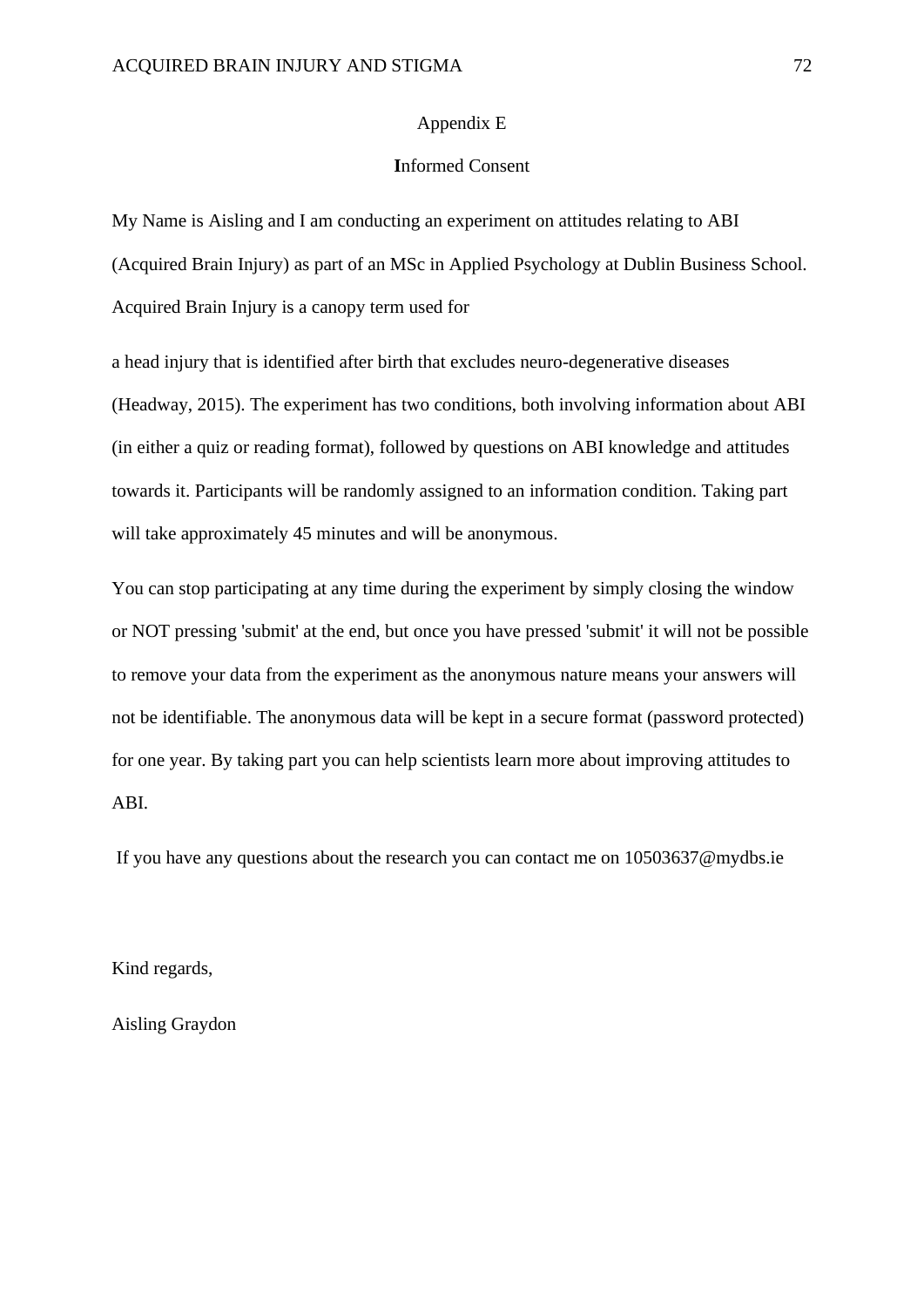#### Appendix F

#### Debriefing form

Thank you for agreeing to participate in this study! The general purpose of this research is to assess levels of stigma in relation to acquired brain injury as well as assessing the effectiveness of gamification in the mediation of stigma.

Thank you for your participation in this study. If you have further questions about the study, please contact Aisling Graydon. I understand that the investigator is willing to answer any inquiries I may have concerning the research herein described. I understand that I may contact Aisling Graydon (10503637@mydbs.ie) if you have any other questions.

If you have any further questions about acquired brain injury or feel this may directly affect you or a family member please feel free to click on the resources listed below.

<https://www.abiireland.ie/>

<https://headway.ie/>

Kind regards,

Aisling Graydon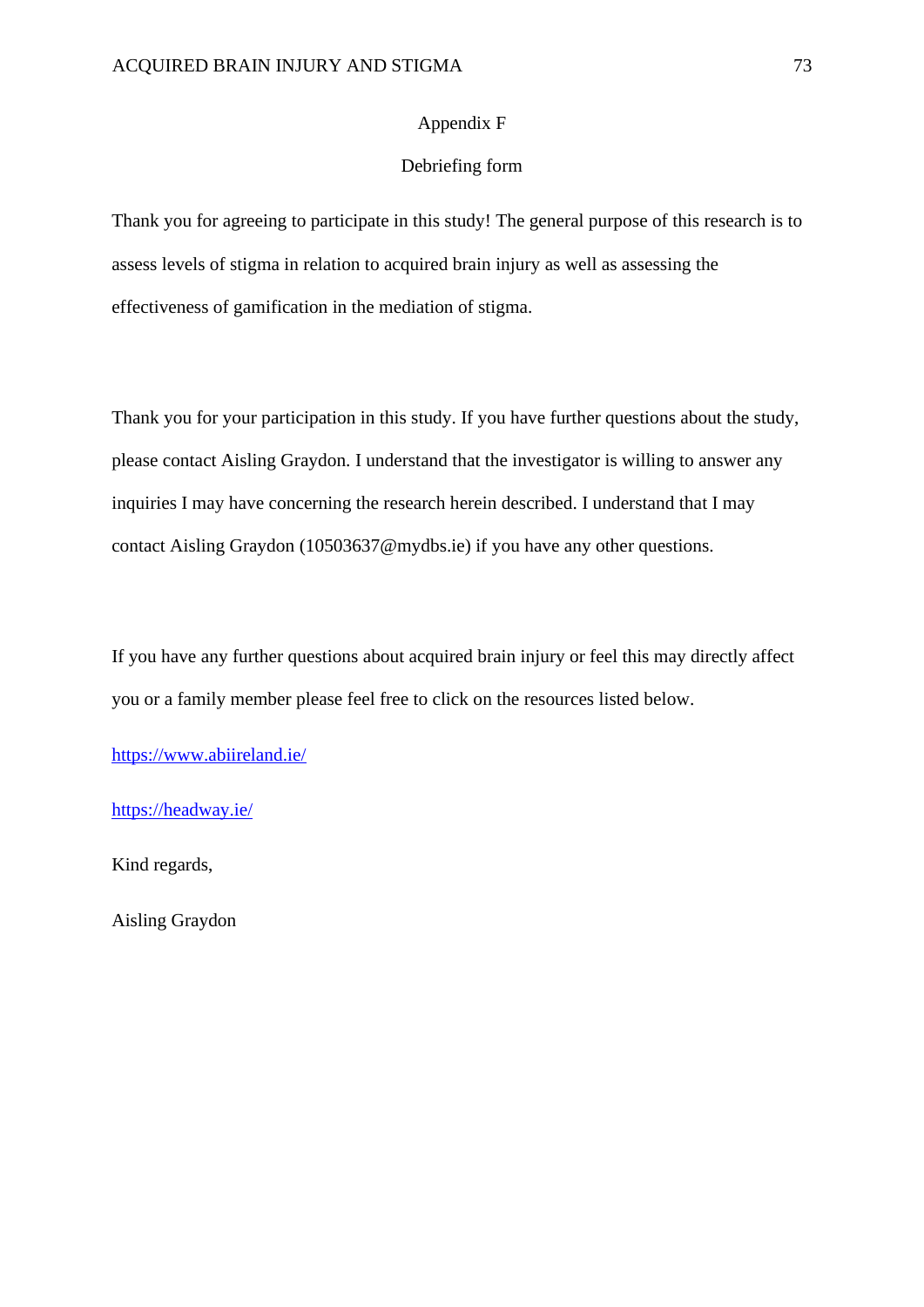

# Appendix G

## Normality Q Plot for authoritarianism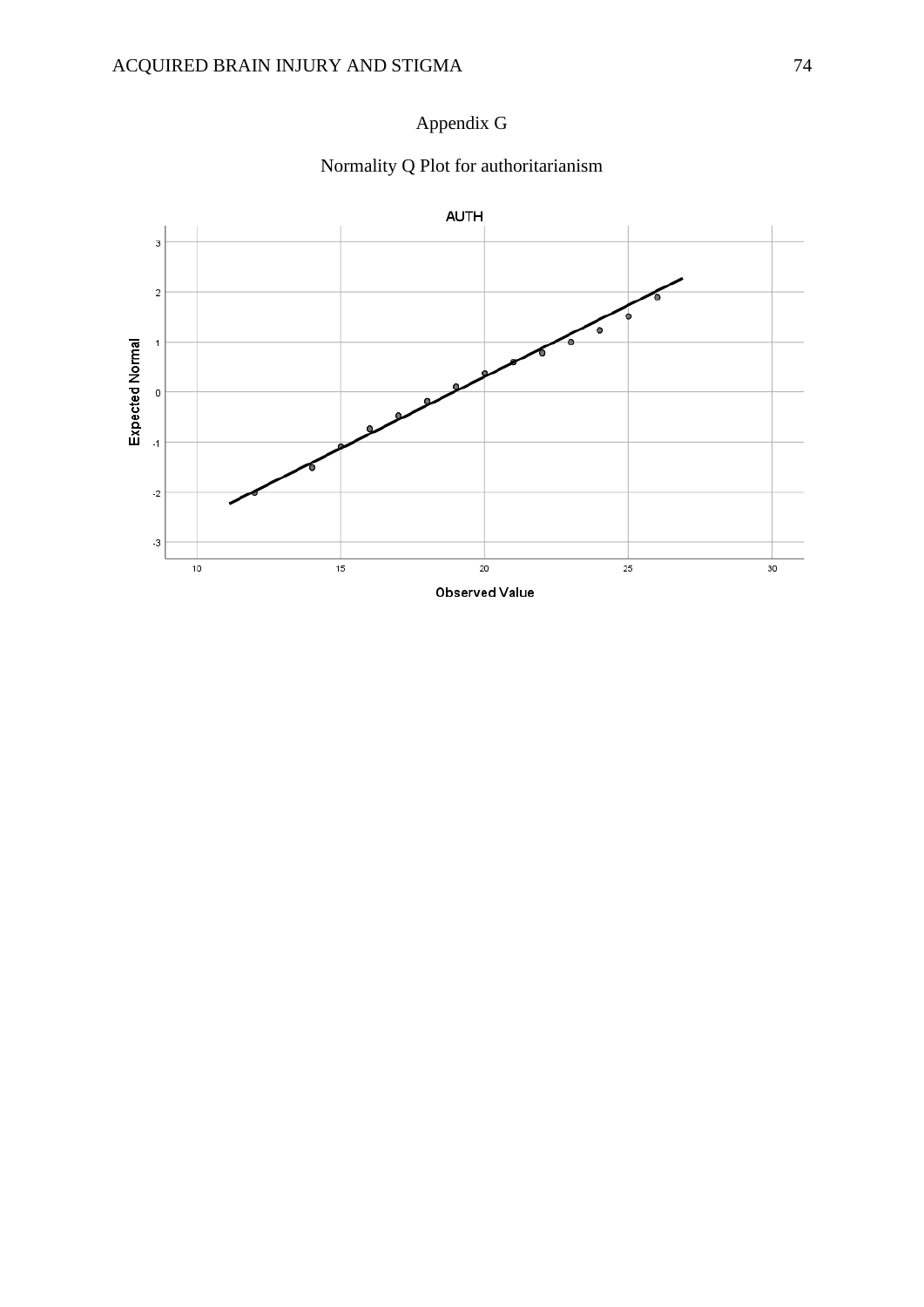

## Normality Q Plot for benevolence

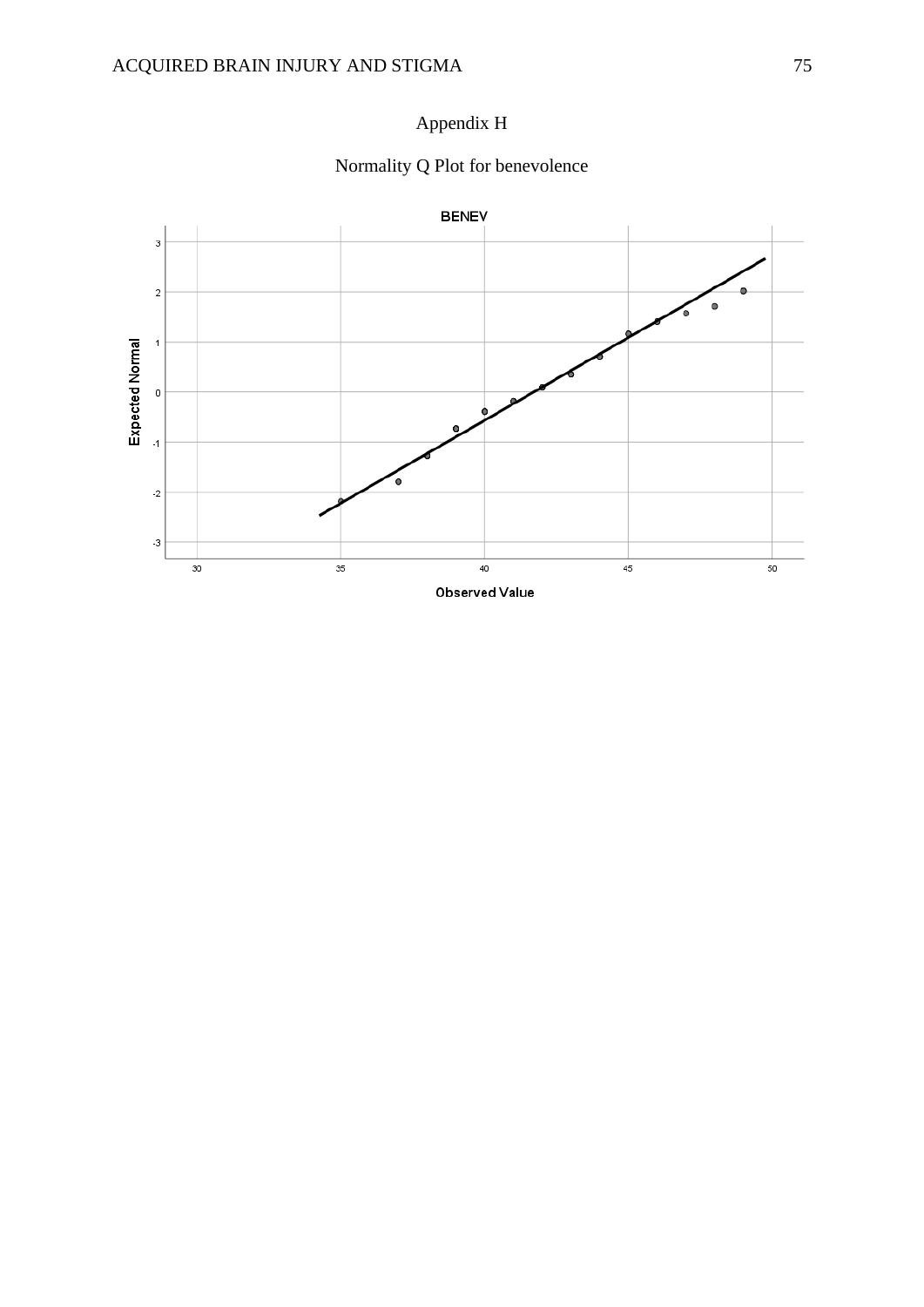# Appendix I

Normality Q Plot for social restrictiveness

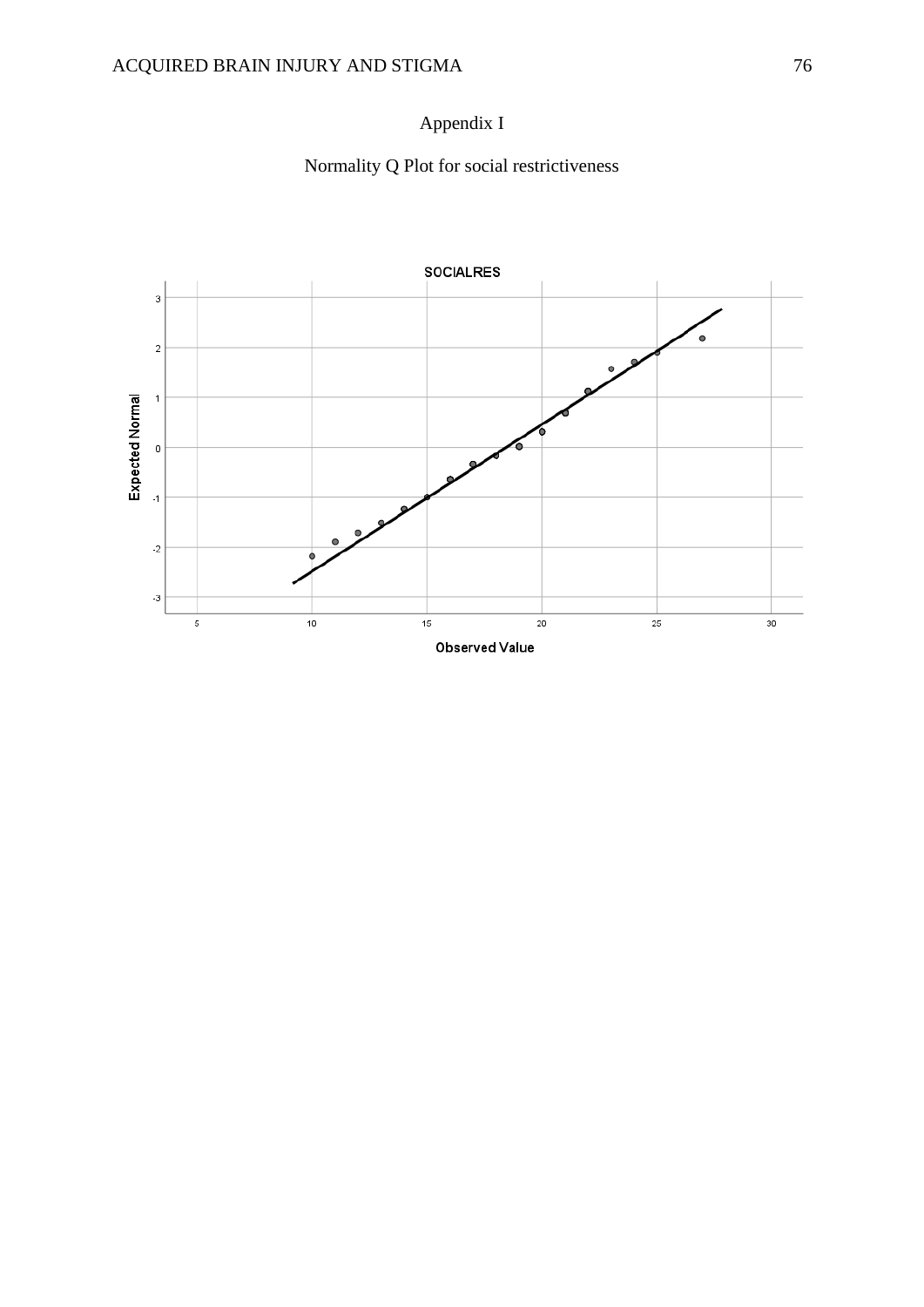

Appendix J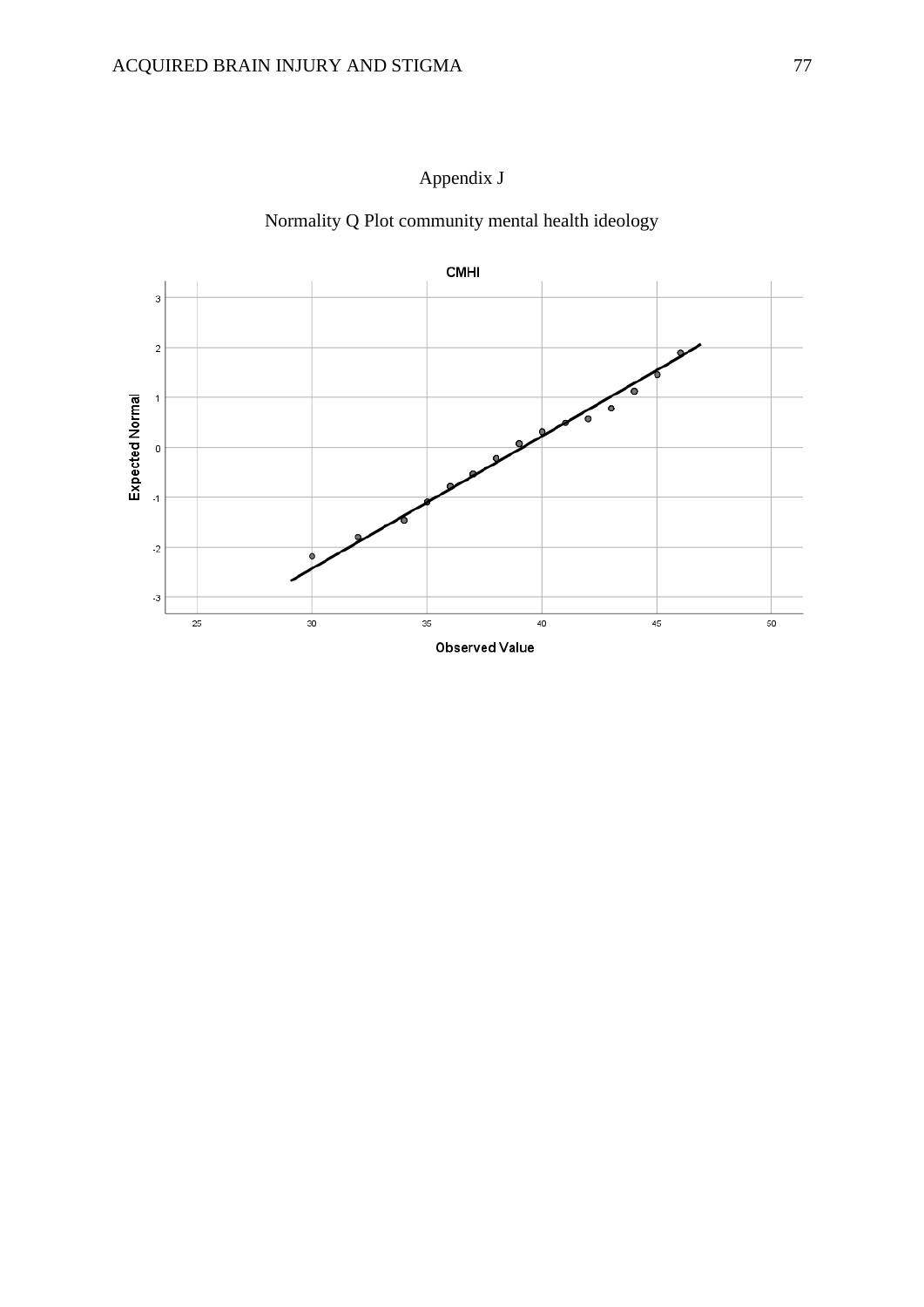## Appendix K

Likert scale for levels of funnes

*I had fun partaking in this gamification process*

*1 2 3 4 5 6 7 8 9 10*

*(1-not at all, 10 very much so)*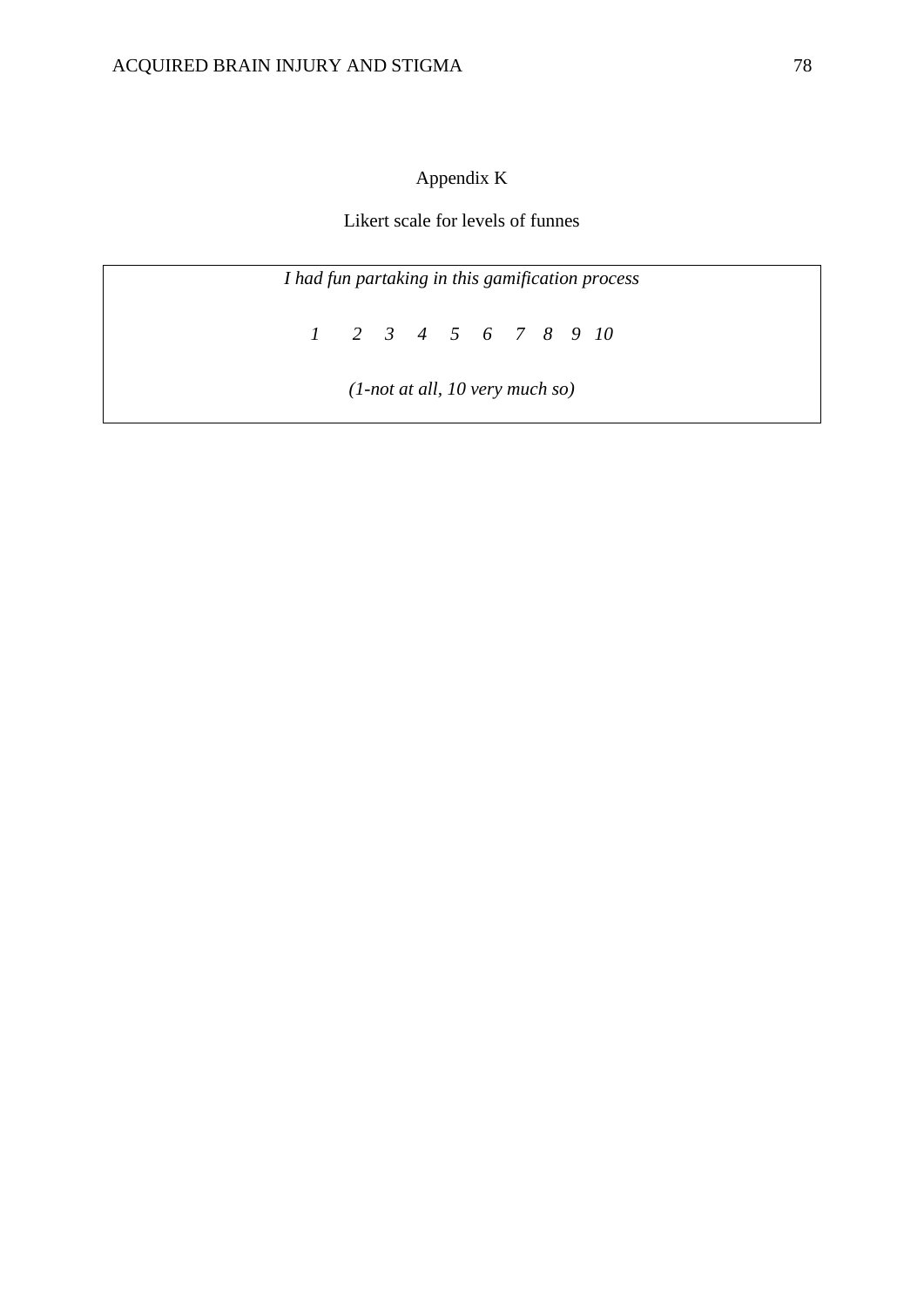## Appendix L

#### Link to neuro-rehab times

<https://www.nrtimes.co.uk/>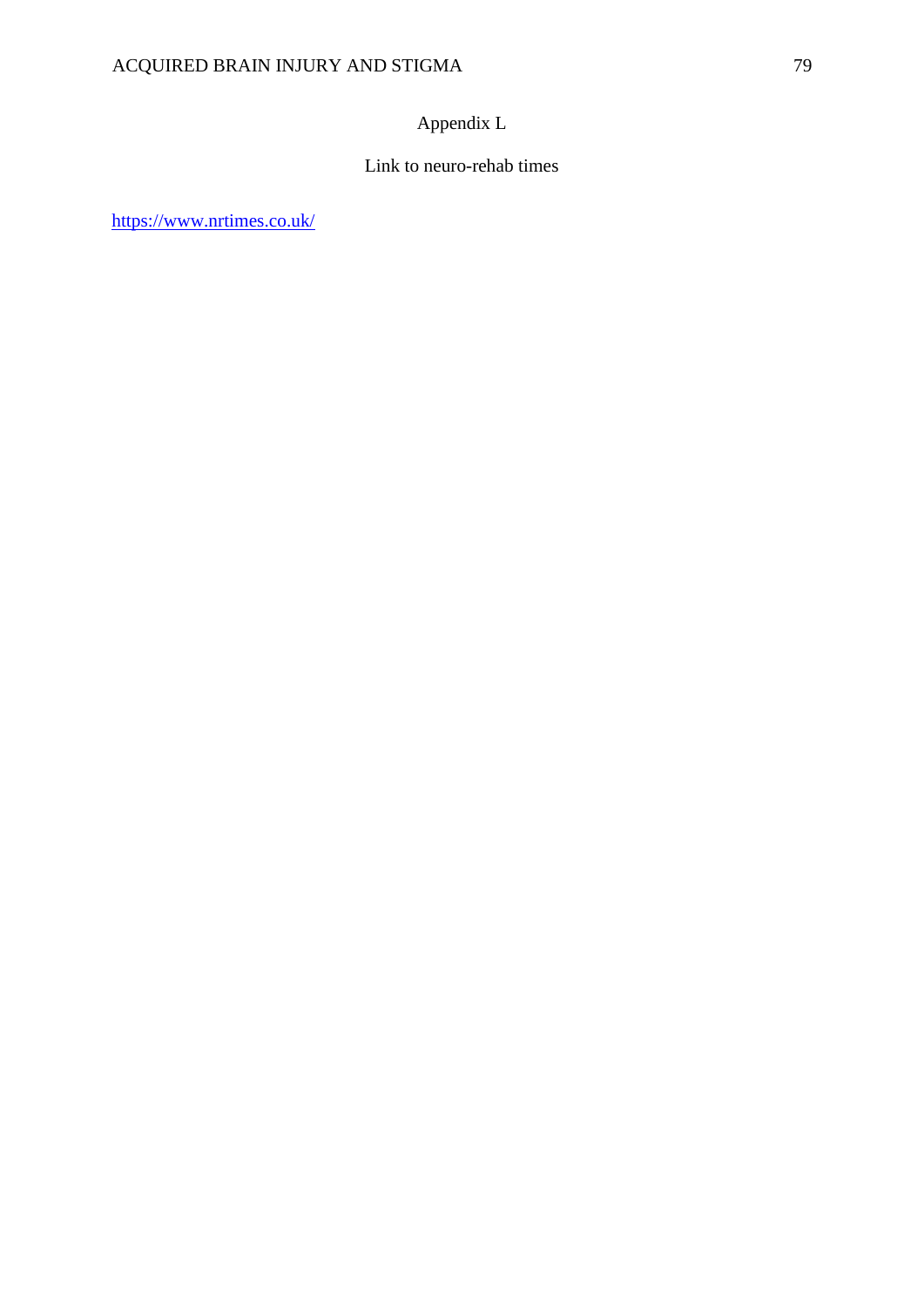## Appendix M

## Link to IOS journal

<https://www.iospress.nl/journal/neurorehabilitation/>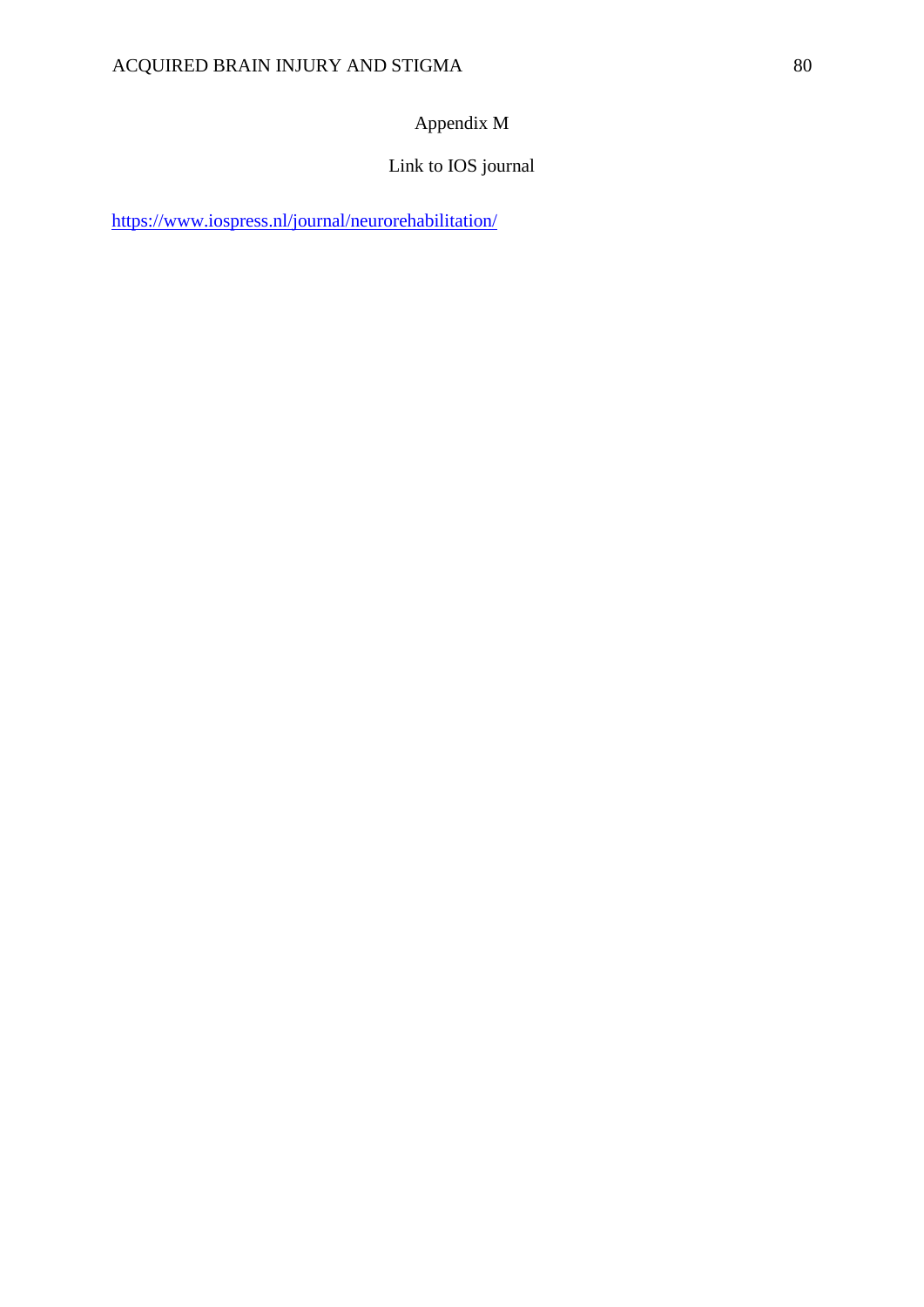## Appendix N

## Link to DANA website

<https://www.dana.org/>